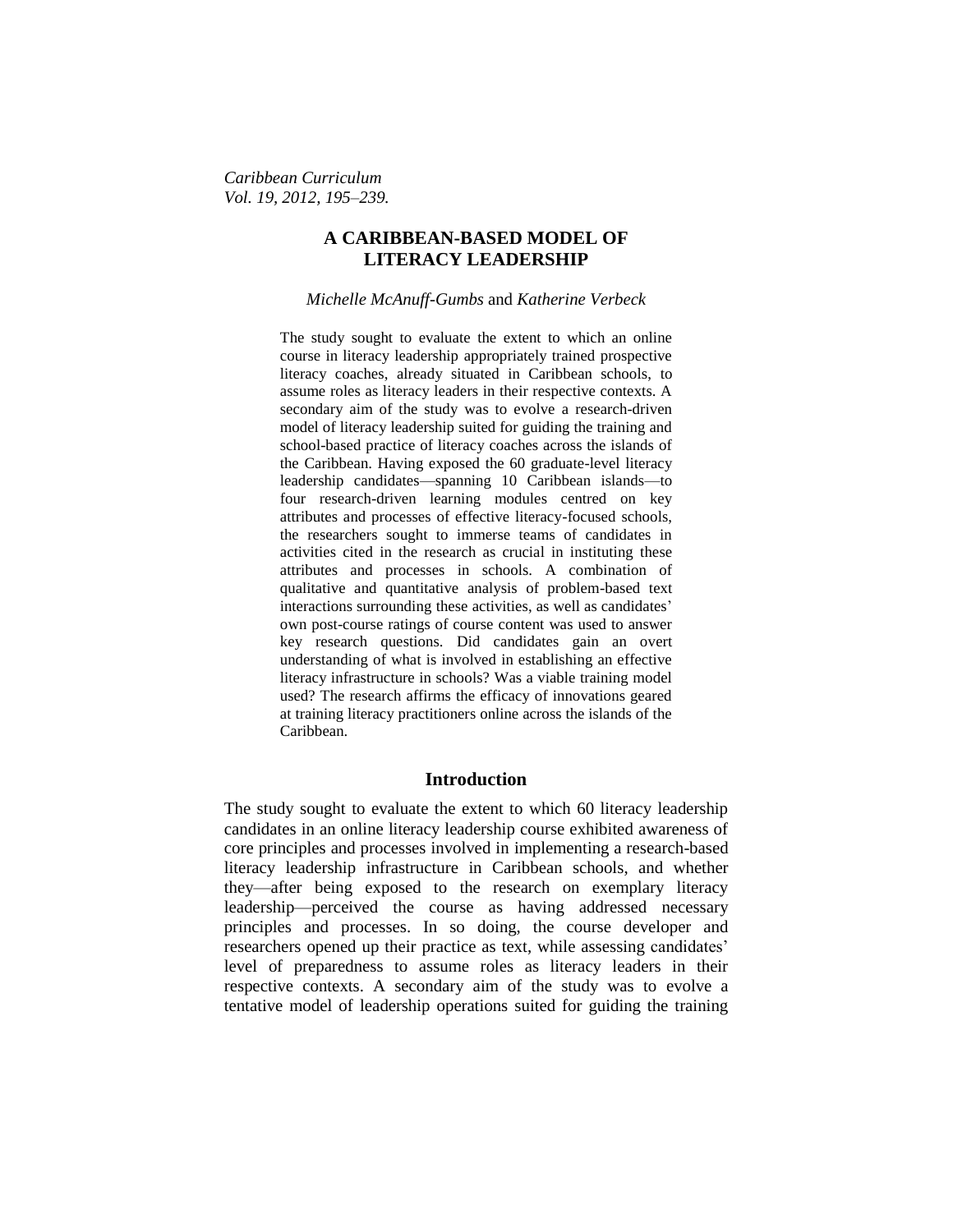and school-based practice of literacy coaches across the islands of the Caribbean, based on observation of candidates' interaction in schoolbased problem-solving situations.

*Leadership of Literacy Instruction,* a course offered through the Open Campus of The University of the West Indies (UWIOC), aimed at guiding strategically positioned practitioners in transforming literacy practices in the schools in which they worked. Participants learned to apply principles and procedures for (a) selecting teams of competent professionals to guide a school's literacy and academic programme; (b) conditioning the school environment so that the necessary supports are available for literacy improvement; (c) establishing a core set of beliefs on which schools can build a vision of successful literacy instruction; (d) establishing an affordable and sustainable professional development system to undergird and support a school's literacy programme; (e) building and sustaining a comprehensive, data-based literacy instructional and assessment system; and (f) monitoring and assessing the programme in order to strengthen advocacy for improvement.

A key assumption undergirding the course and central to the study is that instructional leaders in schools experiencing sustained literacy learning success create literacy-focused climates in which improved literacy outcomes, toward which all parties work, are perceived as prerequisites for attaining academic improvement goals in general (McAnuff-Gumbs & Verbeck, in press; Murphy, 2004, 2007). Research indicates that schools experiencing sustained student literacy improvement and continuous academic growth are typically organized with educators working together in collaborative problem-solving teams—often referred to as professional learning communities (PLCs) in seeking solutions to institutional dilemmas as they arise. Such schools feature an infrastructure built on specific attributes that account for their success. Attributes include a system of shared, supportive leadership surrounding literacy teaching and learning; shared visions, missions, policies, and goals regarding what literacy instruction should look like and what key student outcomes should be; sustained continuous inquiry into practice to determine teaching-learning strengths and needs; an unwavering focus on student learning; context-embedded, collective professional learning and application of learning targeted at those who must deliver literacy instruction; supportive social, political, and technical conditions (Alberta In Praxis Group, 2006; Annenberg Institute for School Reform [AISR], 2004; Fullan, 2006; Hord, 1997; Kruse, Louis & Bryk, 1994; Talbert 2010).

Since attributes do not emerge in a vacuum, successful schools tend to institute specific key processes that lead to the emergence of such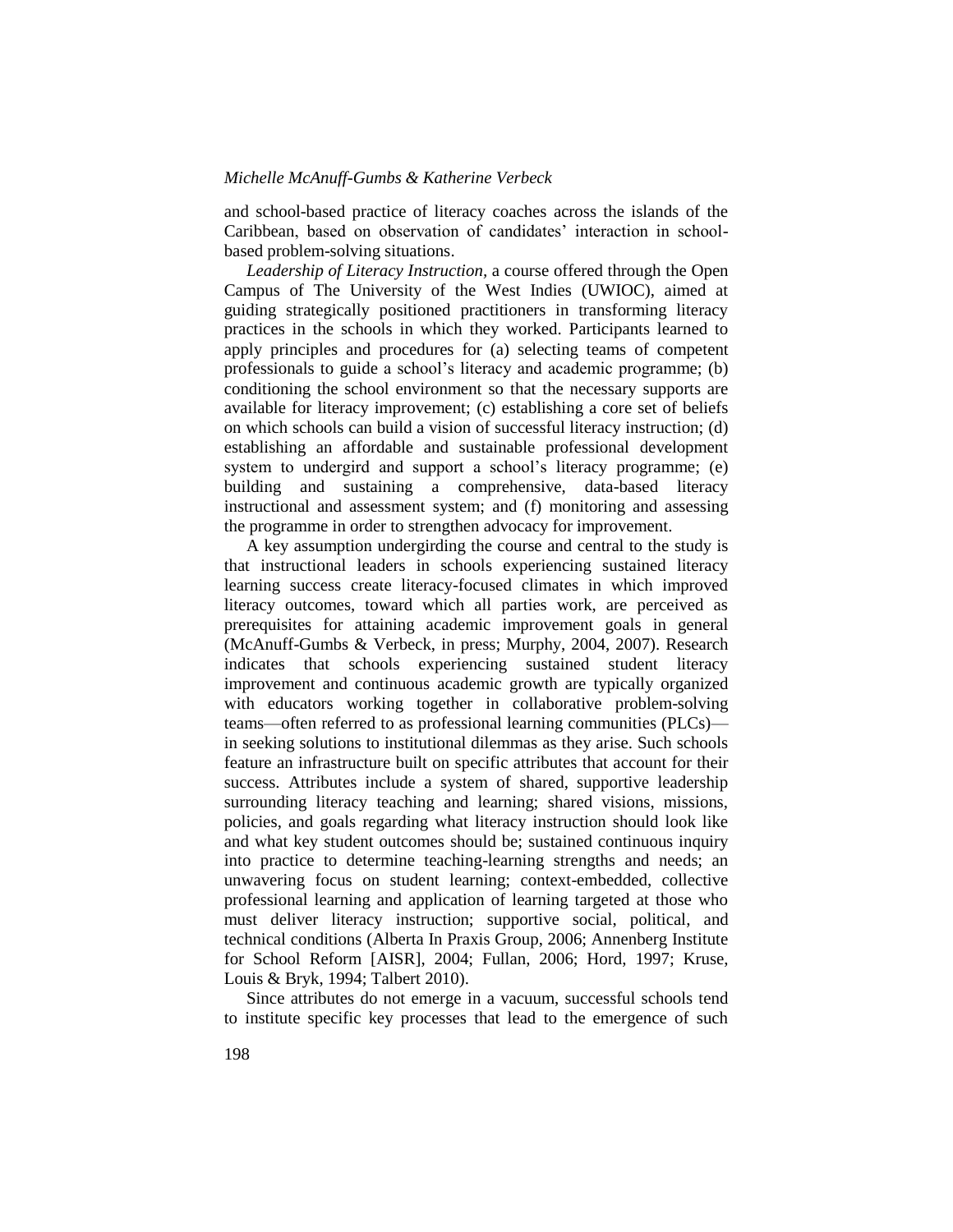attributes. Processes involve establishing structures for changing the way people think and act in seeking to bring about transformation. Practitioners working toward school improvement, especially in schools tied in dysfunctional cycles of failure, must examine and perhaps rethink, among other things, the way they perceive students and the context from which they come. The schools must also undertake in-depth scrutiny of the context in which they operate, their perspective on teaching-learning possibilities, and what they view as viable means of achieving success (Servage, 2008).

Traditionally, school leaders and policymakers have relied on teacher training institutions to prepare practitioners capable of moving schools forward, especially in the area of literacy—reading and writing improvement, with attention to oral, visual, and technological communication. This has been quite evident in the last decade or so; in mandates from the Summit of the Americas in Quebec, Canada in 2000; in resultant literacy-centred initiatives such as the Caribbean Centre of Excellence for Teacher Training (CCETT), instituted in the early 2000s and continued by various governments for eight years; and in position statements from professional organizations such as the International Reading Association. CCETT represents the most visible, the most highly funded, and the most wide-reaching effort on the part of policymakers and teacher educators Caribbean-wide (working in partnership with schools) to train both in-service and pre-service teachers for changing literacy outcomes in schools. The project focused primarily on changing instruction and the classroom environment, and adopted a model based on "clinical supervision provided by the team of 'multifaceted' education specialists" external to school contexts (Dye, Helwig, Lambert, & Marshall, 2008, p. 63). While principals and teachers made largely unsupported claims regarding the project's impact on student performance, the final project evaluation report revealed issues such as ―significant disconnect between the teachers' perception of the project and the principals' description," teacher inability "to identify with [the] school improvement plan" developed by principals also trained in the project, teacher non-attendance at workshops, teacher difficulties in "interacting with peers for training purposes," and "counter-forces within the community" (p.  $63$ ). There were requests at the end of the project for "future teacher training to include the social dimension" as well as training in school management and in "how to change behavior" (p. 63). There were also speculations as to whether removal of clinical supervisors would "affect teacher/educator and general school performance" (p. 63). Thus, sustainability of efforts was also an issue.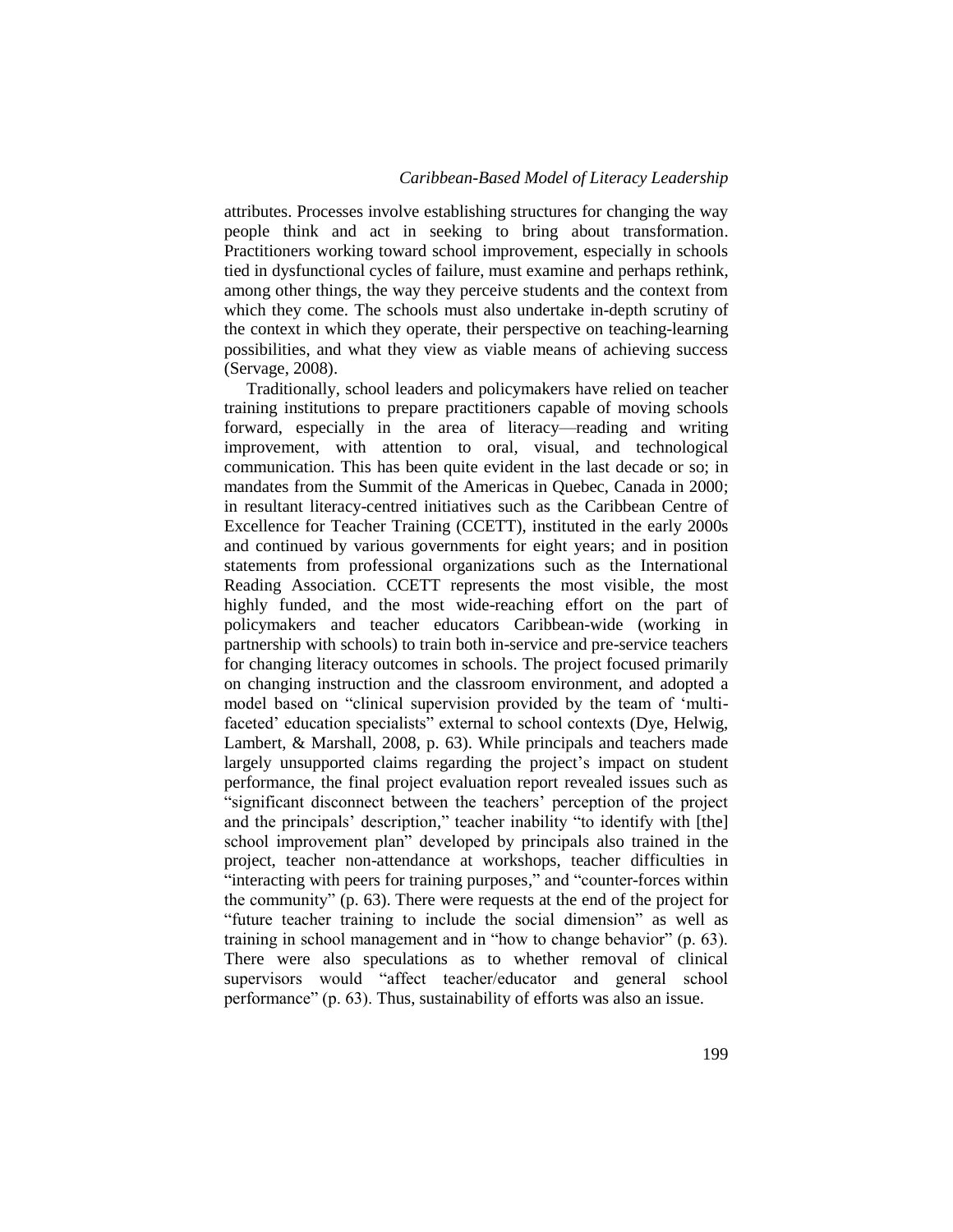It is little wonder then that DuFour (DuFour & Jolly, 2007) expresses frustration with the implementation of literacy leadership structures in schools, as well as deep pessimism regarding the role that teacher education institutions can truly play in producing leaders with the appropriate mindset and the propensity for instituting and sustaining comprehensive, research-driven literacy instructional improvement initiatives. As DuFour, a leading voice in school-based literacy leadership maintains, "I don't think we can wait for higher education to foster PLC concepts" and "teachers are unlikely to find it" in their training (DuFour & Jolly, 2007). Kwakman (2003), as well as Murphy (2007), support DuFour in this, demanding research attention to the quality of teacher training in literacy leadership. Powell and Rightmyer (2011) maintain, however, that even when teachers are appropriately trained (and the writers claim that they are), they enter schools that refuse to do so and, ultimately, lose their verve as change agents. Researchers maintain that leaders should be trained, not just as agents of instructional behaviour change, but also as changers of practitioner thinking. Owen (2005), as well as Costa and Garmston (2002), maintains that an understanding of teacher thinking, perspectives, and action is needed if teacher and school transformation are to be realized.

Given recent controversy as to where problems of implementation truly lie, Feger and Arruda (2008) underscore the need for research scrutinizing the "pre-service participation [of] both teachers and instructional leaders" in PLCs, and an examination of the "design of online professional development courses," especially those that report on observation of teachers as they engage in school transformation processes (that is, in operations implemented to change the way educational work is conducted in schools), so as to ensure that literacy professionals are being inducted into key PLC processes in schools and training institutions (p. 18).

A somewhat unique characteristic of the UWIOC's Masters in Literacy Education is that candidates fulfil both criteria, that is, as school-situated professionals at the leadership and instructional level, and as candidates working on improving their own expertise in literacy. As a response then to demands for scrutiny, the study examined practices in this online literacy leadership course to ascertain whether the course appropriately inducts candidates into key leadership concepts and processes in a comprehensive manner, whether there is appropriate uptake of principles and practices by candidates, and whether a tentative training model could be derived, were it found that candidates were in fact sufficiently exposed to the requirements.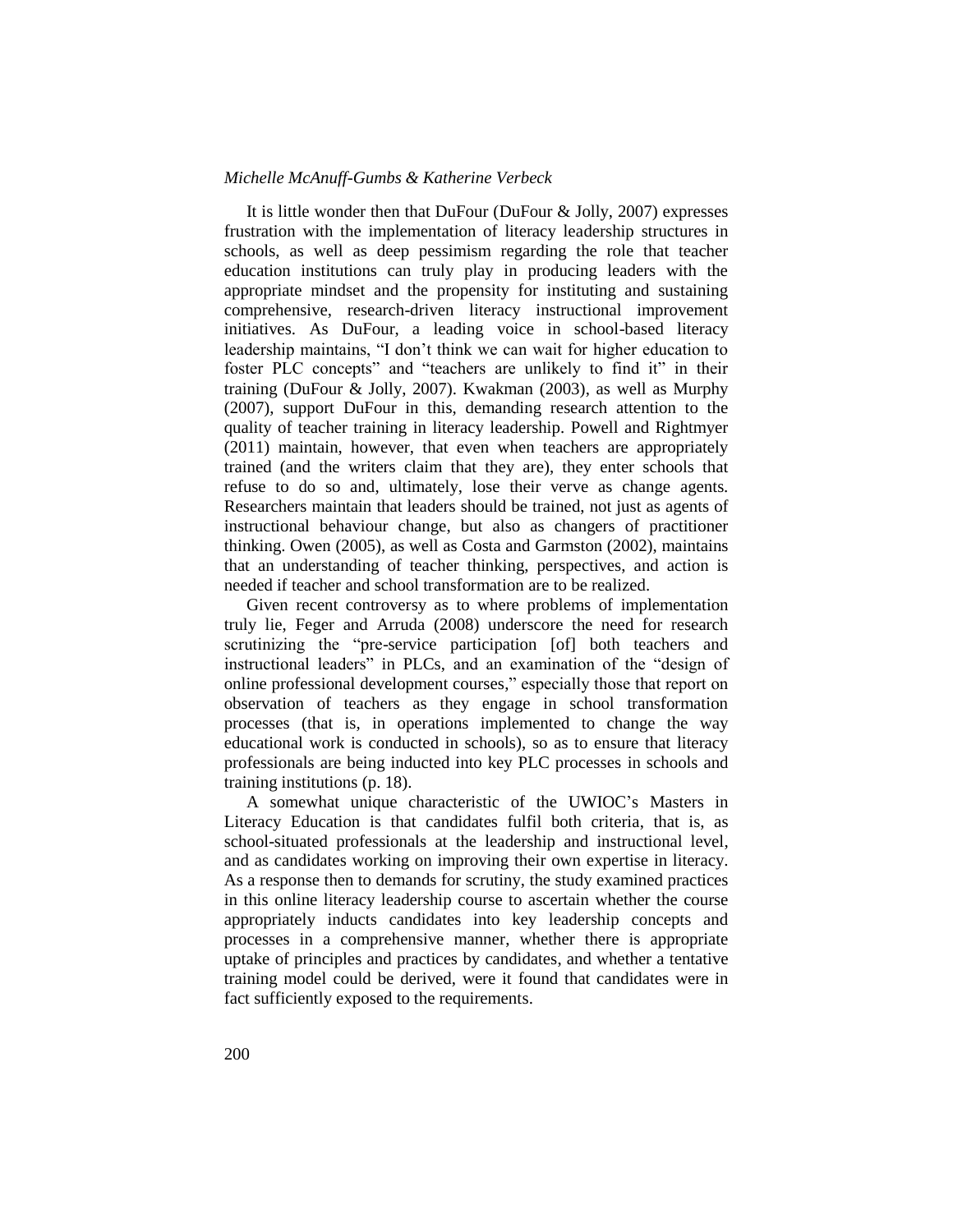In an era where universities and colleges seek to position themselves as both teacher education institutions and preferred professional learning providers, such scrutiny is essential. Additionally, evolving models that can work for both training and school action is an effective way to ensure relevance of training for the context of work.

#### **The Setting of the Study**

*Leadership in Literacy Instruction* was delivered over a 15-week period via *The Learning Exchange*, UWIOC's rebranding of *Moodle*. Primary learning content comprised four online learning modules spanning a 12 week period. Three additional weeks were allotted, so that there was an initial one-week orientation and two weeks for completion of a final project. Each module centred on at least one key attribute of PLCs and comprised three units—one on the attribute and related concepts, one on research-based procedures for establishing that attribute, and the last on practical tasks related to instituting the attribute. A learning forum was attached to each of the three units in a module, but only the last of the three—the one featuring cased-based problem solving—was graded.

The first module addressed the context of literacy leadership, detailing the history of literacy instructional leadership in the Caribbean, and the realities of resistance to the new roles that relatively young literacy professionals must play; much of which can appear on the surface to go against the norms of autonomy and seniority that have characterized schools. Candidates explored principles of effective change leadership, and were guided in means of using the collective commitment statements and other techniques to establish a culture of literacy in schools, and to prepare school personnel for changes in outlook on literacy teaching and learning. Students learned approaches for "reculturing" a school so that a culture of literacy emerges, and so that a healthy, collaborative climate is facilitated. One major assignment required candidates to develop commitment statements for their context, using research-based procedures.

The second module addressed shared leadership, and guided candidates in developing and sustaining a literacy leadership team to lead a school toward instructional improvement. Candidates learned the key characteristics of effective schools and how such characteristics are linked to a specific type of leadership and to specific approaches to instructional change. They explored the roles of the leadership team, including its data scrutiny, planning, and training function, and learned to gather a plethora of data on teacher and student performance, perceptions and values, and to use insights as the basis for taking and evaluating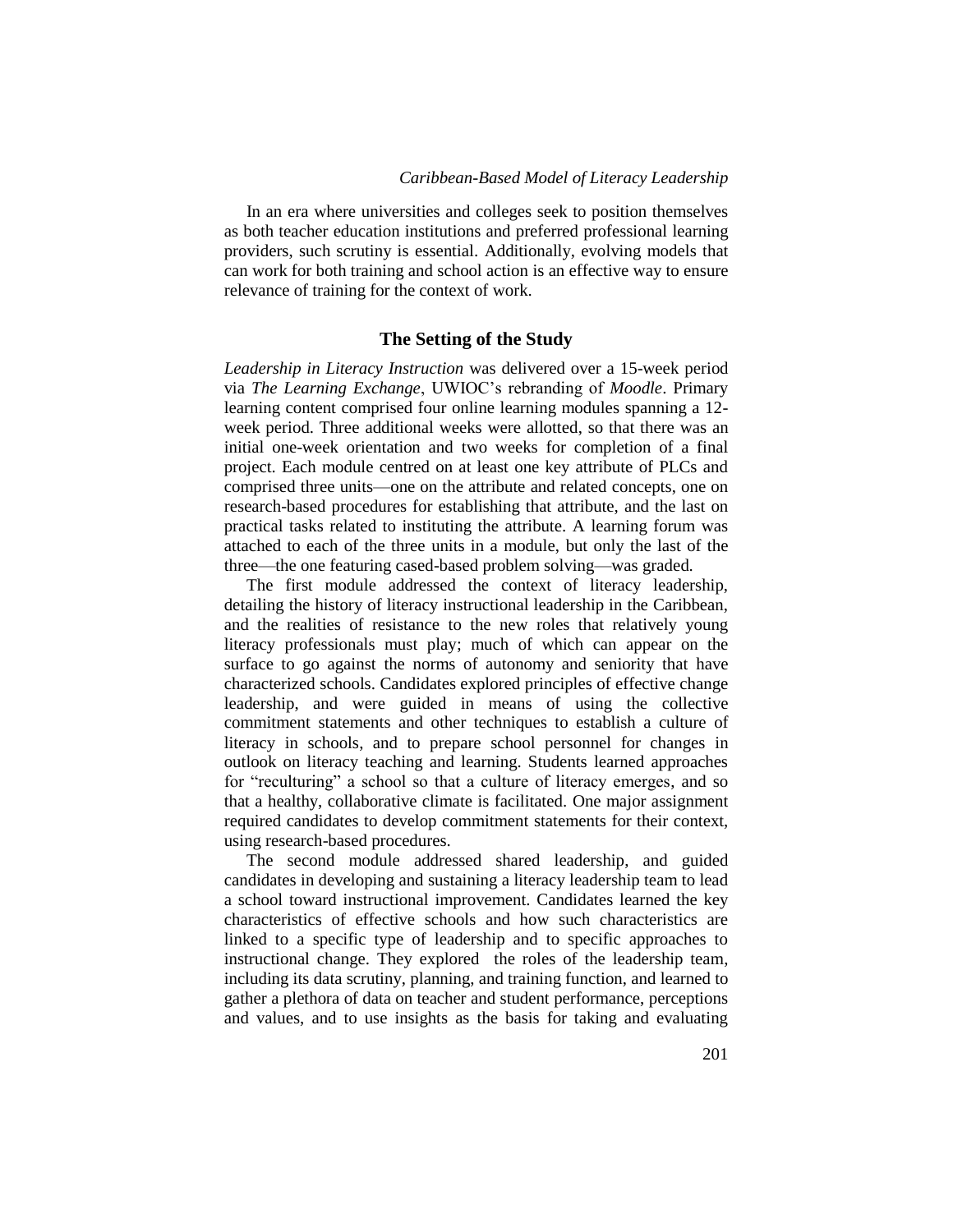action. Students then engaged in leadership problem-solving conversations in the forums and, subsequently, in an online data retreat and follow-up activity. They perused school data and developed comprehensive strategic action plans that addressed the needs of all learners and which took school structures and conditions into consideration.

The third module addressed continuous professional learning as grounded in the research on effective adult learning and effective professional development practices. Students learned to design a continuum of supports for teachers and, in the learning forum, problem solved teacher resistance issues. Candidates then developed a comprehensive professional development plan (PDP) that took a collective and insider perspective on coaching, giving due consideration to contextual issues that may arise.

The fourth and final module addressed programme evaluation and revitalization, showing how attention to the notion of the total literacy system from the outset can ensure that all variables are considered in planning for improvement and in evaluation outcomes.

Video vignettes dispersed throughout the modules presented authentic situations in which schools facing specific dilemmas linked to literacy leadership, teacher resistance, and student literacy performance overcame such challenges. Candidates could draw on both module and multimedia content for insights as they problem-solved in the learning forums. Generally, either the group facilitators or course coordinator provided the prompts to trigger discussions, but for graded discussions, cases were collectively developed by instructors. Still, only the group facilitators (not involved in this research project) graded these four forums. As is typical in graded discussion, a Question-and-Answer Forum was used so that students had to post an initial comprehensive response (which would be the focus of grading), before they could view and respond to the posting of their peers.

No research-related manipulation of course activities took place before or during delivery, and the study was done as a reflective exercise. The study was driven by the following research questions:

- *1. To what extent did candidates believe the course addressed core leadership attributes and processes?*
- *2. To what extent is awareness of attributes and processes evident in problem-based conversations in key learning forums?*
- *3. What model of literacy leadership interaction can observation of candidates' problem-based conversations reveal?*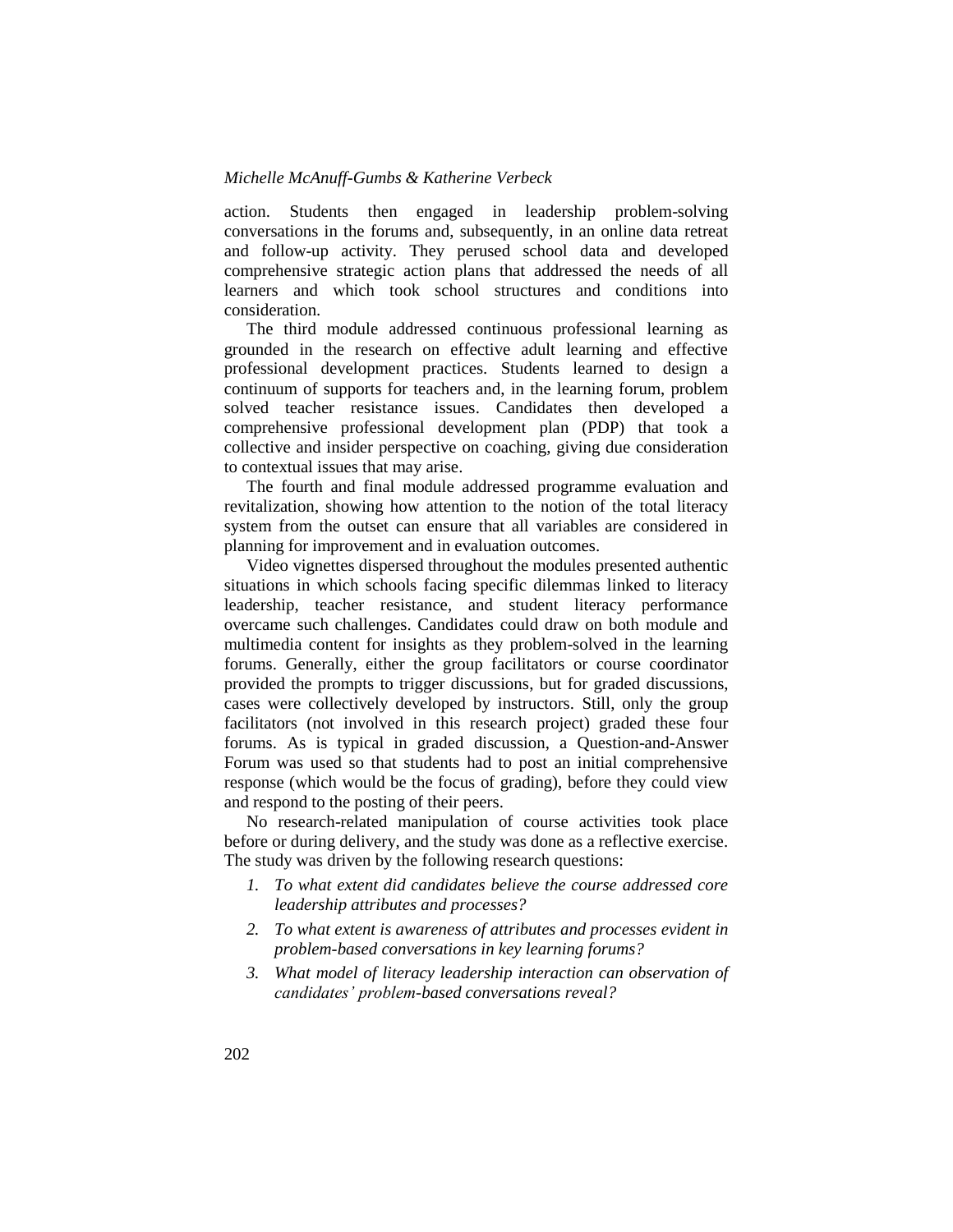#### **Review of Literature**

Approaches to school literacy leadership in the Caribbean have typically adopted a top-down, outside-in approach, although in recent times, a train-the-trainers approach has been more common (Dye, Helwig, Lambert, & Marshall, 2008). In the latter approach, individuals, usually lecturers situated in teacher training colleges and external to school contexts, are designated trainers who work to increase the instructional competence of both pre-service and in-service teachers, especially in the use of evidence-based, literacy instructional practices (those practices grounded in large-scale empirical research as well as in knowledge of a school's clientele). Having being trained, candidates and classroom teachers would then train other teachers, and even students, to implement selected instructional and assessment practices (Hillard, Davies, & Griffith, 2009). This model—one that drove the CCETT initiative for approximately eight years—adopted a training strategy much like the Teaching Learning Instrument (TLI) approach advocated by Rosemary, Roskos, and Landreth (2007), which involves both workshop and embedded support in selected classrooms.

Current literacy instructional leadership practice, with its emphasis on instructional coaching and vision leadership, has taken a somewhat different approach to school literacy improvement. PLCs, implemented in a context featuring shared leadership, are currently favoured as the most viable context for strengthening school leadership structures, fostering teacher professional growth, and improving student learning outcomes, especially in literacy (DuFour & Jolly, 2007; Fullan, 2006; Richardson, 2005). PLCs (also known as communities of continuous inquiry and improvement) are seen as potent structures for addressing student literacy learning challenges, while simultaneously augmenting teacher knowledge of the requirements of evidence-based practice.

Advocates of the PLC model of literacy leadership and school improvement reference a significant evidence base linking PLCs to enhanced school professional climate and governance (AISR, 2003; Berry, Johnson, & Montgomery, 2005; Hollins, McIntyre, DeBose, Hollins, & Tanner, 2004; Hord, 1997; Phillips, 2003); improved teacher expertise (Andrews & Lewis, 2002; Dunne, Nave, & Lewis, 2000; Englert & Tarrant, 1995; Hollins et al., 2004; Louis & Marks, 1998; Strahan, 2003); and increased student achievement (Berry et al, 2005; Hollins et al., 2004; Strahan, 2003). Notably, a focused collection of studies has proven that PLCs, when properly implemented, account for up to 85% of the variance in student achievement after variables such as grade level and student background are accounted for (Louis & Marks,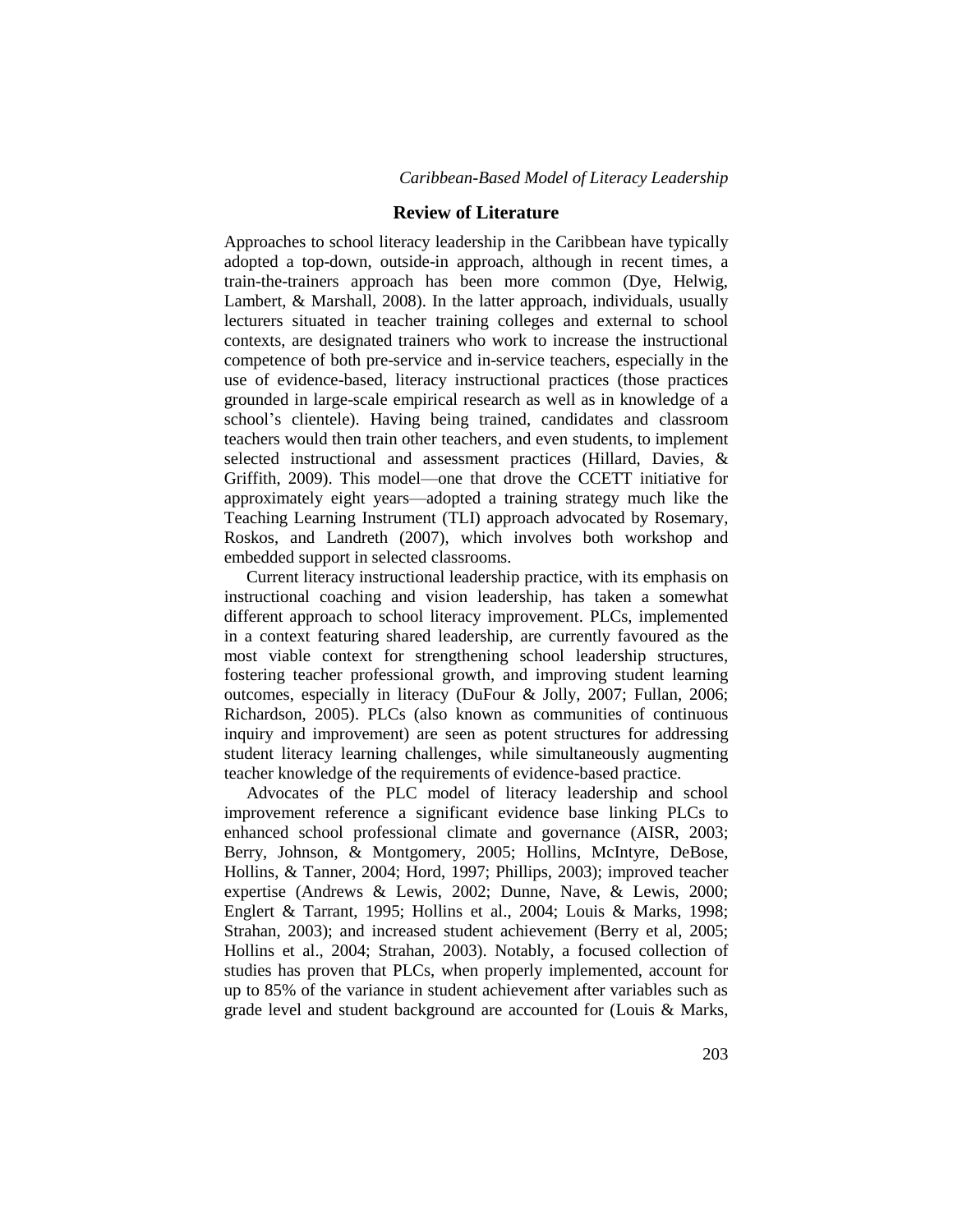1998; Supovitz & Christman, 2003). DuFour (DuFour & Jolly, 2007) provides a catalogue of studies demonstrating positive impact, and which provide essential attributes of PLCs believed to cut across sociocultural boundaries to promote student literacy learning success. Educators are admonished to shake off the culture of isolation that has traditionally characterized their profession, and to form teams in which they can more effectively scrutinize their practice, ferret out the root causes of challenges experienced by schools, derive collective solutions that more closely align their practices with the research, and, ultimately, achieve school, programme, and student success.

The idea seems logical enough; if school principals shake off their traditional "knight in shining armour" conception of literacy leadership and, instead, focus on pooling the intellect and expertise of all in effecting school instructional change, then teaching-learning transformation is possible. A key assumption behind the PLCs movement, derived from current adult learning and professional development research, is that initiatives which adopt an emic (insider) perspective; which are collaborative in nature; and which involve ongoing inquiry, problem solving, and thoughtful, supervised action embedded within the context of authentic educational practice, have a greater likelihood of success than do fly-by training initiatives delivered by those external to the school context (Darling-Hammond & Loewenberg-Ball, 1998; DuFour & Jolly, 2007; Hurd, & Licciardo-Muso, 2005; Kern, 2009; Robinson, Hohepa, & Lloyd, 2009; Senge, 1990).

What though are the essential features of PLCs, and what operation should be instituted to ensure their establishment? Are core elements embedded in the course? What is the extent of student uptake of the attributes and processes? Can student uptake and use of PLC processes be diagrammed?

## **A Framework for Exploring Key Attributes of Literacy-Focused Schools**

In successful schools, PLCs involve more than groups of teachers and coaches or master teachers working to change classroom practice (a frequently-used definition). Stoll, Bolam, McMahon, Wallace, and Thomas (2006) provide a more expansive definition of a PLC, describing it as "a group of people sharing and critically interrogating their practice in an ongoing, reflective, collaborative, inclusive, learner-oriented, growth-promoting way" (p. 223). A body of evidence indicates that PLCs feature more than teacher teams and that, in fact, successful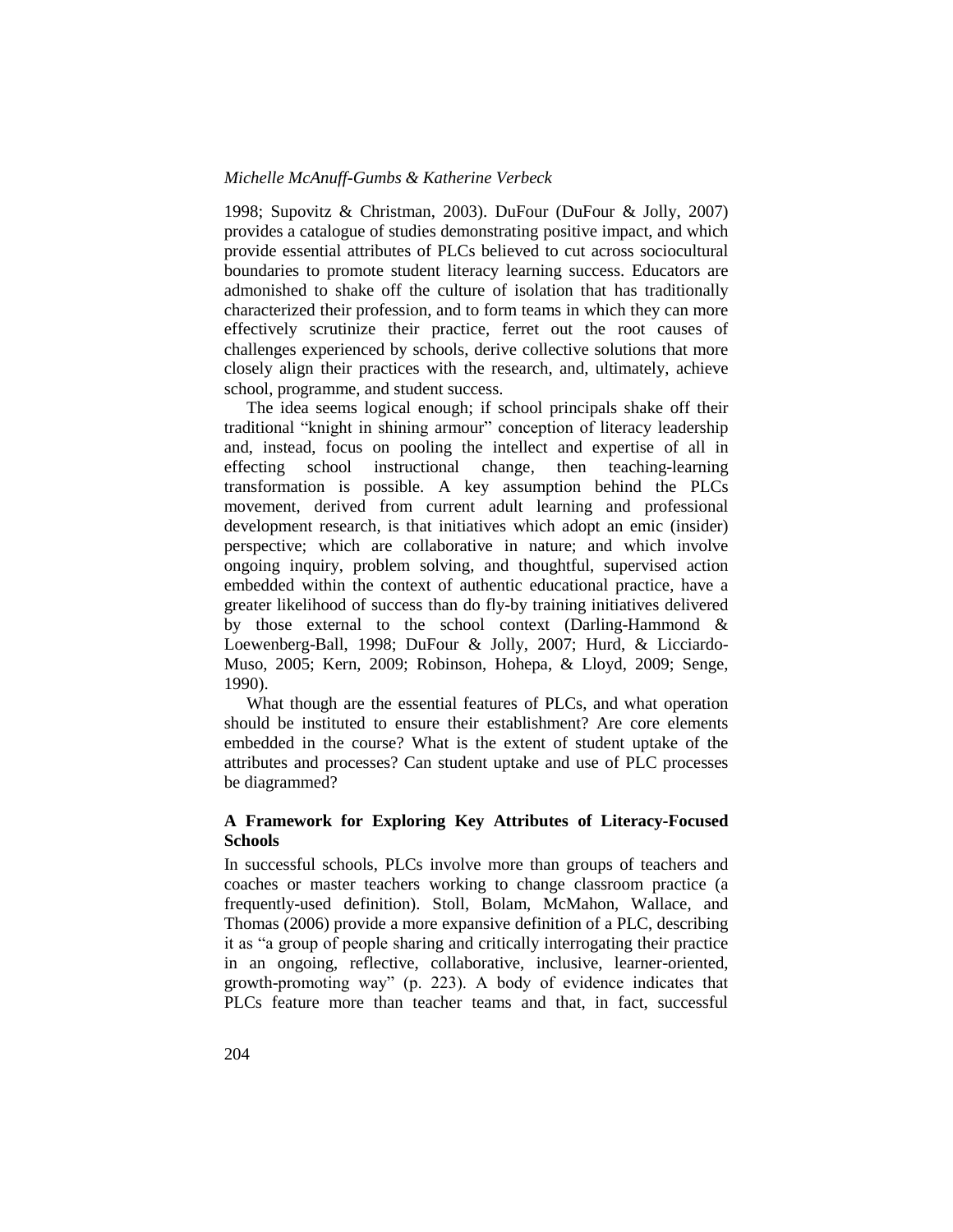schools are organized as PLCs at both the macro and micro levels (Birenbaum, Kimron, Shilton, & Shahaf-Barzilay, 2009). Talbert (2010) maintains that schools themselves are PLCs, and that more effective schools feature specific attributes which explain their success in developing student literacy abilities. Table 1 presents the crucial attributes of effective literacy-focused schools, and the research supporting their impact. This outline lends credence to the elements used to guide student rating of course content.

| Supporting Research on the Attributes of<br><b>Effective Literacy-Focused Schools</b> |                                                                                                                                                                                                                                                                                                                  |                                                                                                                                                   |  |  |
|---------------------------------------------------------------------------------------|------------------------------------------------------------------------------------------------------------------------------------------------------------------------------------------------------------------------------------------------------------------------------------------------------------------|---------------------------------------------------------------------------------------------------------------------------------------------------|--|--|
| <b>Key Attributes</b>                                                                 | <b>Description</b>                                                                                                                                                                                                                                                                                               | <b>Supporting</b><br><b>Empirical Research</b>                                                                                                    |  |  |
| Shared<br>Leadership                                                                  | Successful schools sustain a system of<br>shared, supportive leadership to guide the<br>schools toward desired literacy targets.<br>Leadership is typically rooted in a shared<br>social philosophy (e.g., democratic<br>participation so that principals as well as<br>faculty can assume leadership of teams). | Hallinger & Heck,<br>2010; Knapp,<br>Copland, Honig,<br>Plecki, & Portin, 2010;<br>Louis, Leithwood,<br>Wahlstrom, &<br>Anderson, 2010            |  |  |
| Shared<br>Commitments                                                                 | Successful schools generate and are<br>quided by shared visions, mission, and<br>policies regarding what instruction should<br>look like and what key literacy outcomes<br>should be. Such commitments ensure an<br>undeviating focus on set targets.                                                            | Bottoms & Schmidt-<br>Davis, 2010; Helm,<br>2007: Wallace<br>Foundation, 2012                                                                     |  |  |
| Continuous<br>Collective Inquiry                                                      | Successful schools maintain a focus on<br>student learning and undertake continuous<br>cycles of inquiry into educational practices.<br>Both data-driven scrutiny and reflective<br>dialogue are valued.                                                                                                         | Honig, Copland,<br>Rainey, Lorton, &<br>Newton, 2010; Little,<br>Gearhart, Curry, &<br>Kafka, 2003; Marsh,<br>Sloan McCombs, &<br>Martorell, 2010 |  |  |
| Continuous<br>Professional<br>Learning                                                | Successful schools facilitate continuous<br>professional learning and application of<br>learning by both administration and faculty.<br>De-privatization of practice and<br>interdependence are considered essential.                                                                                            | Antoniou &<br>Kyriakides, 2011;<br>Biancarosa, Bryk, &<br>Dexter, 2010; Castle,<br>Arends, & Rockwood,<br>2008; Vernon-Dotson<br>& Floyd, 2012    |  |  |
| Supportive<br>Conditions                                                              | Successful schools ensure that supportive<br>social, political, and technical conditions<br>surround improvement attempts. Physical<br>and human capacities are built and<br>sustained.                                                                                                                          | Leithwood, Steinbach,<br>& Ryan, 1997; Muijs &<br><b>Harris, 2006</b>                                                                             |  |  |

**Table 1. Framework for Surveying Core Attributes of Effective Literacy-Focused Schools**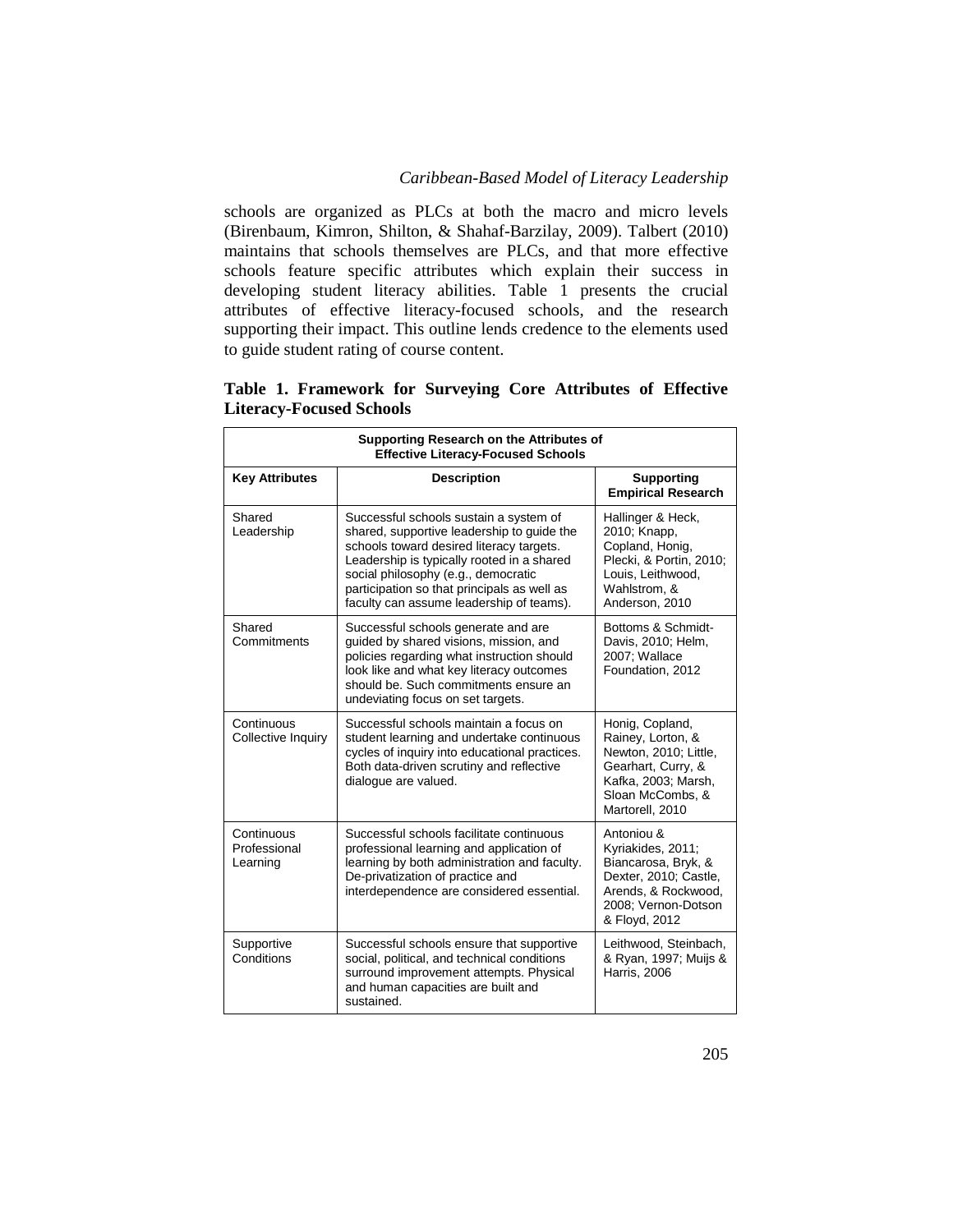Both the existence of and strength of PLCs in the school setting are important. Several longitudinal studies demonstrate that student achievement tends to vary according to the strength of a school's PLCs, and according to whether the focus of PLC efforts is on all or only some of the above-mentioned attributes. In addition, work on the evolution (life cycles) of PLCs show that while strong, mature, and effective PLCs tend to feature all five attributes, those in the initiation phase tend to focus on vision, values, and norms; and those at the implementation phase focus on student achievement and high expectations (Huffman & Hipp, 2003). Institutionalized PLCs are more likely to ensure that the social philosophy (vision and focus) of a school guides both teaching and learning. It would be interesting to determine whether this evolution is as clear-cut in schools with PLCs operating at different levels simultaneously or in schools with only one core team moving through a sequence of steps. Such exploration must await evolution of a workable multilevel framework of PLC operations suited for guiding empirical research, a key focus of the current study.

## **A Framework for Exploring Core Leadership Processes**

Several models that present key instructional leadership processes exist, each varying in the extent of attention given to the five key attributes as outcomes. The Annenberg Institute for School Reform (ASIR, 2003) PLC model, derived from research in 18 challenging schools, stresses *result-oriented or instrumental processes*, and presents the literacy leadership structure as primarily a tool of accountability put in place to measure and improve learning outcomes by changing teacher practice. Servage (2008) rejects this narrow conceptualization of PLCs, indicating that a focus on "patching up" instruction (*re-formation*) does not facilitate transformation, and that teacher change under this perspective is merely cosmetic. *Transformative thinking* (a focus on changing what educational practice *is*) should form the crux of literacy leadership action so that more than surface changes occur. *Transformation* involves deep, system-wide scrutiny and in-depth critical reflection targeted at the entire school infrastructure as well as wide socio-political realities. Servage claims that because it encourages scrutiny of ambient variables that impact educational practice, and because it welcomes open dialogue and embraces diverse perspectives, transformative thinking is far more rigorous and more likely to foster lasting changes. While the AISR (2004) expressed a later recognition that leadership work is in fact "bolstered by cultural and structural conditions in a school or district;" that change initiatives in which teams of teachers "work outside of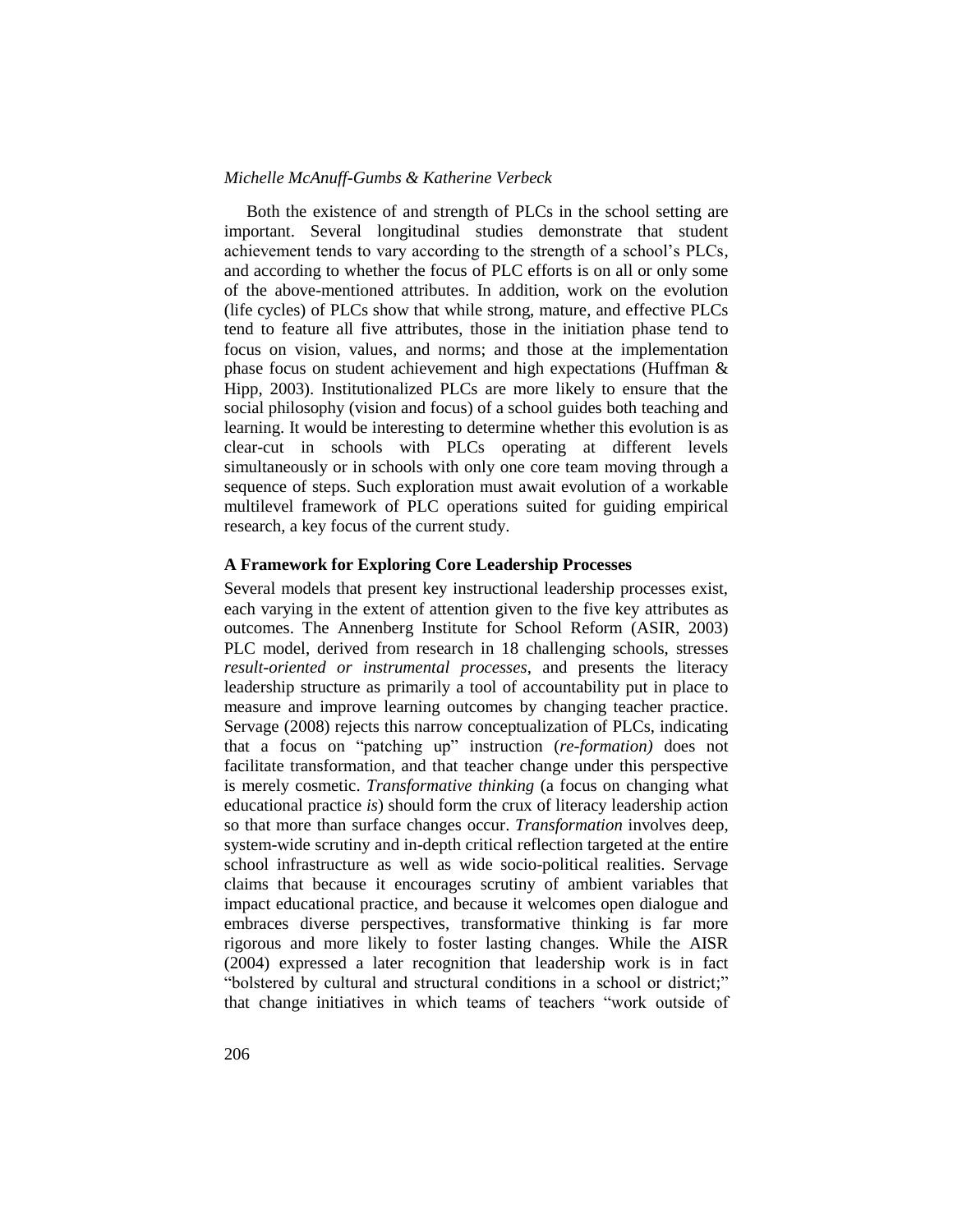school-wide reform efforts to effect instructional change" do not work; and that various teams functioning at different levels may be necessary (p. 2), Servage still finds the model limited since it ignores societal conditions.

Servage (2008) maintains that effective schools operate within a wider context and, as such, do not keep teachers in a mindset where they scrutinize assessment data independently of social context so as to draw narrow conclusions about the quality of teaching. Through expansion of the discussion of observable outcomes to include conversations on the social and political context in which instruction occurs, teams foster transformation of both the individual teacher and the larger educational environment. Data and practices are never scrutinized independently of context, and emphasis goes beyond mastery of technical skills involved in needs assessment, goal setting, and priority planning, and even beyond attempts to change instructional practice. According to Servage, exclusive focus on shaping pedagogical skills to match assessment results is not transformative and does not promote a "re-visioning" of educational possibilities. What sole reliance on instrumental processes does is reduce PLCs and schools from "complex social and political entities" into mere instruments for controlling people and manipulating environments (p. 65). Servage claims that educators involved in authentic literacy transformation "reflect critically upon both their own actions and the social and policy context in which these actions are framed"  $(p. 66)$ .

Walker (2008) had addressed the nature of interactions in effective PLCs, stating that, rather than being routine and task-oriented, "discussions are powerful as they involve teachers sharing their perspectives on what and why literacy instruction works" (p. 1). Spanneut (2010) indicates, in addition, that a key ingredient in PLCs' operations is reflective rather than restrictive dialogue (p. 101). Apolitical reflection that focuses only on perceived teaching gaps can in no way be adequate, since thinking is limited to what the data seem to show and to implementation of only a narrow set of tasks geared at achieving shortterm gains. In effective PLCs, thinking goes beyond routine activities as teams explore deeper issues. Servage (2008), whose sequence of operations form part of our analysis framework, as does that of the AISR, maintains that placing a ceiling on what can be targeted for reform by literacy leaders may foster "egregiously short-sighted" and "strategic blindness" that results in schools being locked into "dysfunctional patterns" that actively work against change" (p. 70). Servage's sentiments mirror those of Friere (cited in Friere & Macedo, 1987). Friere indicates that one really "cannot conduct literacy work outside the world of culture" since "every time that education questions itself, in response it finds itself in the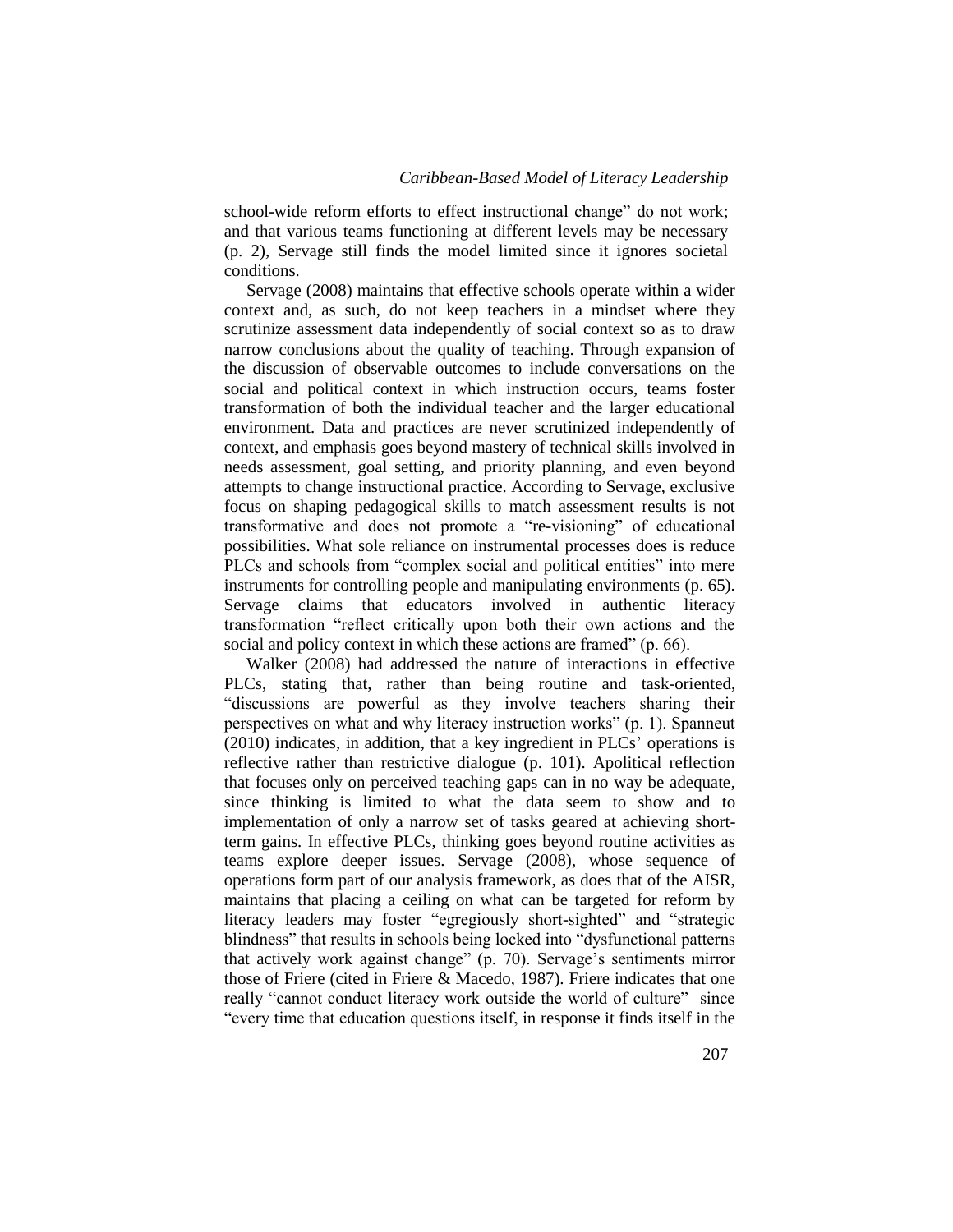larger body of culture" (pp. 34–35). Where practitioners converge to address the dilemmas of literacy education, talk must explore more than just instructional variables that are easily observed. Contextual variables, as well as social and political realities, must also be explored.

Transformative practice can contribute much to fostering a collegial atmosphere built on openness and candour, even as it ensures that practitioners appropriately consider the wider societal context in problem solving. Still, it is only when the two models (*instrumental or resultoriented* and *transformative thinking*) are considered along with Bhola's (2006) model of *systems thinking* that we come close to achieving a comprehensive model of leadership processes capable of fully accounting for key attributes of effective *literacy-focused schools* (herein used to denote those schools that acknowledge literacy as the foundation of the curriculum and the basis of all student learning).

Bhola (2006) maintains that the literacy infrastructure in a school comprises many subsystems that must work in tandem if the total system is to work well. Weaknesses in one subsystem can undermine the whole structure, and maintaining focus on only one or a few subsystems can result in blind spots that may render initiatives ineffective. The model forces us to look at literacy problem solving in a more expansive way. As Giles and Hargreaves (2006) maintain, when engaged in systems thinking, leaders are "able to see the 'big picture' of their organization and understand how parts and whole [are] interrelated and how actions in one domain create consequences in another" (p. 126). Research studies by Birenbaum et al. (2009) support the need to undertake inquiry at the student, organizational, and programme level, not just as the instructional level (p. 131). It is for this reason that we combine understandings from the three frameworks—AISR's (2003) instrumental processes; Bhola's (2006) systems thinking processes; and Servage's (2008) transformative thinking processes—in framing the multifaceted conception of core PLC processes that we use to analyse forum problem-solving data in this study. To do this, descriptors of procedural steps from each model were extracted and used to create the framework presented in Table 2. Codes to drive deductive analysis of forum data are included in the framework, and steps for generating these are discussed in the methodology section.

As can be seen from Table 2, the models seem complementary rather than at odds, and we combine all in our exploration of interaction in the forums and look at the data from multiple angles. Hamersley and Atkinson (1995) refer to the process of examining data through multiple lenses as "theoretical triangulation," in which a researcher subjects the data to analysis using "multiple perspectives" (p. 181).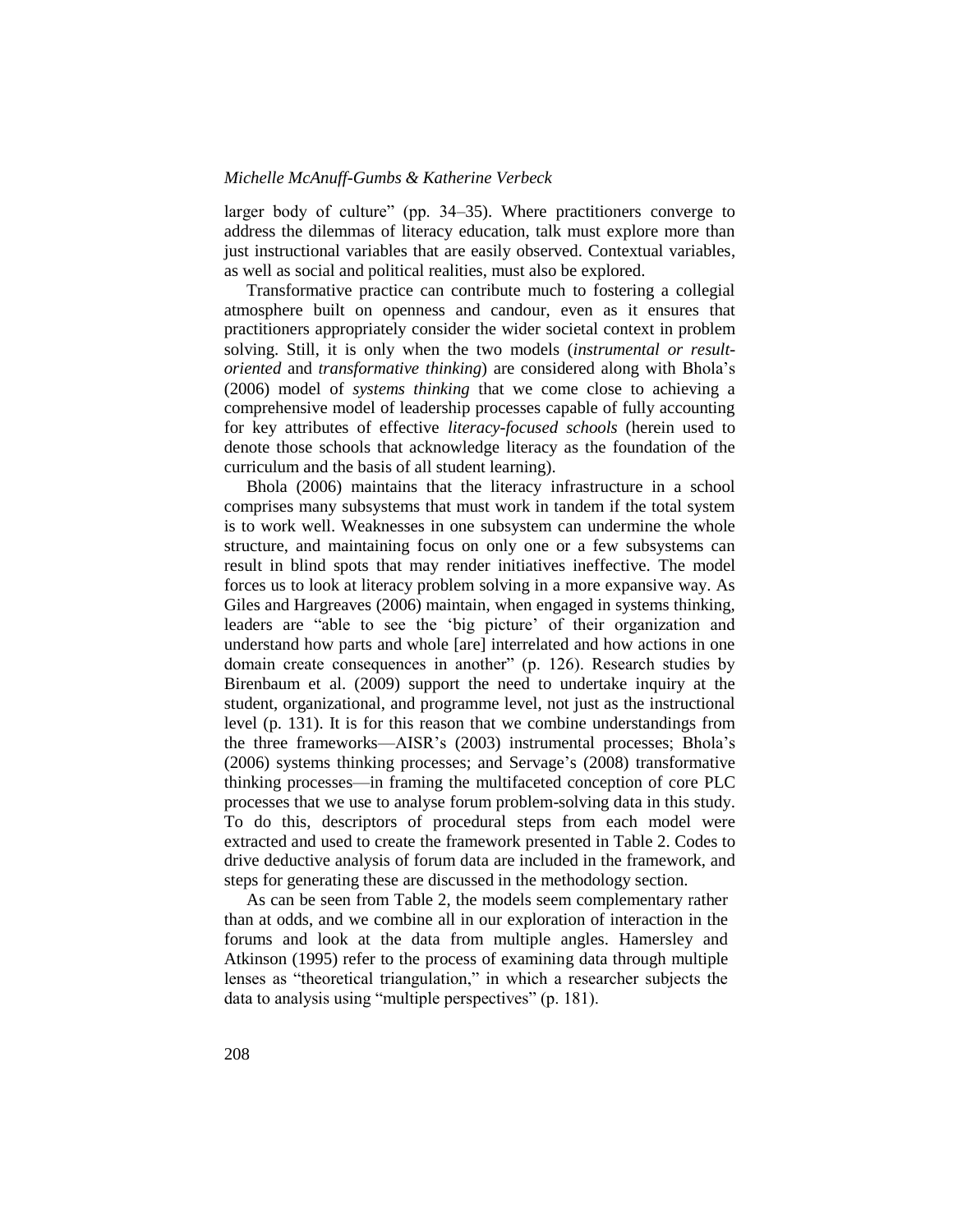| Table 2. Framework for Examining Leadership Processes |
|-------------------------------------------------------|
|-------------------------------------------------------|

| The AISR's (2004) Model of Instrumental Processes<br>(PLCs as Management and Accountability Tools) |                                                                                                                                                                                                                                  |                                                                                 |  |  |  |
|----------------------------------------------------------------------------------------------------|----------------------------------------------------------------------------------------------------------------------------------------------------------------------------------------------------------------------------------|---------------------------------------------------------------------------------|--|--|--|
| <b>Element and Codes</b>                                                                           | <b>Thinking Process Driving Action</b>                                                                                                                                                                                           | <b>Attributes as</b><br><b>Outcomes</b>                                         |  |  |  |
| Need/Goal Assessment<br>(GA)                                                                       | What achievement-based issues<br>and dilemmas does the school<br>face?                                                                                                                                                           | Focus on Learning                                                               |  |  |  |
| Priority Setting (SAP)                                                                             | What key priorities can we identify<br>given all the learning problems<br>students face?                                                                                                                                         | Focus on Learning                                                               |  |  |  |
| Teacher Self Study and<br><b>Strategy Discussion (RS)</b>                                          | What can we learn from the<br>literature to ensure that we fill key<br>gaps in teaching and learning?                                                                                                                            | Continuous<br><b>Professional Learning</b><br>(from reading the<br>research)    |  |  |  |
| Collective Professional<br>Learning (CPL)                                                          | What should be the focus of<br>teacher learning if achievement<br>issues in key focus areas are to be<br>addressed?                                                                                                              | Continuous<br>Professional Learning<br>(in teacher teams)                       |  |  |  |
| Classroom Observation and<br><b>Further Need Identification</b><br>(CCA)                           | What do outcome data reveal<br>about the impact of teacher<br>learning on student literacy<br>outcomes?                                                                                                                          | Focus on Learning                                                               |  |  |  |
|                                                                                                    | Bhola's (2006) Model of Systems Thinking<br>(PLCs as Instruments of Scrutiny and Evaluation)                                                                                                                                     |                                                                                 |  |  |  |
| <b>Element and Codes</b>                                                                           | <b>Thinking Process Driving Action</b>                                                                                                                                                                                           | <b>Attributes as</b><br><b>Outcomes</b>                                         |  |  |  |
| Ideological (IS)                                                                                   | What philosophies, beliefs, values,<br>and attitudes pervade the context?<br>How might these have influenced<br>teaching-learning efforts?                                                                                       | Shared<br>Commitments:<br>Social/Leadership<br>Philosophy; Focus<br>on Learning |  |  |  |
| Policy and Planning (PPS)                                                                          | Have stakeholders collectively<br>generated commitment statements<br>(visions, missions, and literacy<br>policies) that convey the<br>organization's mental image of<br>effective practice? Do these need to<br>be put in place? | Shared<br>Commitments:<br>Mental Model of<br><b>Effective Instruction</b>       |  |  |  |
| Mobilization (MS)                                                                                  | How successful has leadership been<br>in garnering stakeholder<br>involvement? What can be done to<br>improve this?                                                                                                              | Shared<br>Commitments: Key<br><b>Stakeholders</b>                               |  |  |  |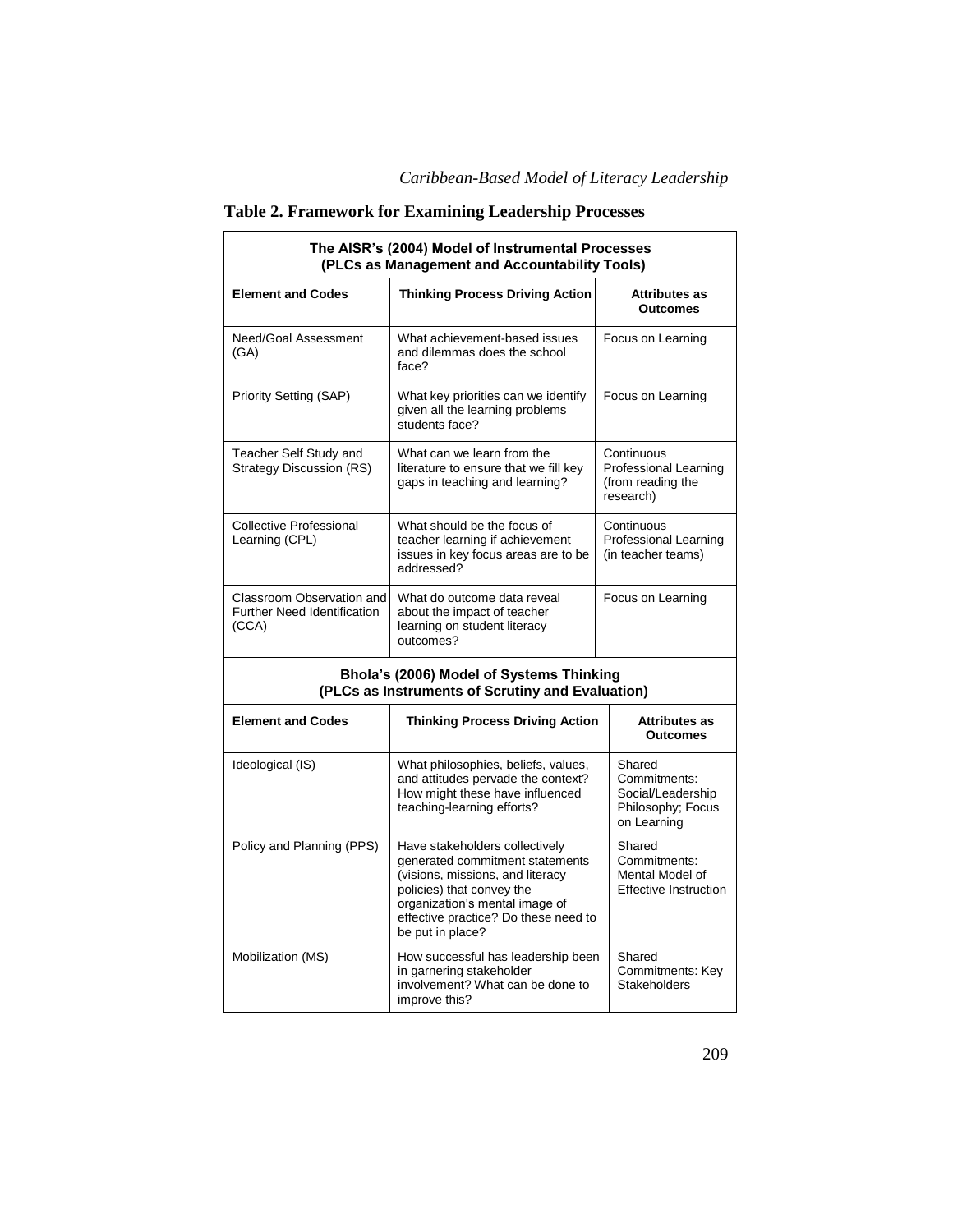| Institutional and<br>Organizational (IOS)             | What administrative structures are in<br>place to support reform initiatives? Do<br>these need to be augmented?                                                                | Supportive School<br>Conditions                                                |
|-------------------------------------------------------|--------------------------------------------------------------------------------------------------------------------------------------------------------------------------------|--------------------------------------------------------------------------------|
| Professional Support (PSS)                            | What training and support apparatus<br>are available for honing teacher<br>expertise within classrooms? Are they<br>adequate?                                                  | Continuous<br>Professional<br>Learning; Supportive<br><b>School Conditions</b> |
| Programme and Curriculum<br>Development (CDS)         | Do instructional frameworks and<br>curriculum match with the school's<br>mental image of effective practice?<br>How can we improve this match?                                 | Focus on Learning;<br>Shared<br>Commitments                                    |
| Material and Media (MMS)                              | Do teaching-learning resources<br>match our mental model of effective<br>instruction? How can we improve this<br>match?                                                        | Focus on Learning;<br>Supportive School<br>Conditions; Shared<br>Commitments   |
| Evaluation System (ES)                                | Do evaluation procedures fit with our<br>mental model of effective instruction?<br>How can we improve this match (in<br>tools used, their focus, and how<br>results are used)? | Focus on<br>Learning/Collective<br>Inquiry into Practice                       |
| Teaching-Learning (TLS)                               | Does what happen in the classroom<br>match with our vision and mental<br>model of instruction? How can the<br>connection be strengthened?                                      | Focus on Learning;<br>Continuous<br>Professional<br>Learning                   |
|                                                       |                                                                                                                                                                                |                                                                                |
|                                                       | Servage's (2008) Model of Transformative Thinking<br>(PLCs as Contexts for Critical Thinking)                                                                                  |                                                                                |
| <b>Element and Codes</b>                              | <b>Thinking Process Driving Action</b>                                                                                                                                         | <b>Attributes as</b><br><b>Outcomes</b>                                        |
| <b>Articulate Need for</b><br>Transformation (FT/SPC) | What variables in the environment<br>external to the school impact our<br>practice?                                                                                            | Supportive<br>Conditions: Shared<br>Commitments:<br>Collective Inquiry         |
| Variant Perspective on<br>Ambient Variables (VCP)     | Is there democratic participation of<br>supporters as well as naysayers? Are<br>all stakeholders' views and positions<br>represented?                                          | Supportive School<br><b>Conditions: Shared</b><br>Commitments                  |
| Respectful, Active Listening                          | Do members listen respectfully to all,<br>including those with different views on<br>causes, actions, and outcomes?                                                            | Supportive School<br><b>Conditions: Shared</b><br>Commitments                  |
| Critical Reflection - Expose<br>Gaps in Thinking (BST | Do members evaluate and expose<br>blind spots in each other's and their<br>own thinking in respectful ways?                                                                    | Supportive School<br>Conditions;<br>Collective Inquiry<br>into Practice        |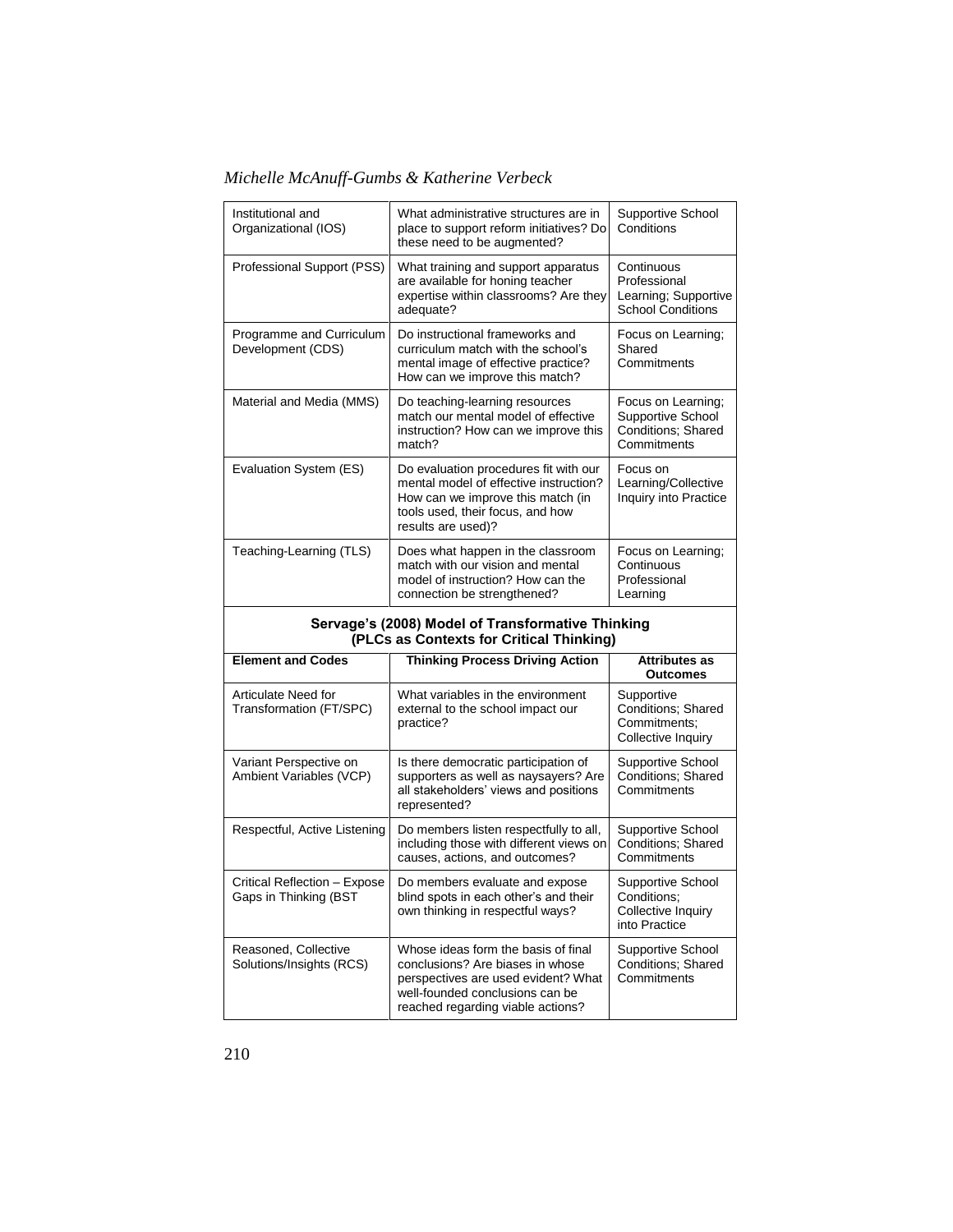## **Methodology**

In answering key questions regarding whether the 15-week graduatelevel literacy leadership course addressed key attributes and processes, a group of 60 leadership candidates were surveyed and their text-based interactions in online forums analysed. The researchers, while viewing the study as rooted primarily in grounded theorizing, resisted the urge to pigeonhole the research into a specific typology (especially given its multifaceted nature), viewing it instead as a living entity that evolved as the study proceeded. Maxwell (2008), in discussing qualitative research design, warns that "typologies are usually based on a limited number of features of the study, and by themselves do little to clarify the actual functioning and interrelationships of the component parts of a design" (p. 214). Further, Maxwell perceives "analysis as a part of design" and as something that also needs to be designed (p. 214). Thus, a mixed method design drove data analysis, and involved use of: (1) survey data, including both descriptive and inferential statistics, to gather insights into course design and delivery, and to understand levels of connectedness among key attributes; and (2) classical content analysis, with combined inductive and deductive analysis (using semi-structured componential or conditional matrix), to generate a model of PLC interaction.

## **Sample Selection and Data Reduction**

A nested sampling design was utilized, which involved targeting all students in soliciting survey data, followed by selective sampling (bolstered by UWIOC's random assignment of students to forum groups) in determining the unit of analysis (the learning forum); the depth of analysis (only graded forums); the breadth of analysis (Forums 1, 2, and 3 only); and in selecting forum informants (one group per forum). Finally, highly selective sampling (sampling within cases) was used during microanalysis of the data, so that the researchers could zero in on specific cases for further deeper scrutiny when patterns of frequency in the data prompted this. Hammerlsey and Atkinson (1995) support the use of selective (as well as highly selective) sampling, but state that there should be "adequate representation of the people involved in a particular case" (p. 49). Thus, initial random assignment of students to forum groups was essential. This is because, even though generalizability to the wider population (statistical generalizability) was not a goal, the researchers had to ensure that, if a tentative model of interaction was derived, understandings from that model could be extended to cases in the other forum groups that were not included in the analysis for a specific forum (analytical generalizability or transferability). For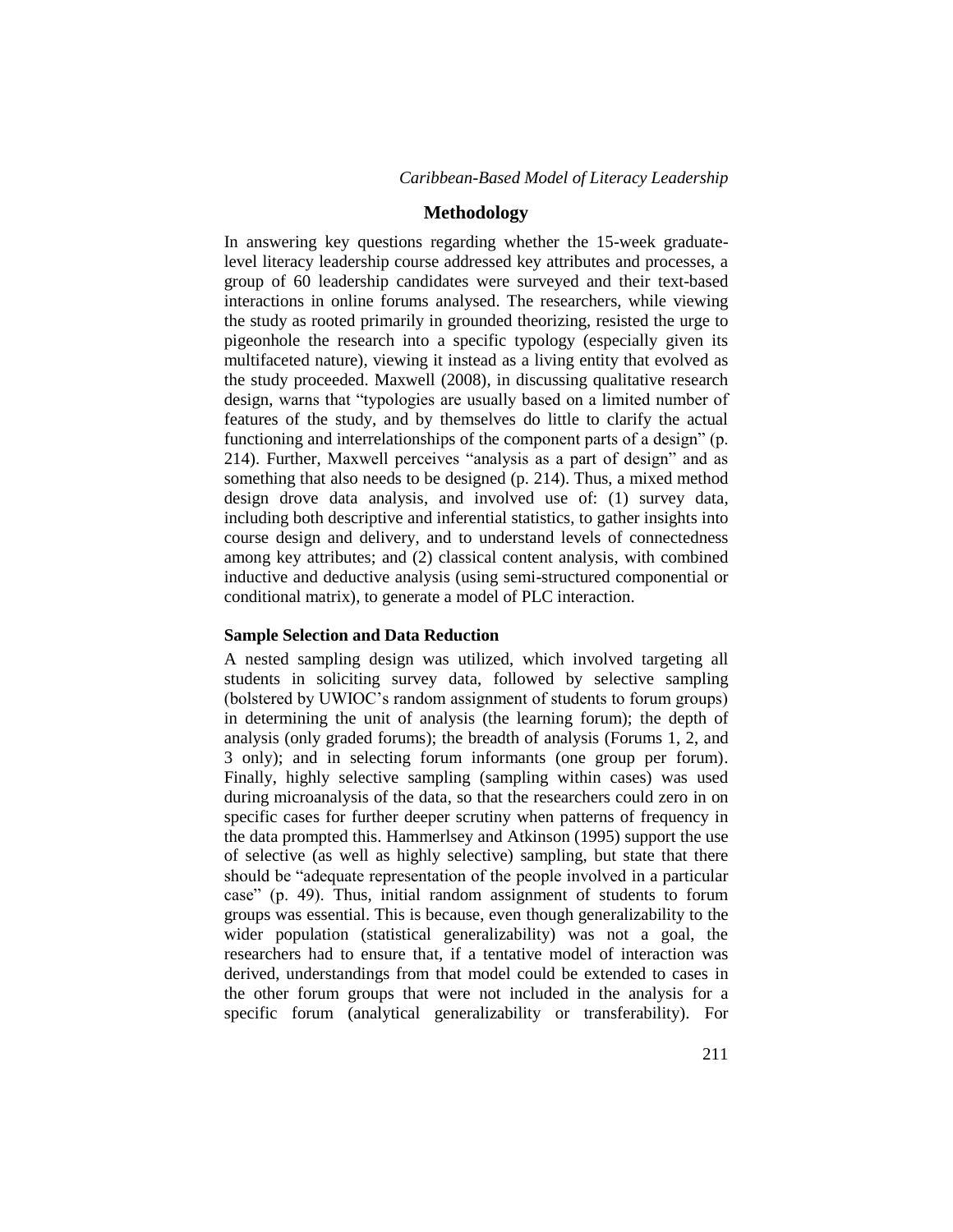information on this distinction see Maxwell (2008). For further support for discriminant or highly selective sampling in coding and theorizing in qualitative studies, see Straus and Corbin (1998, p. 211). The random sampling in the nested design was essential for reducing the data while offsetting key informant bias (Leech & Onwuegbuzie, 2008).

To select forum informants, the researchers placed group/instructor labels in one box and the forum labels  $(1 -$  leadership;  $2 -$  data;  $3$ professional learning) in another. Forum type and group selected together were matched and a number assigned based on the forum label. Thus, all groups are represented. It seemed fitting to use graded forums as the *unit of analysis* since (a) participation in these forums was extremely high, (b) the coordinator (one of the researchers) did not participate in or grade these forums, and (c) the forums coincided with units in which candidates across groups problem-solved similar real-life issues. UWIOC directives are specific regarding course coordinators refraining from engagement in group forum discussions, thus researcher bias was not deemed a real issue (Onwuegbuzie & Leech, 2007). Forums attached to Modules 1, 2, and 3 were deemed adequate selections for the purpose of the study, since the action dimension of Module 4 had already been covered in the first three forums as a natural part of addressing school conditions each time problem solving surrounding leadership, learning, and instruction took place. This is a prerequisite established in the research and in the process models used to drive inquiry.

The researchers aimed to address threats to validity through initial theoretical triangulation; the garnering of use of "rich data;" comparison of qualitative outcomes with quantitative outcomes; comparison of statistical modelling (Factor Analysis with Varimax rotation) and qualitative modelling (macro- and micro-analysis); use of feedback from the survey as a form of indirect member check (*respondent validation*); and comparison of data from this group with data from a subsequent group as part of follow-up reliability scrutiny.

### **Instrumentation**

A brief questionnaire (based on attributes of literacy-focused schools) and a semi-structured matrix (based on key processes) were used to analyse the data. The questionnaire, devised to facilitate the surveying of course participants, had three sets of items. Items 1 and 2 collected demographic data, while Items 3 to 7 collected data on the extent of course attention to the five core PLC attributes. A final open-ended question sought additional comments. Participants used the questionnaire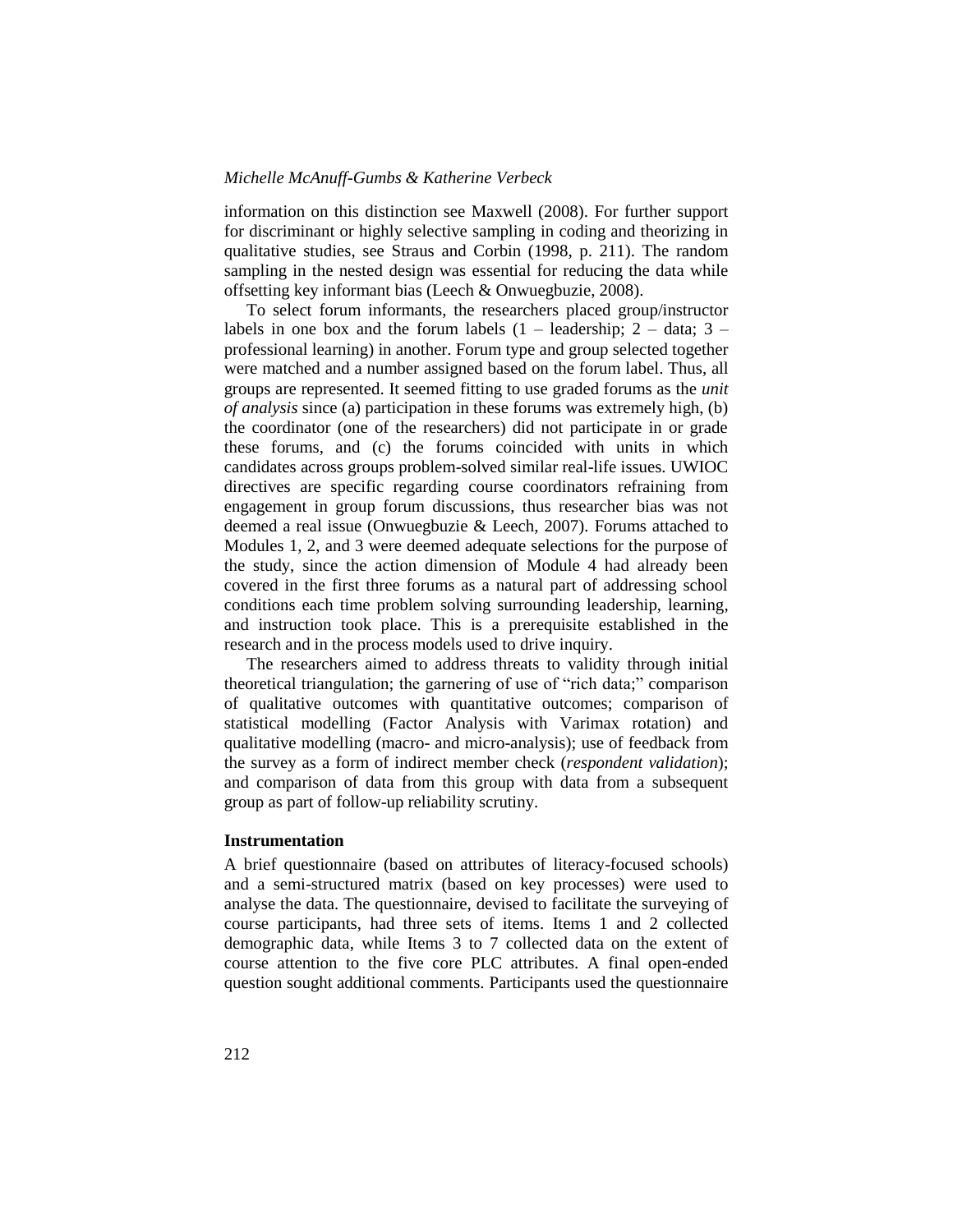to rate the course according to whether its content and assignments met the Gold, Silver, Bronze, or Copper Standard for each attribute:

- To meet the Bronze Standard, the course had to at least have conveyed concepts linked to the specific PLC attribute (e.g., shared leadership).
- To meet the Silver Standard, the course had to have also provided guidelines for implementing PLCs' operations to institute that attribute (e.g., establishing a literacy leadership team).
- To achieve the Gold Standard, the course had to have, through its assignments, required students to apply concepts, procedures, and guidelines to action (e.g., propose a research-based team for a specific school or critique an established one; propose a training plan for the literacy leadership team; develop protocols to guide a team's action).
- For the Copper Standard, the course would have neglected to teach key principles, to outline related procedures, and to engage students in concrete tasks related to instituting the specific attribute.

There is a solid rationale for focusing on candidates' ability to display knowledge of research-based practices, engage in such practices themselves, and guide others in implementing them. The International Reading Association's *Standards for Reading Professionals* (2010) establishes a need to focus not only on what literacy instructional leaders know, but also on whether they "can do, can support, and can lead." Thus, candidates must show that they understand effective practice, can implement them in the schools in which they are based, and can distinguish effective from ineffective practice in the work of others. These requirements match the rating scheme used in the survey, and item categories are mirror images of research-based attributes of PLCs into which key processes are then embedded.

The matrix (devised using levels of processes in Table 3) was considered semi-structured since levels and categories were not deemed a finite list, but could be augmented during data analysis. The matrix initially contained three major levels (macro conditions) matched with the three models of PLC processes initially used. Each level contained subsidiary elements (micro conditions) matching the sub-processes (steps in undertaking the process) or elements of scrutiny as described by the proponent of each model. Strauss and Corbin (1998) maintain that in grounded theorizing, that is, in "building a systematic, logical and integrated account" of a phenomenon, the researcher's quest to "understand as much as possible" about that phenomenon—"its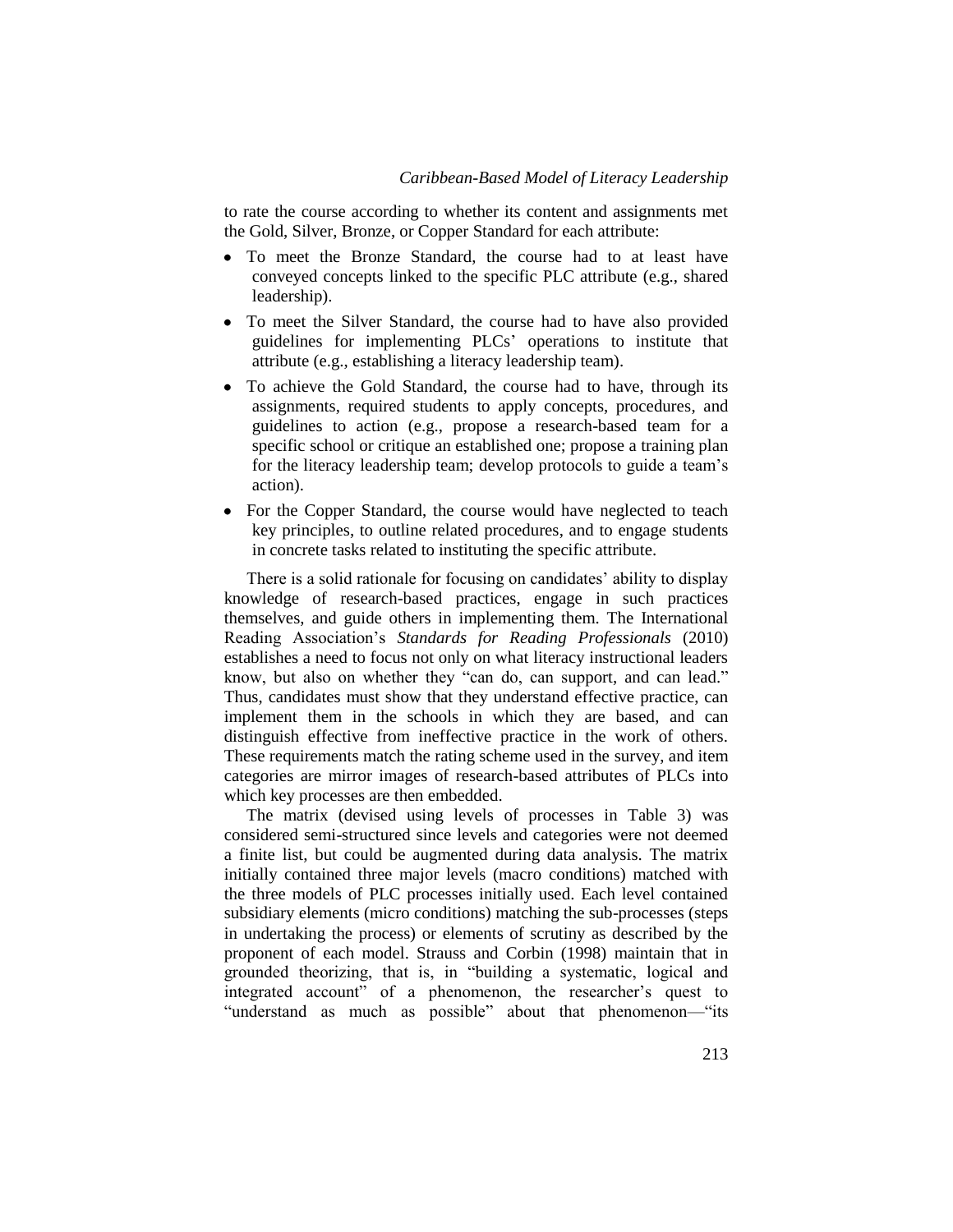properties and dimensions, its structure, or its processes"—must involve "locating [the] phenomenon contextually within the range of macro and micro conditions in which it is embedded and tracing out the relationships of subsequent actions/interactions through to their consequences" (pp.  $181-183$ ). The writers promote the matrix as a practical means for "tracking" components and for tracing "paths of connectivity" (p. 182). Thus, the matrix seemed a logical tool to monitor engagement in key processes.

#### **Data Collection**

An email invitation, with a unique link for each candidate, was sent via *surveymonkey.com* (an online survey development, distribution, and collation tool). The researcher recognized that course outcomes and the grade students received for the course could potentially influence their ratings, as could their level of engagement in the course. Still, participation levels were high, as noted in forum participation grades assigned by group facilitators (an average score of 21 out of 30 points) and in demographic data collected. Students were also reminded of the value of their ratings for improving the quality of literacy leadership training in the Caribbean, and were, as part of the survey instructions, directed to use only knowledge of course content to inform their ratings. Students' anonymity was ensured by their being sent the web link to the survey, and by their being alerted within the email itself (a requirement of the tool without which the message cannot be sent) that they had only to click a specific link provided to opt out of the study. In cases where students clicked the link to opt out (and some did), the system automatically removed them from the participant list.

In processing the data for the content analysis, the researchers downloaded text-based conversations from the forums, after which dates and other identifiers (including hyperlinks) were manually removed to ensure anonymity and confidentiality. Other than this, no further structuring of data was required. Both macro and micro analyses were then conducted on the data.

#### **Data Analysis**

Data analysis was done in two main stages. While percentages (derived by the web tool used) based on student ratings were downloaded, and results for Items 3 to 7 used as the basis for determining the level to which candidates perceived the course to have addressed key attributes, classical content analysis with elements of componential and taxonomic analysis was used to process the conversational data. Leech and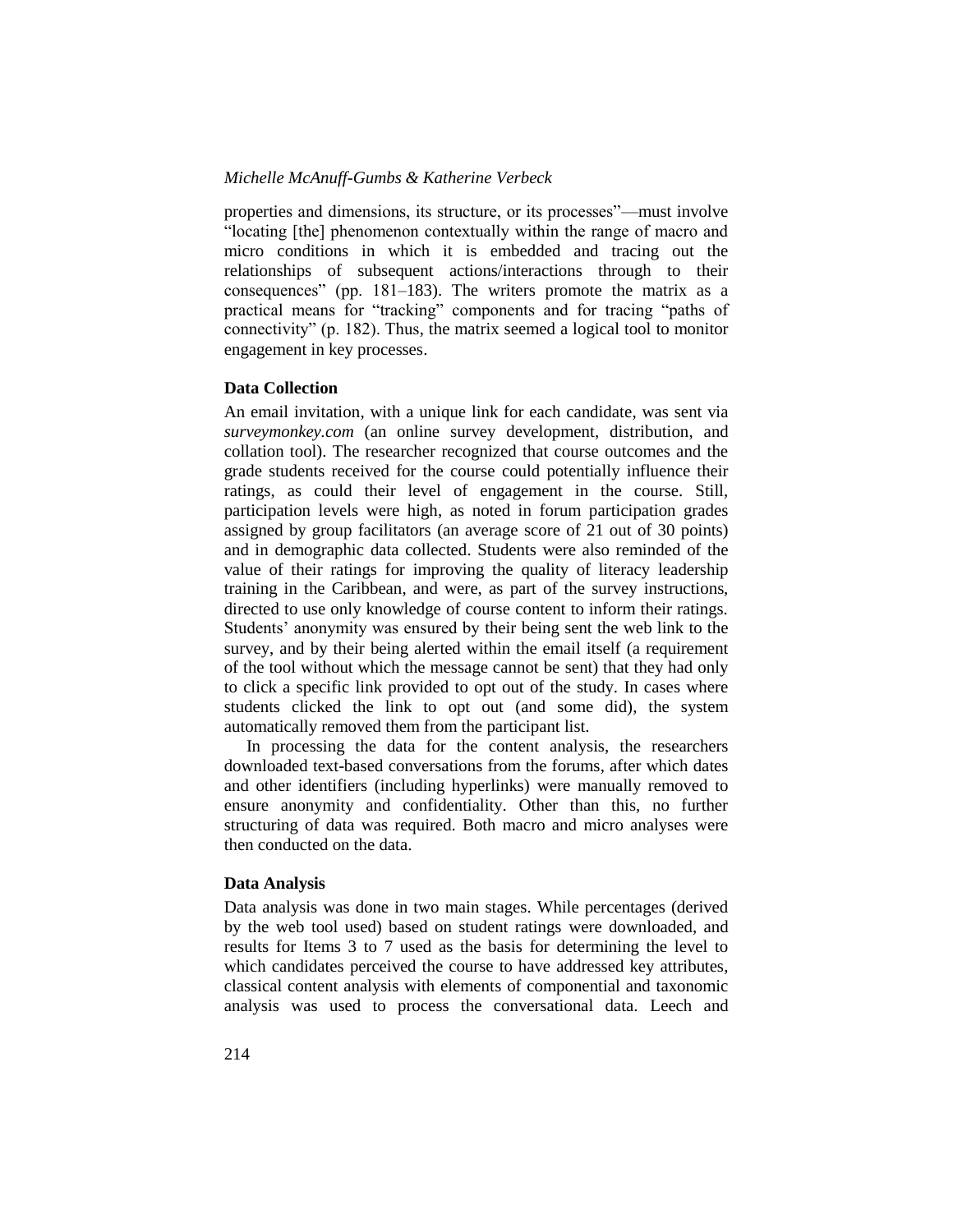Onwuegbuzie (2008) cite classical content analysis (CCA) as an "objective, systematic and quantitative description of manifest content of communication" indicating that this method is appropriate for processing "talk data" (p. 596). The writers state additionally that CCA can be combined with other analytical and statistical techniques, and that both inductive and deductive coding can be used, although the latter is more common (see also Elo & Kyngas, 2007).

Combined deductive and inductive coding allowed for generation of frequency data for each of the categories and subcategories in the semistructured matrix. Deductive or closed coding, on the one hand, allowed for use of predetermined categories (components) in the matrix to process the data and to determine the extent of match between researchbased processes and those reflected in the conversations. Inductive or open coding, on the other hand, allowed for extraction of emerging insights from the data. Pursuing both data methods simultaneously raised the possibility that a tentative model which confirms, extends, or refutes those presented in the research could emerge.

Precedence exists in the work of Elo and Kyngas (2007) for using classical content analysis—involving a combination of deductive and inductive coding—in "analysing written, verbal or visual communication messages" (p. 107). The researchers provide specific procedures for conducting such an analysis, stating that its use is ideal when the ultimate goal is theory or model generation (p. 110). The procedure they outline and deem useful for researchers aiming "to identify critical processes" (p. 108) comprises three phases: preparation, organizing, and reporting.

In the **preparation phase***,* the researchers selected the unit of analysis (the graded learning forum) and decided what to analyse, in what depth, with what breadth, and with whom.

In the **analytical phase**, inductive and deductive coding processes were initiated simultaneously. Codes had been derived for the matrix categories so that manifest content of forums could be analysed, even though latent content (implied meanings) was duly noted. Using the semi-structured matrix, the researchers independently read and coded the data to determine the extent of connect between processes from the literature and those engaged in or referenced by students. The structured nature of the matrix allowed for linkages to be made between authentic forum data and the coding components, and for codes to be grouped into thematic categories. The matrix's open-endedness allowed the researchers to remain receptive to the possibility that new categories could emerge as analysis progressed.

Using the *Review* function in *Microsoft Word*, the researchers then added annotations to the data using these codes, deriving new codes for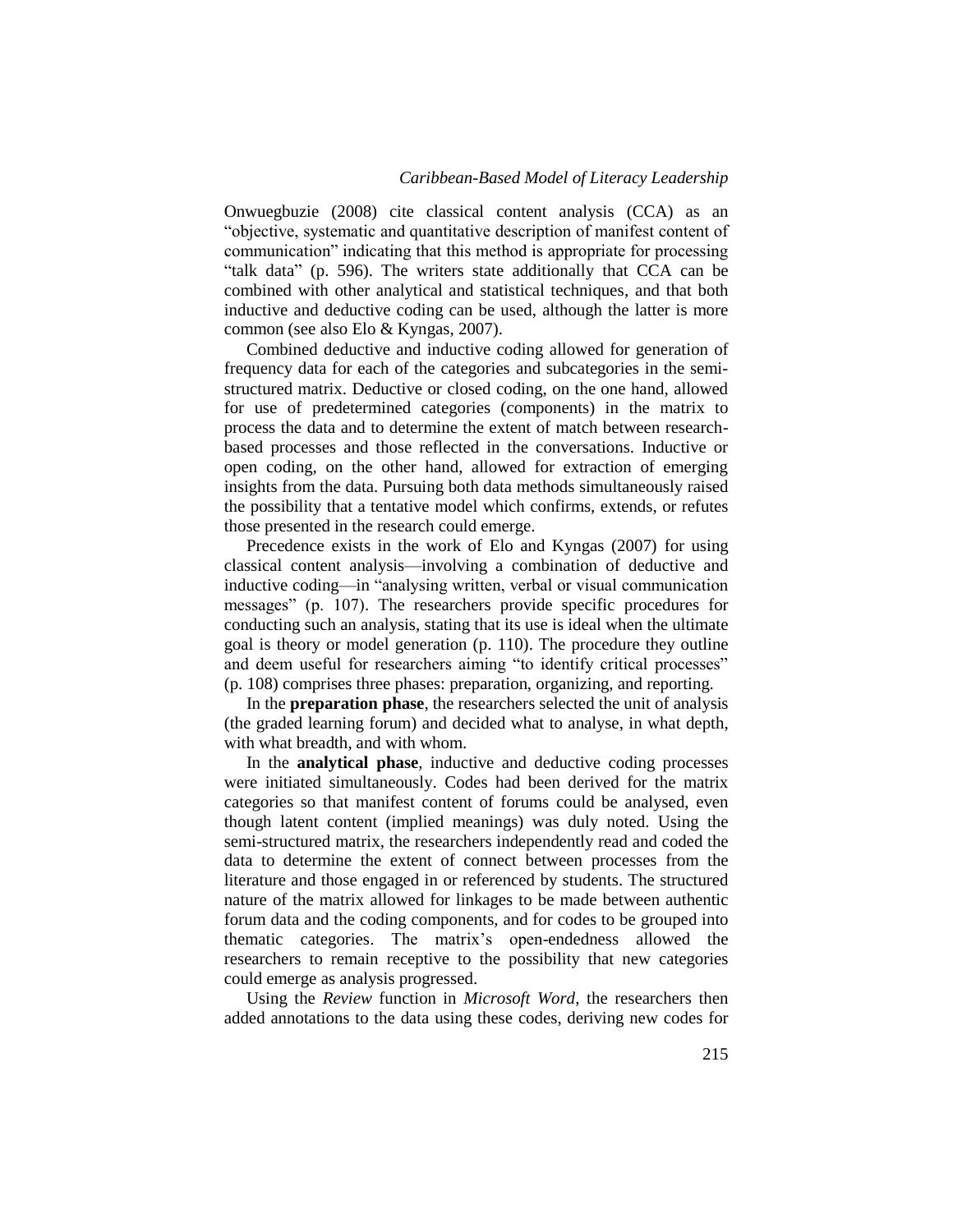emerging concepts. The researchers looked for instances during problem solving in which participants referenced specific evidence-based PLC attributes or processes as essential, engaged in such processes, or cited a process as having been neglected in a case. Codes had to be generated for new categories and the matrix continually modified as analysis progressed. Modifications were appropriately tracked. As such, one new level of processes accounting for instructional coaching was added, and a subsidiary element (cross-context comparisons) was added to transformative thinking.

Once the data were coded, the researchers compared notes and used cross-comparisons to question, eliminate, re-label, or confirm notations until consensus was reached. Since a very streamlined framework was used, there was much consensus in terms of categories. The next step involved deriving count data from categories and subcategories, and generating conclusions regarding the extent of match between researchbased categories and the data. A tentative model was generated from the findings, follow-up reliability and factor analyses conducted to affirm findings, and a final search of the literature conducted to see whether models exist that adequately account for processes and connections observed.

Once this process was completed, the researchers proceeded to present findings and to propose a tentative model of leadership that emerged out of interaction among Caribbean literacy professionals under expert guidance—one that matched the data and could be the focus of later confirmatory research.

To garner peer feedback and critique, and to ensure methodological rigour, the researchers undertook the **reporting phase** by presenting the paper at various conferences. In this way, the researchers got feedback from practitioners, teacher educators, and policymakers in refining the paper for publication.

## **Findings and Discussion**

Reliability Analysis, as well as Factor Analysis with Varimax Rotation using SPSS Version 20, was conducted to determine the internal consistency and dimensionality of student response on the survey tool. Reliability analysis using Cronbach's Alpha for the 5-item scale revealed a reliability level of  $\alpha = .74$ . This level is considered respectable (DeVellis, 1991) or acceptable (George & Mallery, 2012, p. 251). Results further indicated that if Collaborative Inquiry, the only item showing an inter-item, inter-scale correlation below .3 were removed, the scale reliability could be considered good ( $\alpha$  = .8). Factor analysis was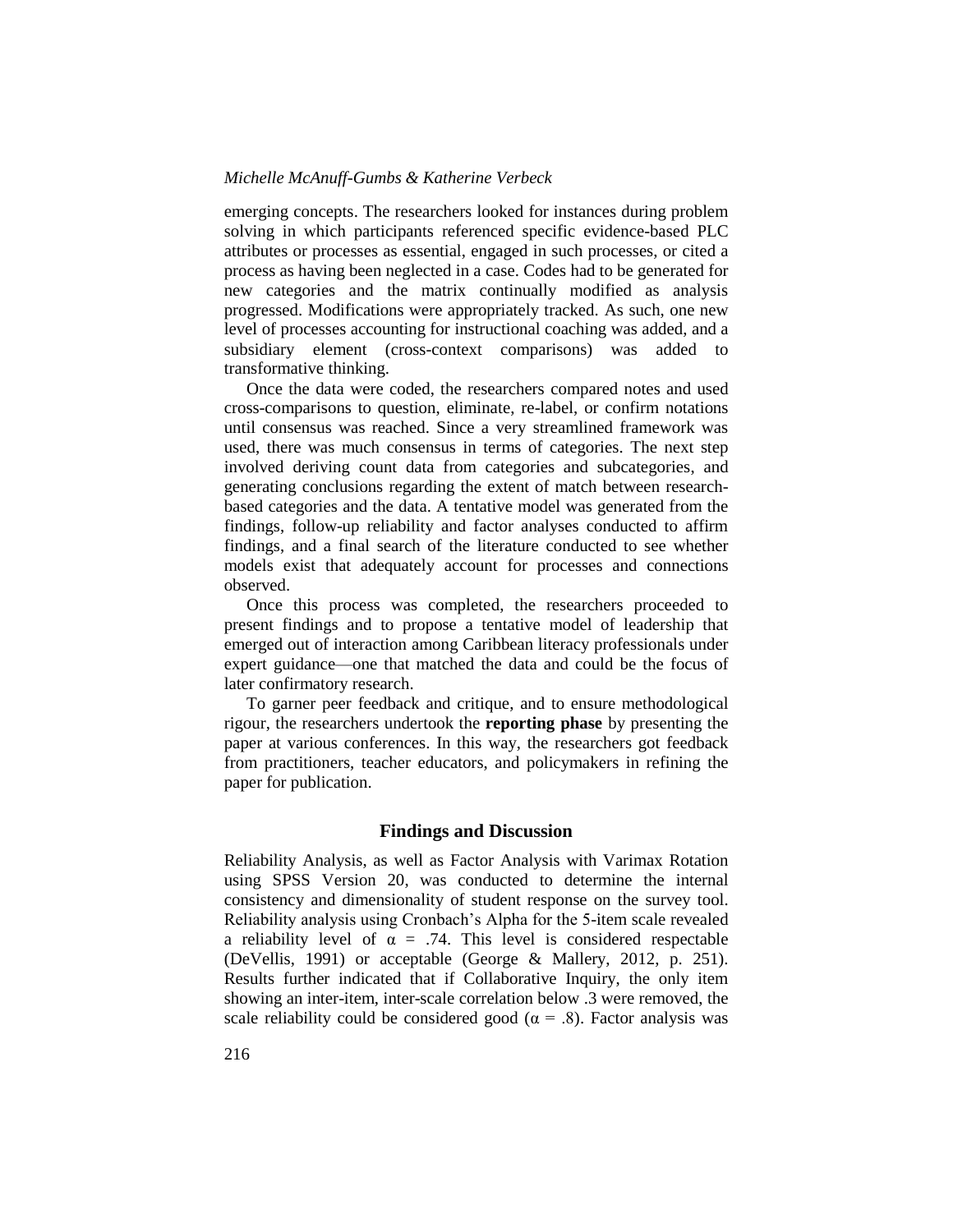conducted, therefore, to determine whether the scale was unidimensional or, as in most education-oriented scales, multi-dimensional.

Prior to the factor analysis, non-parametric tests were conducted to determine the normality of the data. Both the One-Sample Kolmogorov-Smirnov Test and the One-Sample Chi-Square nonparametric tests were automatically selected by PASW Statistics in undertaking these tests on the five items. Results revealed that the null hypothesis regarding nonnormality could be rejected for Items 4 and 5 ( $p = .000$ ), and the hypothesis regarding non-equal probabilities in occurrence could be rejected for Items 1, 2, and 3 ( $p = .000$ ).

Factor Analysis with Varimax Rotation (using a .4 extraction criteria) revealed the following factor loadings: Shared Leadership (SL = .50); Shared Commitments  $(SC = .75)$ ; Continuous Professional Learning (CPL = .50); and school conditions ( $SC = .72$ ). All these formed one component, accounting for 61% of the variance in student ratings. Collaborative/Collective Inquiry ( $CI = .35$ ) was revealed to form a potentially separate but closely related construct, after rotation. The results for collaborative inquiry seem logical since, while the other attributes focus on creating conditions conducive to teaching and learning improvement, collective inquiry seems evaluative in nature.

To verify that the same results would be obtained using the scale with a subsequent group, the researchers sent out the unadjusted survey to the current (2012) group enrolled in the same course. Forty of 61 students responded to the survey after three promptings. Results for the two were comparable ( $\alpha$  = .722; factor loadings: SL = .67; SC = .92; CPL = .46;  $SC = .71$ . Collaborative Inquiry ( $CI = .60$ ) loaded onto a separate component).

An Independent Samples T-test run using both groups revealed equal variances between the groups ( $p = .30; .77; .09; .14; .30$ , respectively) on all five items, and no significant differences in ratings ( $p = .48$ ; .80; .40; .47; .48, respectively). Findings will have implications for the model derived using qualitative data, and will serve to provide what Hammersley and Atkinson (1995) refer to as *respondent validation* for the qualitative data, that is, for an indirect member check in which the researchers compare "inferences drawn from one set of data forces" using "data from others"  $(p. 198)$ .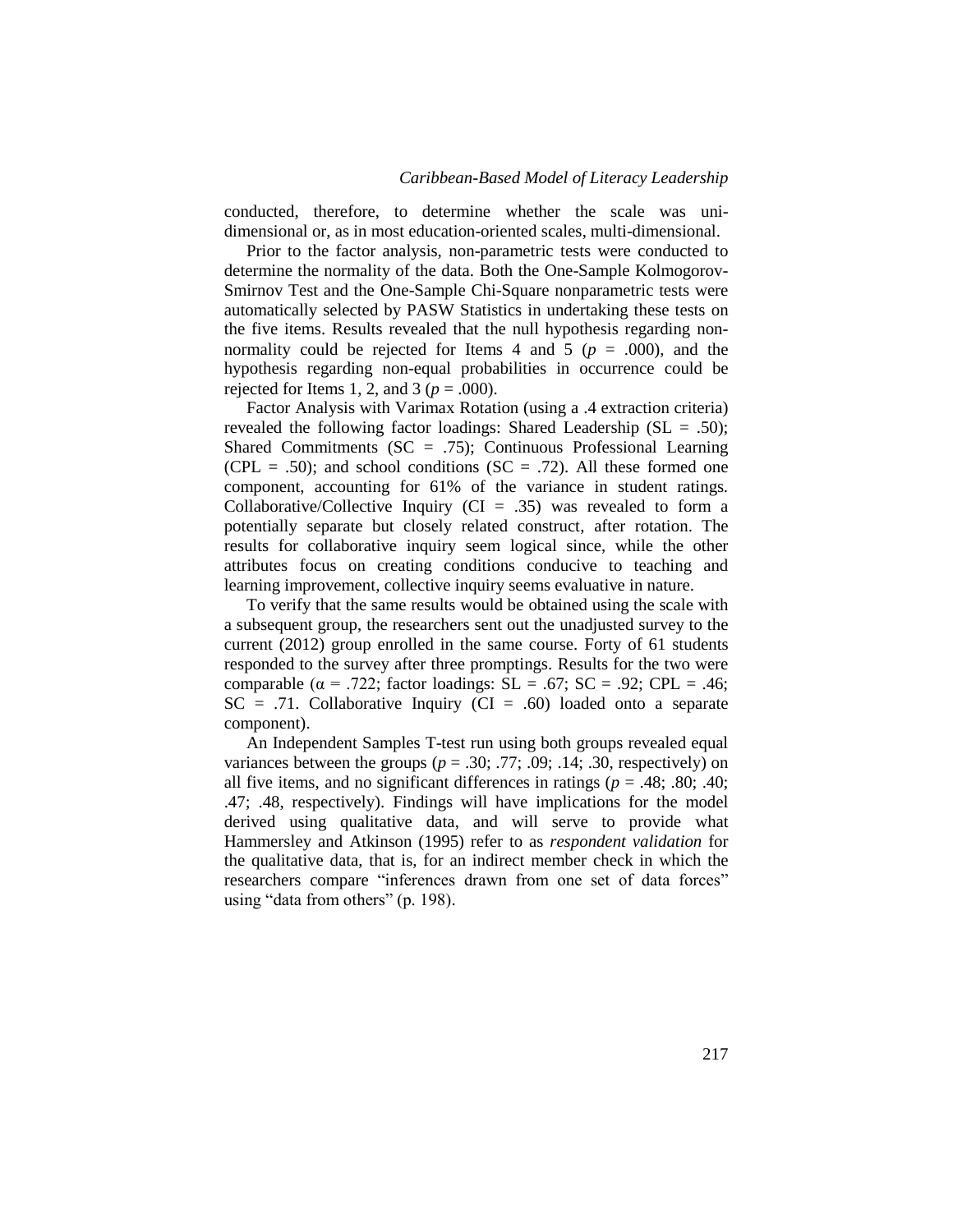### **Research Question 1**

*To what extent did candidates believe the course addressed core leadership attributes and processes?*

Results from the survey and analysis of conversations indicate that the course did, in the eyes of candidates, address key PLC attributes and processes to a large extent. A total of 40 candidates (67%) and three instructors completed the rubric. Only student ratings were used. Items 1 and 2, which collected demographic and participation data, showed that, of the 40 candidates that participated in the survey in the first course offering, 84% had read all materials and 86% had participated in all forums. All students (100%) participated in the graded forums. Additionally, 86% had viewed all video resources. On Attribute A (Shared Leadership), measured by Item 3, 82% of students rated the level of exploration of the attribute at the Gold Standard, indicating that the course taught principles and procedures as well as engaged them in school-based problem solving involving the attribute. For Attribute B (Shared Commitments), 84% of students rated the course at the Gold Standard. On Attributes C (Collaborative/Collective Inquiry); D (Collaborative Professional Learning); and E (Supportive Conditions), rating at the Gold Standard was at 84%, 93%, and 72%, respectively. Only two respondents completed the open response question soliciting additional comments and both lauded the course as exemplary, though rigorous. Figure 1 shows ratings at the Silver, Bronze, and Copper levels for each attribute.

Overall, between 72% and 93% of participants felt that the course had conveyed key attributes at the Gold Standard. The majority of students believed that the course prepared them to understand and apply knowledge of PLC attributes, even though greater adherence to principles of collective action and greater attention to school material conditions (Attribute E) were needed. In terms of calls for better conditions, it appears that students felt that more than school conditions should be addressed during inquiry and strategic planning.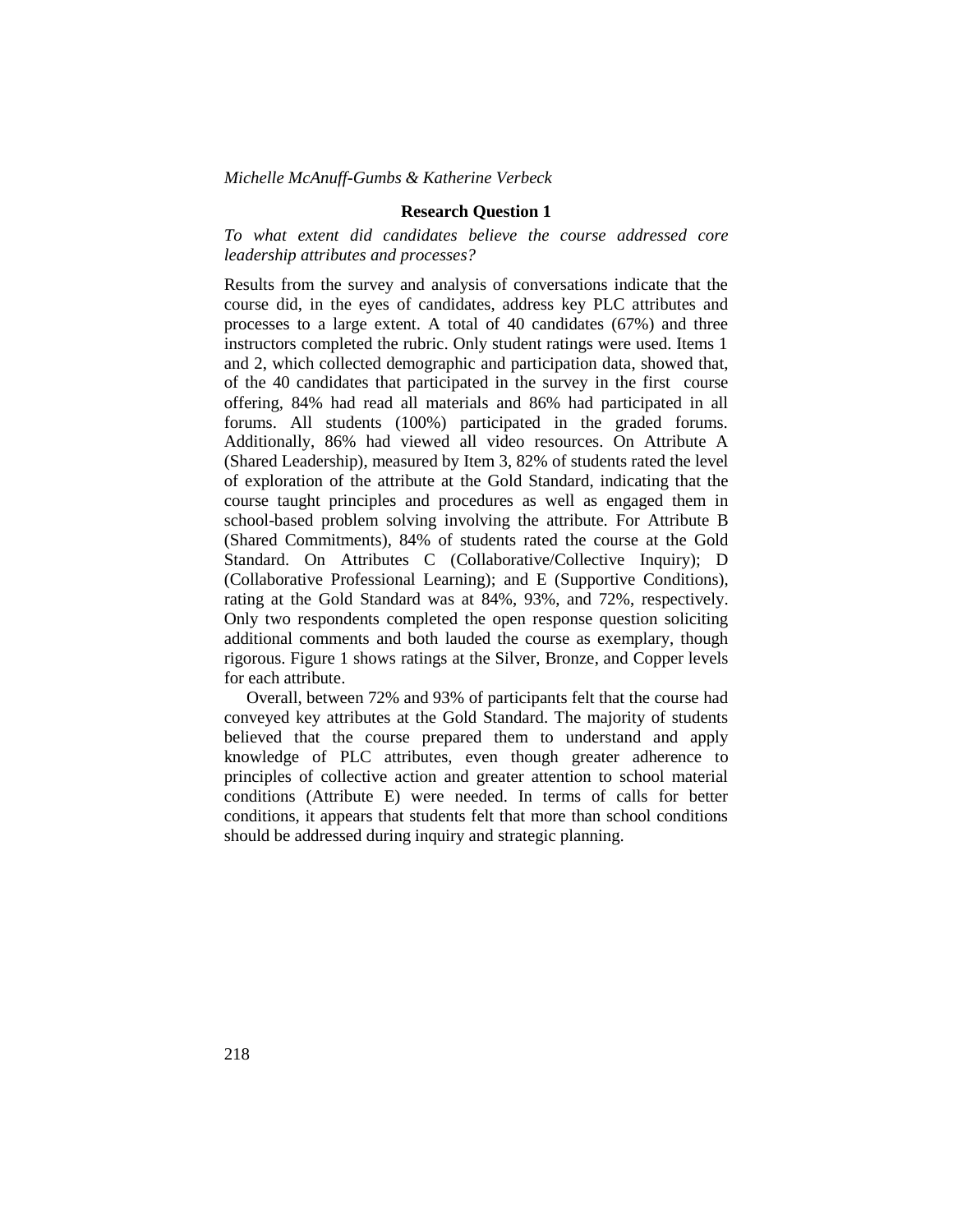

*Caribbean-Based Model of Literacy Leadership*

*Figure 1.* Extent of integration of core leadership attributes into the leadership course.

## **Research Question 2**

*To what extent is awareness of attributes and processes evident in problem-based conversations in key learning forums?*

Analysis of the conversations indicates that candidates did display knowledge of, and in fact continually invoked or engaged in, key leadership processes, including the newly emerging process (*Teacher-Oriented Coaching Processes*). Candidates referenced a broad spectrum of PLC processes as they problem-solved and interacted in the selected forums. The findings from all three forums are presented in Figure 2. Note that Forums 1 and 2 have similar data patterns, which prompted further scrutiny.

Forum 1 examined interaction among the 19 candidates in Group 1. The group was presented with a case in which a school district attempted to establish a literacy leadership team, termed the *literacy faculty*. Participation of specific members of the school community was mandated and the staff resisted. While the initiative varied in effectiveness across contexts, the initiative itself teetered on the brink of failure. The case is quite reminiscent of a similar effort in the CCETT project, with which candidates were quite familiar. They could therefore draw on knowledge of the project's realization in their context. They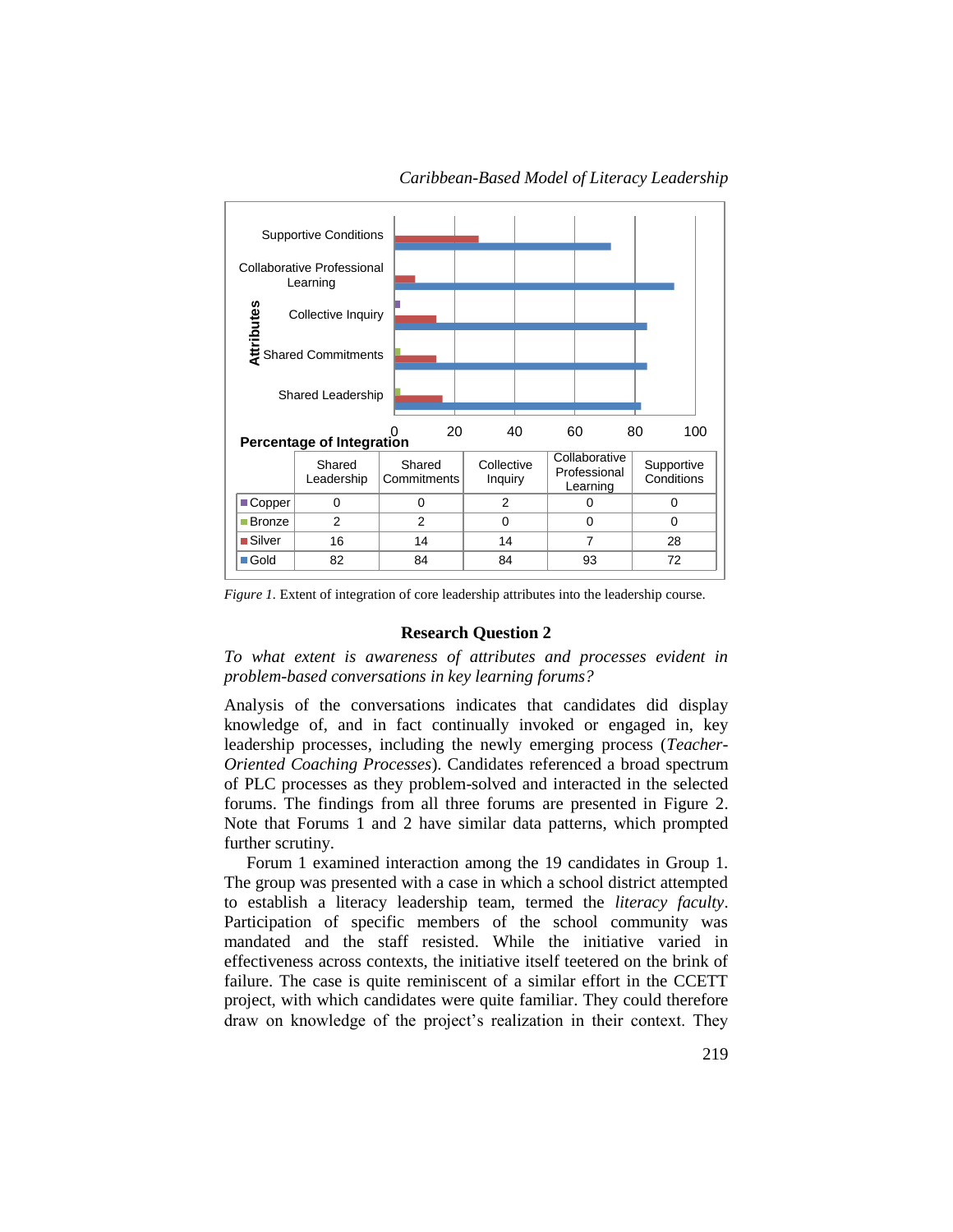could also reference research-based principles and procedures for establishing teams as presented in Modules 1 and 2, as well as on available video vignettes. Since students had only been exposed to the modules on framing the instructional context and shared leadership, it was expected that focus would be on these. What was not clear was whether elements from other models of leadership processes would be evident.



*Figure 2.* Number of reference to key processes in problem-based conversations.

Forum 1 examined interaction among the 19 candidates in Group 1. The group was presented with a case in which a school district attempted to establish a literacy leadership team, termed the *literacy faculty*. Participation of specific members of the school community was mandated and the staff resisted. While the initiative varied in effectiveness across contexts, the initiative itself teetered on the brink of failure. The case is quite reminiscent of a similar effort in the CCETT project, with which candidates were quite familiar. They could therefore draw on knowledge of the project's realization in their context. They could also reference research-based principles and procedures for establishing teams as presented in Modules 1 and 2, as well as on available video vignettes. Since students had only been exposed to the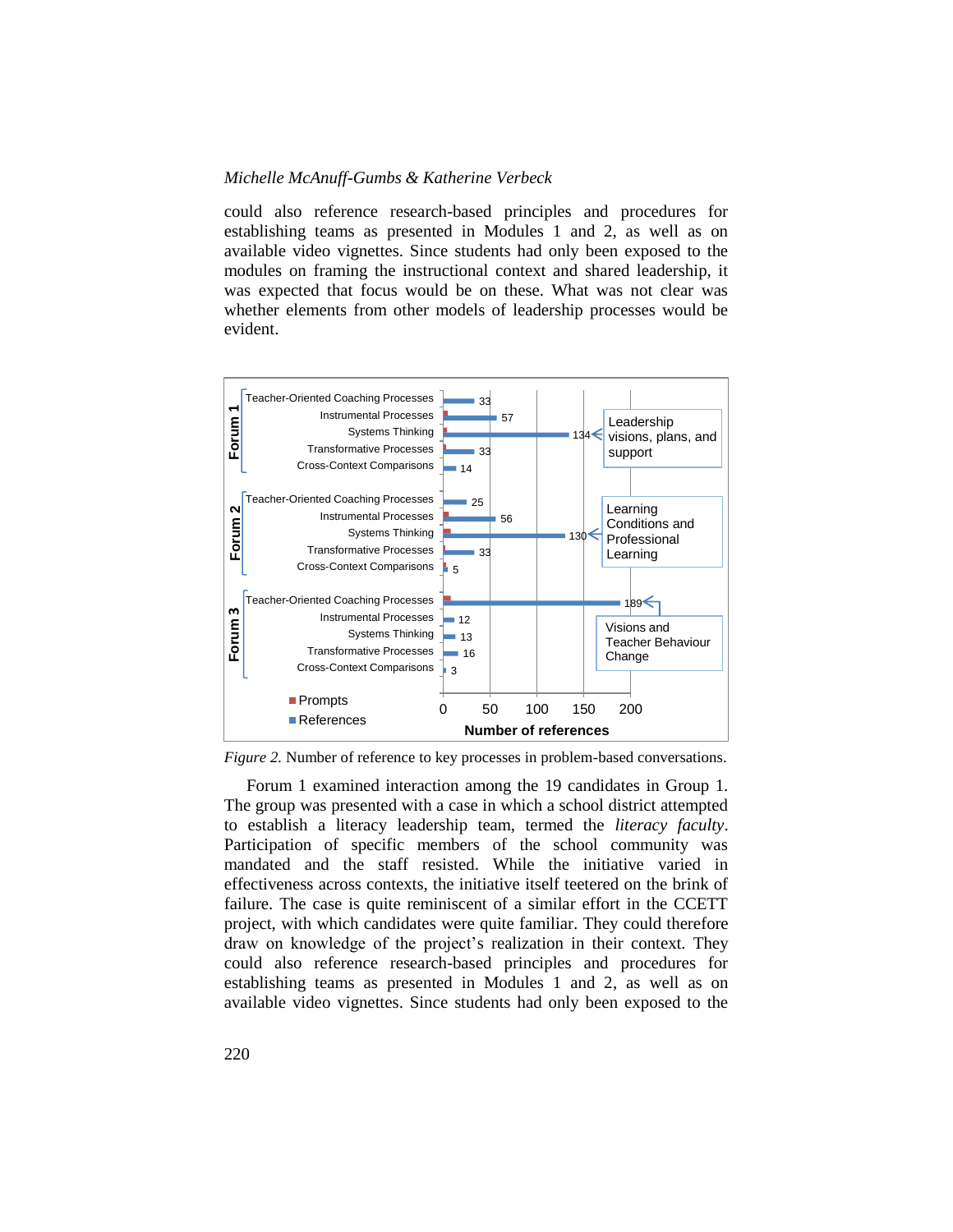modules on framing the instructional context and shared leadership, it was expected that focus would be on these. What was not clear was whether elements from other models of leadership processes would be evident.

Based on frequency counts from Forum 1, candidates made 130 references to *systems thinking,* 56 references to *instrumental processes*, and 33 references to *transformative thinking*, indicating that references were spread across the three areas but rested more with failure to adequately engage in system thinking. An additional element (crosscontext matching) appeared to emerge, as candidates, who were spread across six different countries and nine different sites, sought to identify whether issues were spread across the different locales and were fundamentally the same. This element was later treated as a sub-process of transformative thinking since it involved examining the wider context beyond the school.

Since the majority of references involved *systems thinking*, the researcher wanted to find out what specific elements of the school infrastructure (the subsystems as described by Bhola, 2006) candidates identified as problematic. By far, problems with the institutional and organizational system (core leadership), ideology, stakeholder mobilization, and professional support were the most cited problems. A breakdown of references is provided in Table 3. Categories are ranked based on extent of reference, and sample quotes are provided to demonstrate the focus of thinking.

As can be noted from Table 3, comments seemed weighted toward lack of a common mental model of effective instruction, failure to mobilize parties to the vision, and limited supports as orchestrated by school leadership. References plummeted for classroom-related categories, suggesting that candidates perceived these as less crucial for this issue. All in all, processes outlined in all PLC models were represented in conversations quite early in the course, though focus was consistent with that of a team in the initiation phase of the PLC life cycle. While facilitators prompted for all processes, the majority of comments centred on the ideology, visions, and supports.

Forum 2 took the form of an online data retreat. In subgroups, the 23 candidates in Group 2 (spanning 8 countries and 11 sites) examined literacy performance data for a 3<sup>rd</sup> grade class. Candidates worked on student performance data to identify learning need areas or priorities that would drive strategic action plans they would later create. Protocols made it clear that teams had to derive priorities linked to the needs of all learners, had to isolate related professional development needs, and should pinpoint needed training provision, resources, and supports.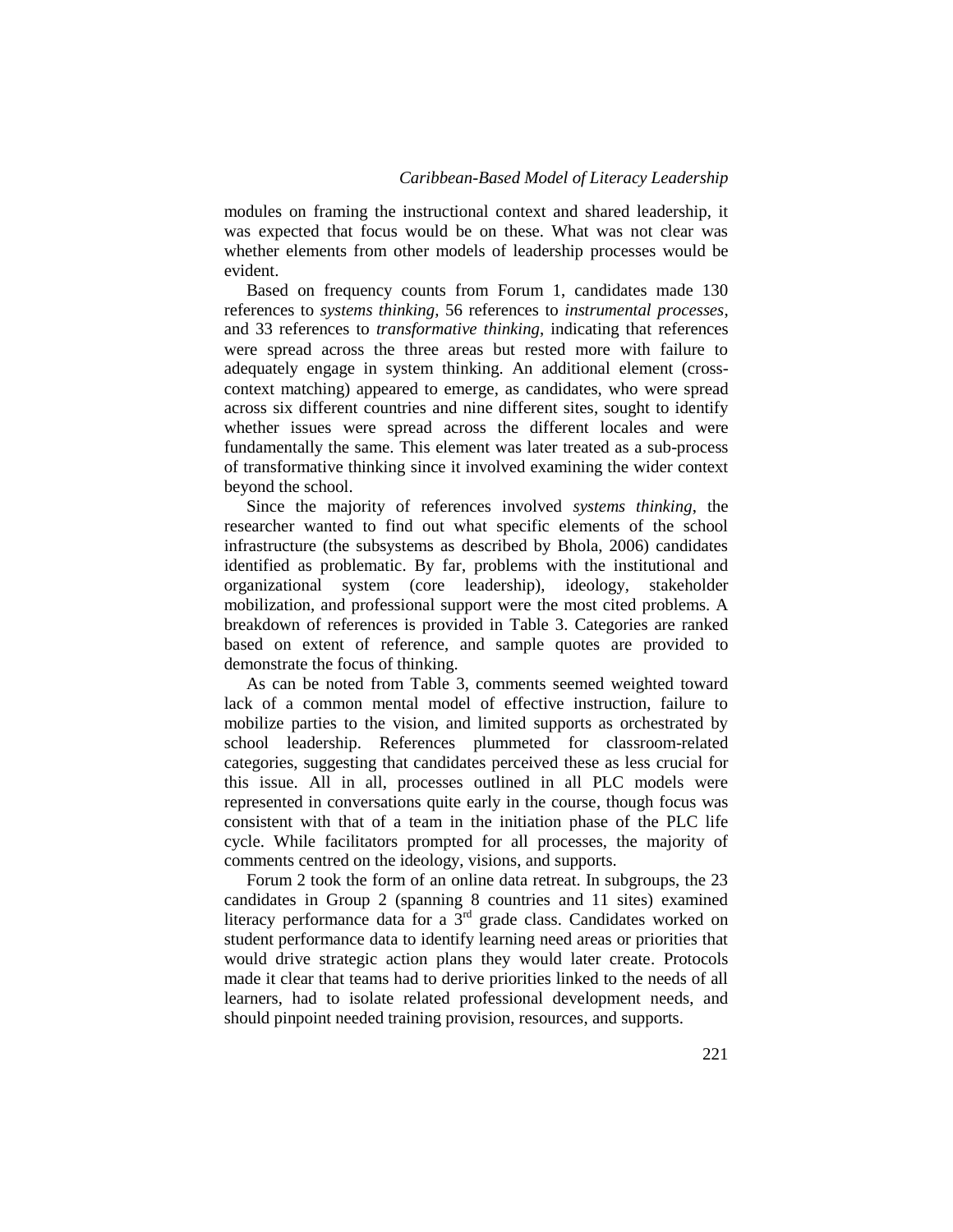Results from the analysis revealed that systems thinking retained its primacy (134 references), although emphasis had shifted from leadership ideology, vision, and supports toward categories more aligned with teaching and learning. As soon as need areas were determined, teachers tended to shift attention toward scrutiny of testing tools and procedures, curriculum and teaching-learning framework, the nature of the population served, and the quality of resources available. This was evident in the order of numberings used in entering count data into the matrix, in which 1 was the first element referenced and higher numbers being subsequent references. Table 4 depicts the shift in emphasis of systems thinking in Forum 2 toward instructional rather than school leadership variables.

It seems apparent that, in Forum 2, priorities in systems thinking shifted so that there is intense focus on supportive conditions (resources) and continuous professional learning, with some attention to the impact of school vision and social variables on teaching-learning outcomes. Focus seems consistent with that of a team in the implementation phase in the PLC life cycle.

Forum 3 addressed teacher professional affect and response to instructional change. Candidates were given the case of an ineffective though confident novice teacher who resisted the specialists' effort to provide guidance in effective comprehension instruction. Candidates were required to suggest ways of applying understanding of change leadership in guiding the teacher toward closing gaps between current instructional delivery and evidence-based practices.

Once coding began for the forum, which featured the 18 candidates in Group 3 (spanning 7 countries and 11 sites), the researchers recognized that further categories, or perhaps a new level of PLC processes, were needed to adequately account for the data. It appeared that processes involved in working with teachers and in moving them toward autonomous instructional change were too complex to be simply lumped under the continuous professional learning subcategory under instrumental processes. No model used up to that point adequately accounted for comprehensive coaching, cited by the International Reading Association (2010) as being the crux of the literacy leader's role.

Since much of what students mentioned in the forum centred on teacher thinking and behaviour during coaching attempts, the researcher delved more deeply into the notion of cognitive coaching (Costa & Garmston, 2002). The model cites two key assumptions that should drive coaching action, five states of mind that affect a teacher's response to impending instructional change, three communication tools that are vital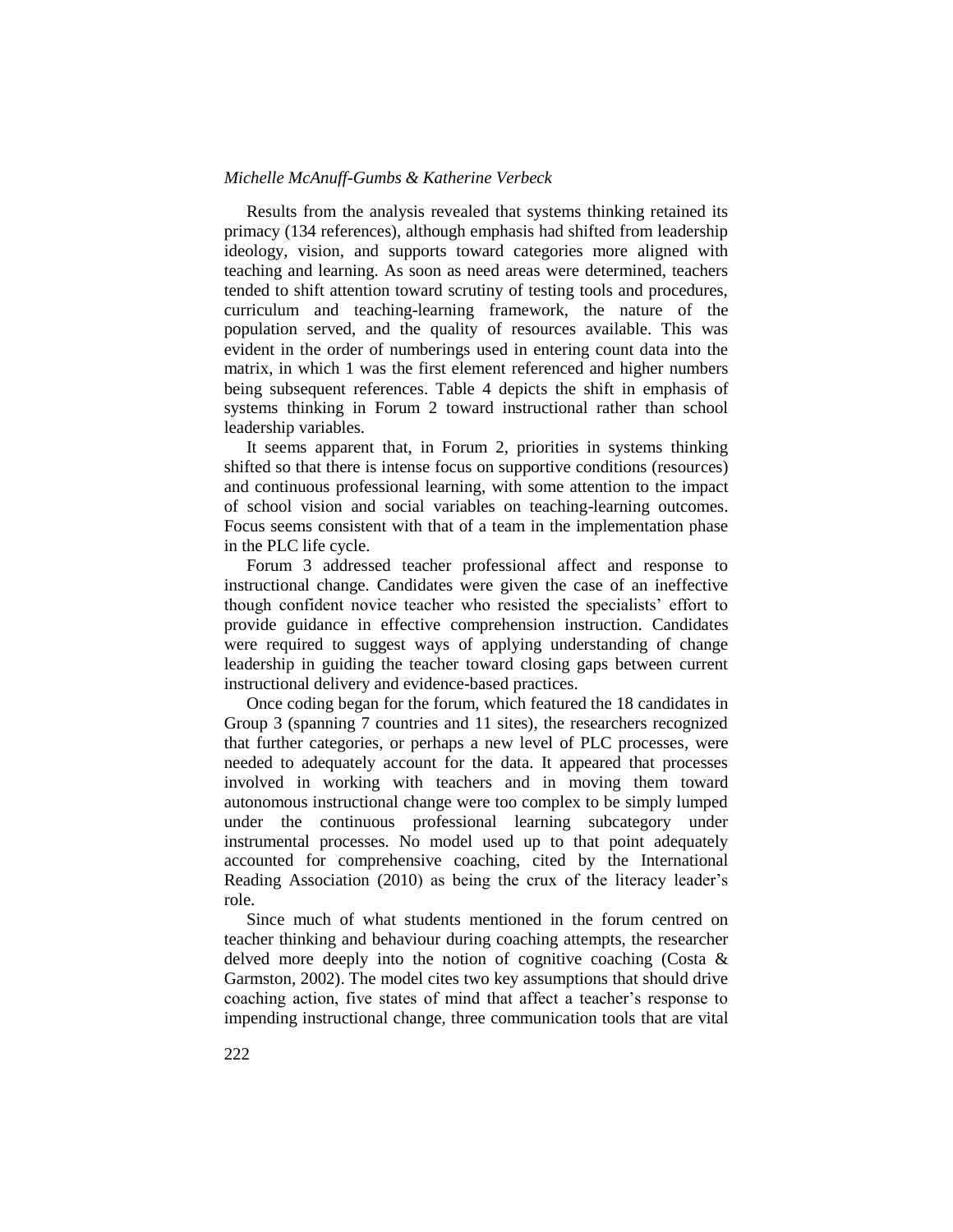if coaches are to work well with teachers, and three coaching goals that should guide action. Coaches must assume that "invisible thought processes drive the overt skills of teaching" and that as "enlightened, skilled colleagues" they can [mediate] a teacher's cognitive processes as well as their behaviour (Costa & Garmston, 2002). The first assumption raises coaches' awareness of the crucial need, before implementing change, to understand what teachers think about their practice. Coaches must understand teacher thinking in five areas: efficacy, flexibility, perception of craftsmanship (quality of work), consciousness of evidence-based practice, and propensity for interdependence with colleagues (the five states of mind). Coaches must be able to communicate well with teachers so that they can ultimately achieve the three main behaviour change goals (promote trust and reduce resistance, guide collective professional learning, and facilitate autonomous change in practice).

Owen (2005) supports Costa and Garmston (2002), indicating that attempts to improve teacher collective practice (and ultimately student learning) must focus on changing the way teachers think, as well as the way they teach (two key foci of action). Research by Green and Etheridge (2001) and by Hanley, Maringe, and Ratcliffe (2008) support this; the latter researchers indicating that "changing teachers' beliefs and changing their classroom practice is more of a cycle, where each reinforces and provides impetus for the other" (p. 712). Hanley et al. do not therefore assign primacy to one or the other. The researchers decided to add a new level of processes, coded "Teacher-Focused Coaching Processes" (TCP), and to place under this two subcategories: Understanding States of Mind (USM) to capture thinking and communication tools, and the Continuous Professional Learning (CPL) label from instrumental processes so as to capture efforts to change practice and affect. This new category would combine well with instrumental action, and with transformative as well as systems thinking, and allow researchers to retain a unified, multidimensional framework.

When the case involved problem-solving teacher response to change efforts, attention centred on teacher-focused coaching processes (189 references), which essentially overshadowed the other processes. As such, only limited attention was given to instrumental processes (12 references) and to systems thinking (13 references). Emphasis in this case was on the impact of failure to change on the teaching-learning system ("The students' ability to attend to comprehension skills will be *adversely affected if changes are not made"*). Some consideration was given to wider societal forces in dealing with teacher resistance. Since this was a male teacher, candidates were concerned that using the wrong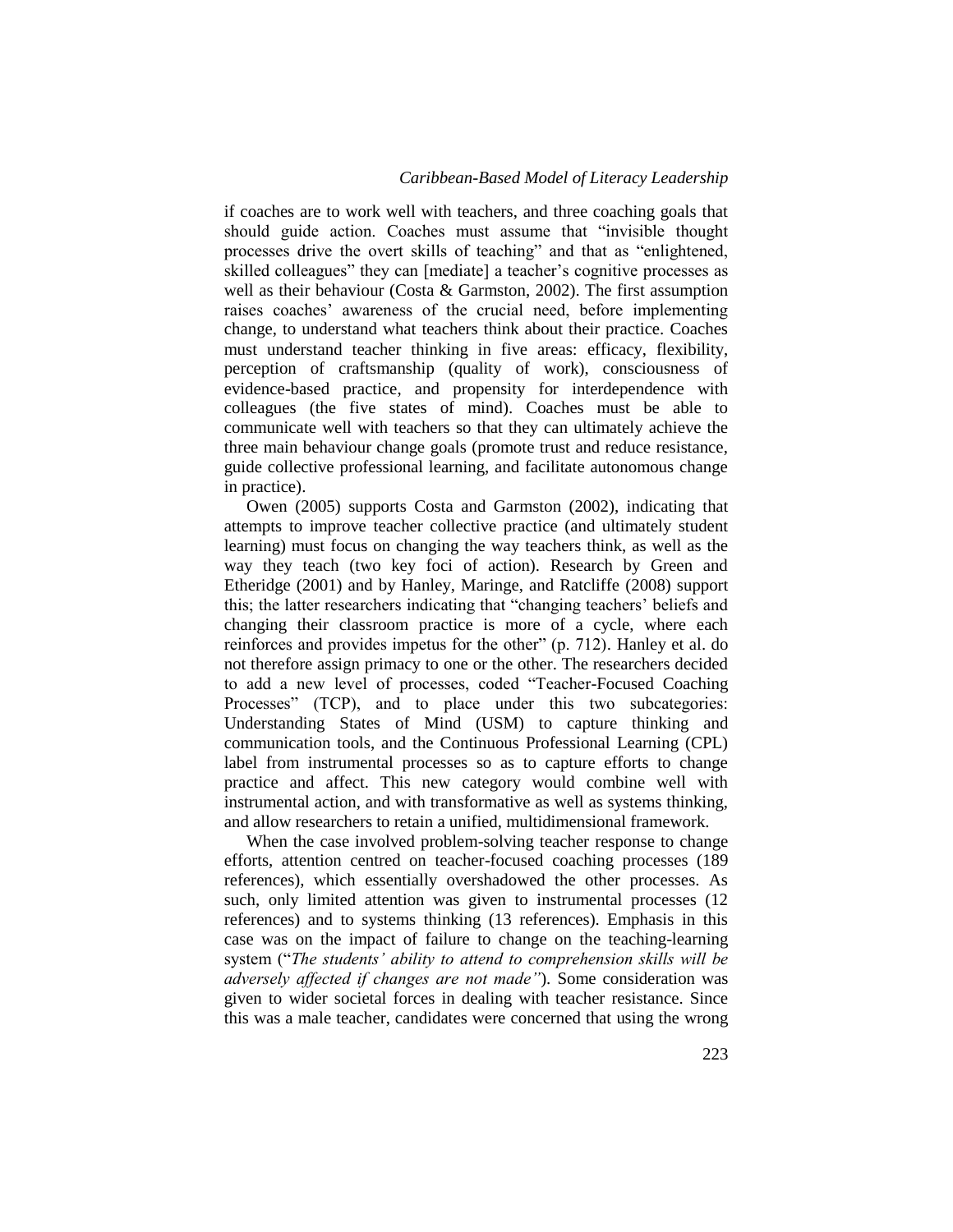approach might negatively affect the retention of male role models *("…it is very important that the teacher is not offended. Young vibrant male teachers are desperately needed ...")*.

When the teacher-oriented coaching comments were disaggregated, as done with dominant processes in the other forums, scores were almost equally distributed between understanding what teachers think about their practice and influencing how they teach (USM, 97; CPL, 92). Under CPL, much emphasis was on building teacher knowledge through exposure to the research on evidence-based practices, first in workshop settings then through collaborative, classroom-embedded coaching. Candidates did indicate that differentiated coaching was often necessary (and could complement collaborative coaching). Importantly, candidates recognized that understanding and changing teachers' thinking was essential in getting them to exercise volition in changing practice. Two of the five states of mind (efficacy and perception of craftsmanship) were cited as more potent, or perhaps more primary, than the other three.

The level of discussion in the forum reflected the working of a team in the institutionalization phase of PLC, as focus was on the fit between the school's teaching visions and instructional practice. Samples from the problem-solving conversation are presented in Table 5, and matched to themes and key attributes.

Some reverse coding had to be done to account for this new coaching category in Forums 1 and 2. Maxwell (2008) indicates that qualitative research should be reflexive with "later steps connecting back to earlier ones" (p. 214). Hammersley and Atkinson (1995) maintain also that "analysis of data is not a distinct stage," and support what they refer to as *iteration* (moving back and forth between data generation and analysis) and *reflexivity* in processing qualitative data under specific conditions: when data "to check a particular interpretation are missing or the typicality of crucial items of data cannot be checked, or some of the comparative cases necessary for developing and testing the emerging theory have not been investigated" (p. 174).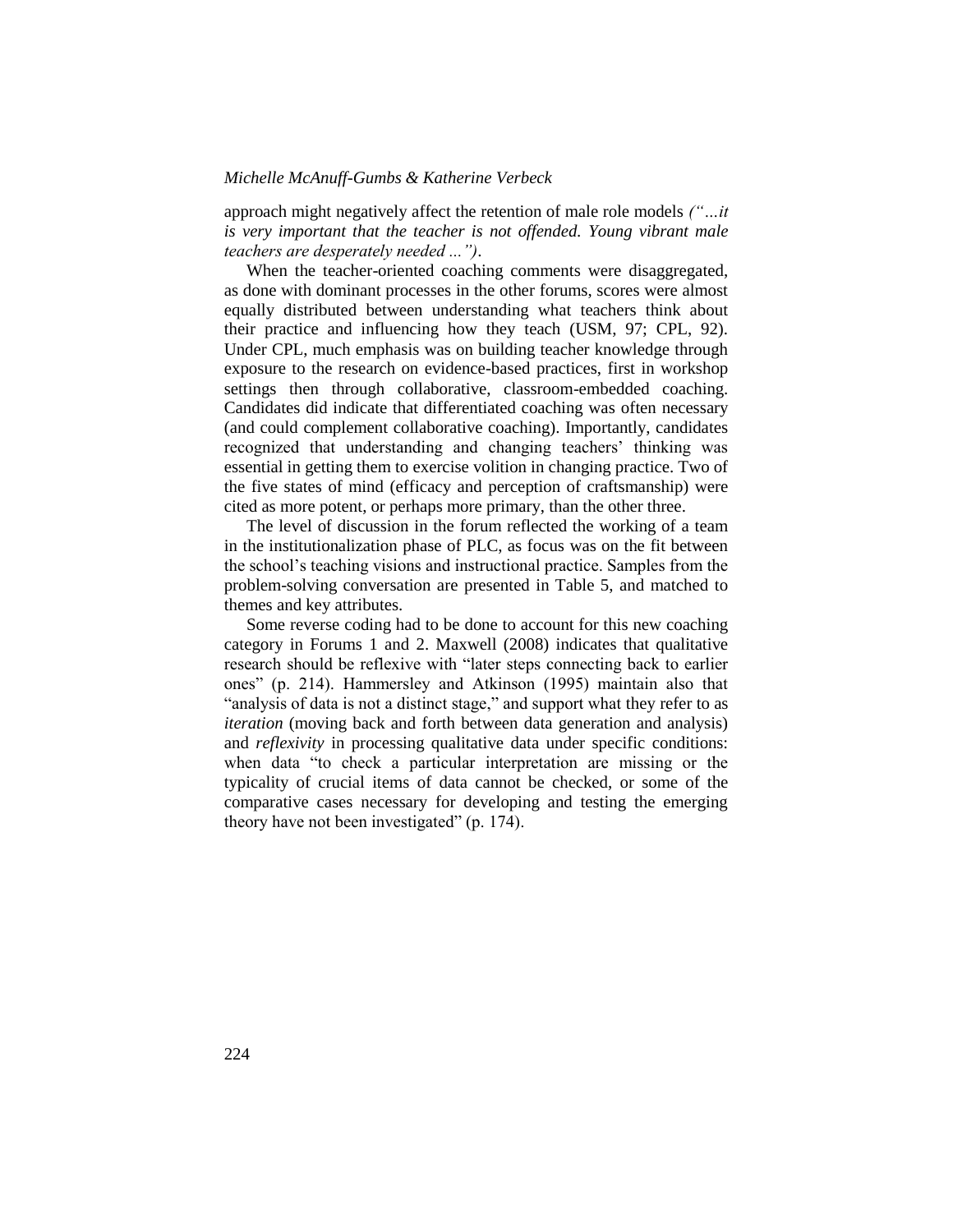| Categories,<br>Codes, and<br>Frequency                     | <b>Sample Quotes</b>                                                                                                                                                                                                                                                                                                                                                                                                                  | <b>Themes</b>                                                                                            | Related<br><b>Attributes</b>                         |
|------------------------------------------------------------|---------------------------------------------------------------------------------------------------------------------------------------------------------------------------------------------------------------------------------------------------------------------------------------------------------------------------------------------------------------------------------------------------------------------------------------|----------------------------------------------------------------------------------------------------------|------------------------------------------------------|
| Institutional and<br>Organizations<br>System (IOS) -<br>24 | "there seemed to be<br>lacking in the necessary<br>skills to function<br>effectively as a team"<br>" the principal, who<br>should be a key member<br>of the group, was left out<br>in the planning"<br>"principals should<br>consider building a<br>literacy team with<br>individuals who<br>represent different<br>perspectives, grade<br>levels and job<br>responsibilities"<br>"There were no follow up<br>meeting(s)"             | Team<br>composition and<br>cohesion; how<br>administration<br>organized its<br>work; material<br>support | Shared<br>Leadership and<br>Supportive<br>Conditions |
| Mobilization<br>System (MS) -<br>23                        | "the vision needs to be<br>understood, articulated<br>and owned by the whole<br>school"<br>"teachers were not<br>willing and felt forced<br>to participate"<br>"In schools where the<br>program was successful<br>there was also a high<br>level of community and<br>parental involvement"                                                                                                                                            | Ownership of the<br>vision;<br>stakeholder<br>mobilization                                               | Shared<br>Commitments                                |
| Professional<br>Support System<br>(PSS) - 23               | "Most teachers and<br>principals were thrust<br>into it without prior<br>knowledge or training in<br>executing a literacy<br>development plan"<br>"Was it enough to ask<br>them to do research on a<br>particular area of literacy<br>instruction that they<br>would then have<br>responsibility for it in the<br>PD sessions?"<br>"The members of this<br>team should possess<br>literacy expertise as well<br>as leadership skills" | Training in<br>leadership and<br>and literacy for<br>faculty and<br>administration                       | Supportive<br>Conditions                             |

# **Table 3. Distribution of Comments in the Dominant Category in Forum 1**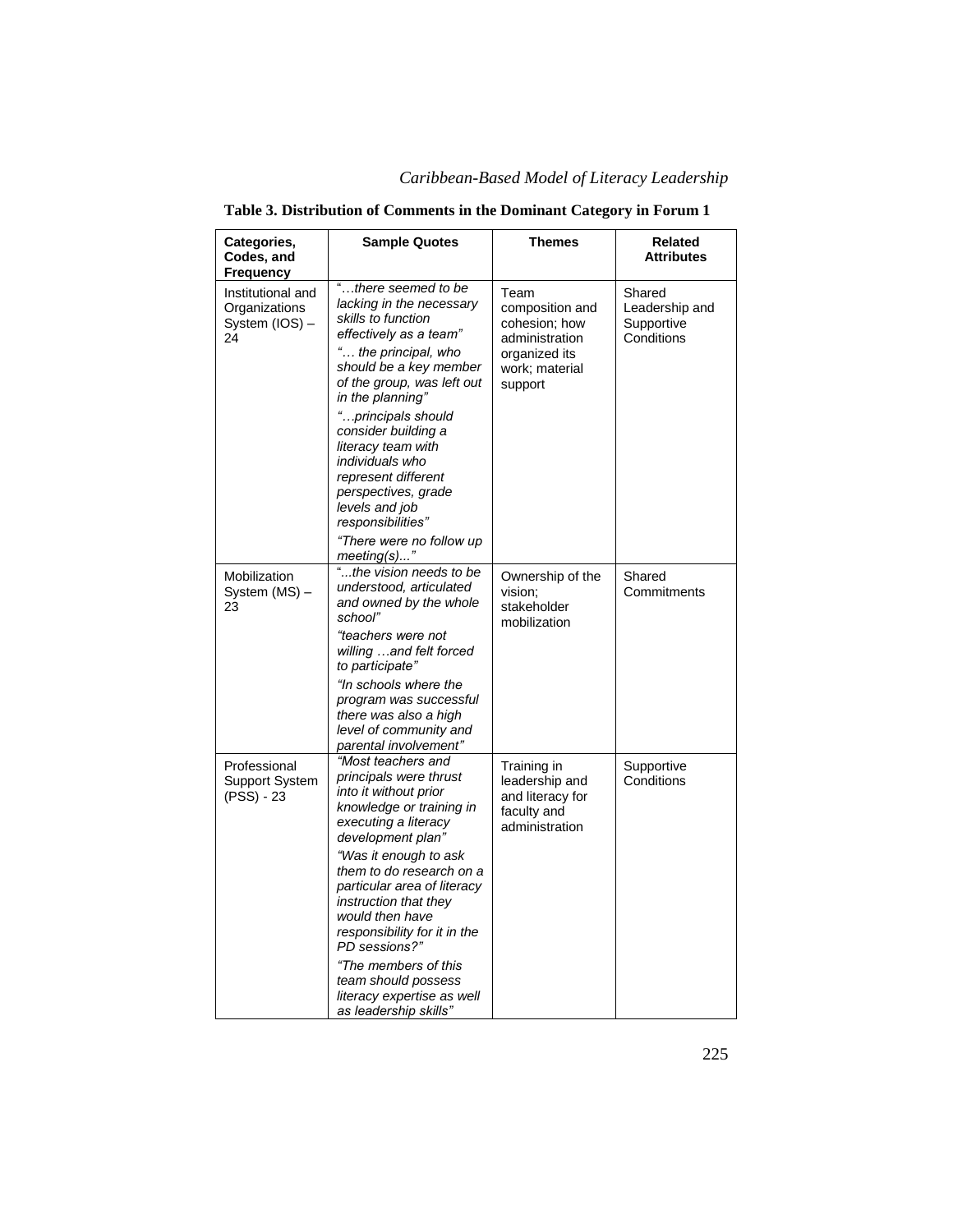| Michelle McAnuff-Gumbs & Katherine Verbeck |  |  |  |  |  |
|--------------------------------------------|--|--|--|--|--|
|--------------------------------------------|--|--|--|--|--|

| Categories,<br>Codes, and<br><b>Frequency</b>                | <b>Sample Quotes</b>                                                                                                               | <b>Themes</b>                                                                                     | <b>Related</b><br><b>Attributes</b>                                                    |
|--------------------------------------------------------------|------------------------------------------------------------------------------------------------------------------------------------|---------------------------------------------------------------------------------------------------|----------------------------------------------------------------------------------------|
| Ideological<br>System (IS) - 22                              | "Faculty should not be<br>forced to become the<br>member of the<br>teamprincipals should<br>not build their teams at<br>gun point" | Ideology<br>informing<br>leadership team<br>formation; match<br>between initiative<br>and context | Shared<br>Commitments:<br>School<br>Conditions<br>(Extra-Contextual<br>Considerations) |
|                                                              | "schools had different<br>problems and as such<br>different literacy goals"                                                        |                                                                                                   |                                                                                        |
|                                                              | "A single document was<br>inadequate "                                                                                             |                                                                                                   |                                                                                        |
| Policy and<br>Planning<br>System (PPS) -<br>20               | "the absence of a<br>school literacy policy<br>[meant] there was no<br>central area of focus"                                      | Policies and<br>plans driving the<br>initiative                                                   | Shared<br>Commitments<br>(Visions,<br>Missions and<br>Policies)                        |
| Teaching<br>Learning<br>System (TLS) -<br>8                  | "Literacy policies serve<br>as the foundation for                                                                                  | Classroom<br>variables;<br>programme                                                              | Shared<br>Commitments                                                                  |
| Evaluation<br>System (ES) - 3                                | literacy efforts to use<br>proven practices and to<br>maintain congruence                                                          | coherence                                                                                         |                                                                                        |
| Programme and<br>Curriculum<br>Development<br>System (CDS) - | among and across<br>curriculum, instruction<br>and assessment"<br>"the absence of a school                                         |                                                                                                   |                                                                                        |
| 2                                                            | literacy policy meant<br>there was no central                                                                                      |                                                                                                   |                                                                                        |
| Materials and<br>Media System<br>$(MMS) - 0$                 | area of focus by<br>teachers, therefore<br>teachers taught aspects<br>of the curriculum they<br>were comfortable with"             |                                                                                                   |                                                                                        |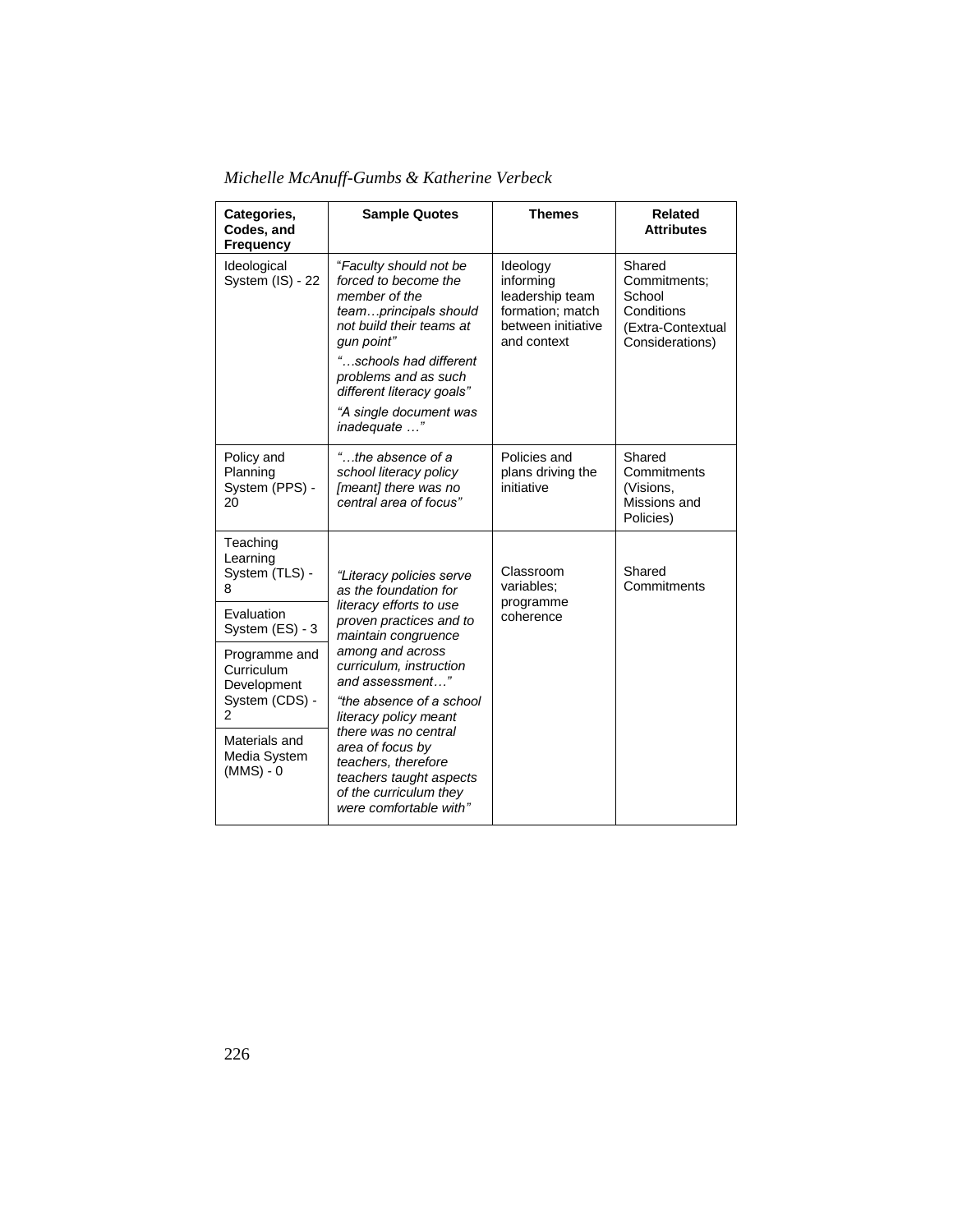| Categories,<br>Codes, and<br>Frequency                              | <b>Sample Quotes</b>                                                                                                                                                                                                                                                                                                                                                                                | <b>Themes</b>                                                                                                   | Related<br><b>Attribute/s</b>                                                                 |
|---------------------------------------------------------------------|-----------------------------------------------------------------------------------------------------------------------------------------------------------------------------------------------------------------------------------------------------------------------------------------------------------------------------------------------------------------------------------------------------|-----------------------------------------------------------------------------------------------------------------|-----------------------------------------------------------------------------------------------|
| Teaching-<br>Learning<br>System (TLS) -<br>26                       | "content teachers must<br>see literacy as 'their thing'<br>as well rather than the<br>literacy specialist job"<br>"They would need a<br>collaborative staff effort -<br>sharing of best practices"<br>"students would need an<br>enriched learning<br>environment where a<br>variety of experiences,<br>strategy and media would<br>assist in improving<br>reading, writing and<br>thinking skills" | Cross-curricular<br>linkages;<br>material<br>support;<br>curriculuum                                            | Focus on<br>Learning;<br>Continuous<br>Professional<br>Learning:<br>Supportive<br>Conditions  |
| Materials and<br>Media System<br>(MMS) - 23                         | "accessibility and<br>availability of print<br>materials such as 'story'<br>books and other types of<br>text would be limited"<br>"The school will need to<br>source texts to provide for<br>both parents and students<br>to read"                                                                                                                                                                  | Material support                                                                                                | Supportive<br>Conditions                                                                      |
| Programme and<br>Curriculum<br>Development<br>System (CDS)<br>$-21$ | "Teachers need more<br>activities and materials<br>that will assist students in<br>developing the skills of<br>critical analysis and<br>evaluation, and other<br>higher order skills"<br>"help students use<br>higher order thinking skills<br>as well as various reading<br>strategies during the<br>reading process"                                                                              | Material<br>support;<br>curriculuum                                                                             | Focus on<br>Learning;<br>Continuous:<br>Professional<br>Learning:<br>Supportive<br>Conditions |
| Professional<br><b>Support System</b><br>(PSS) - 18                 | "Staff needs to learn how<br>to form a learning<br>community"<br>"Professional development<br>should be provided for<br>staff to support and guide<br>them in delivery of<br>instruction and learning<br>within a balanced literacy<br>framework to collect                                                                                                                                         | Collegial<br>coaching;<br>human<br>capailities<br>support;<br>curriculum and<br>assessment;<br>material support | Continouus<br>Professional<br>Learning; Focus<br>on Learning;<br>Supportive<br>Conditions     |

## **Table 4. Distribution of Comments in the Dominant Category in Forum 2**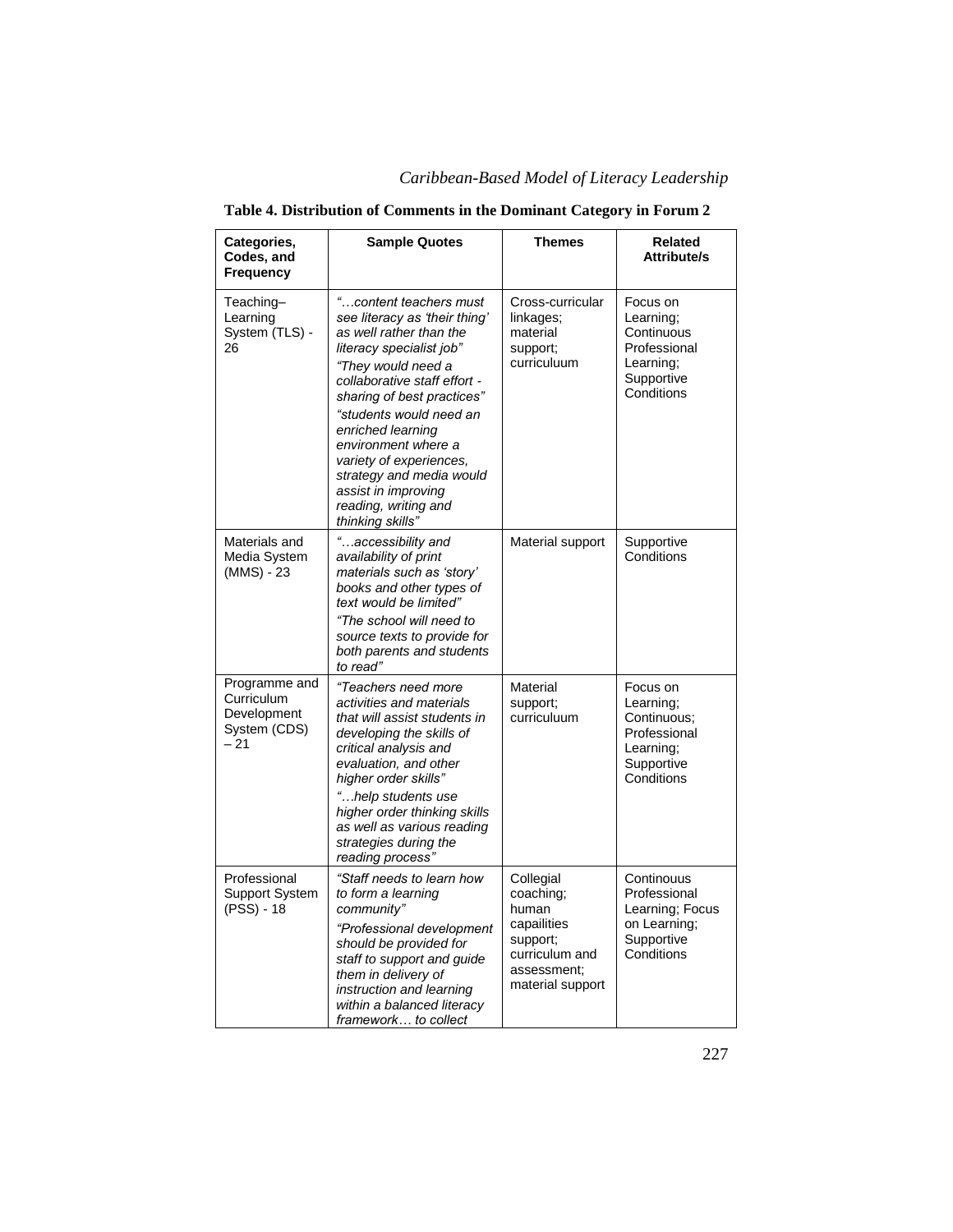| Categories,<br>Codes, and<br><b>Frequency</b>              | <b>Sample Quotes</b>                                                                                                                                                                                                                                                                         | <b>Themes</b>                                                            | Related<br><b>Attribute/s</b>                                               |
|------------------------------------------------------------|----------------------------------------------------------------------------------------------------------------------------------------------------------------------------------------------------------------------------------------------------------------------------------------------|--------------------------------------------------------------------------|-----------------------------------------------------------------------------|
|                                                            | data and analyze it to feed<br>their instruction and<br>assessment"<br>" Extensive training in<br>literacy for staff"<br>"Teachers would need                                                                                                                                                |                                                                          |                                                                             |
|                                                            | space in terms of<br>classrooms, small group<br>configurations, schedules<br>for interviews and<br>conferences"                                                                                                                                                                              |                                                                          |                                                                             |
| Evaluation<br>System (ES) -<br>18                          | "Why the imbalance in the<br>number of questions in<br>each section? Faculty<br>need to question the<br>constitution of the SR<br>[selected response] items<br>[on the test]? Did their<br>juxtaposition affect the<br>responses on the MCs<br>[multiple choice items] that<br>follow them?" | Curriculum and<br>assessment                                             | Focus on<br>Learning                                                        |
| Policy and<br>Planning<br>System (PPS) -<br>11             | "They will develop a<br>literacy policy for the<br>school targetting students'<br>weak areas"                                                                                                                                                                                                | Policies and<br>plans;<br>remediation                                    | Shared<br>Commitments;<br>Focus on<br>Learning                              |
| Institutional and<br>Organizations<br>System (IOS) -<br>10 | "whether nutrition is an<br>issue that has to be<br>addressed so that the<br>students can focus on<br>their work"                                                                                                                                                                            | Material<br>support;<br>curriculum                                       | Supportive<br>Conditions:<br>Focus on<br>Learning                           |
| Mobilization<br>System (MS) -<br>5                         | "Parents and the<br>community need to be<br>brought up to speed on<br>the new vision of the<br>school that would need<br>their support"                                                                                                                                                      | Stakeholder<br>moilization                                               | Shared<br>Commitments                                                       |
| Ideological<br>System (IS) -2                              | "education must involve<br>the total health and well-<br>being of the child"<br>"Your mention of 'our<br>adopted children' is so<br>touching, so real,<br>especially when you meet<br>very poor children who are<br>motivated to learn. The<br>true 'heart' of teaching"                     | Practitioner<br>affect; material<br>support;<br>teaching and<br>learning | Supportive<br>Conditions:<br>Shared<br>Commitments;<br>Focus on<br>Learning |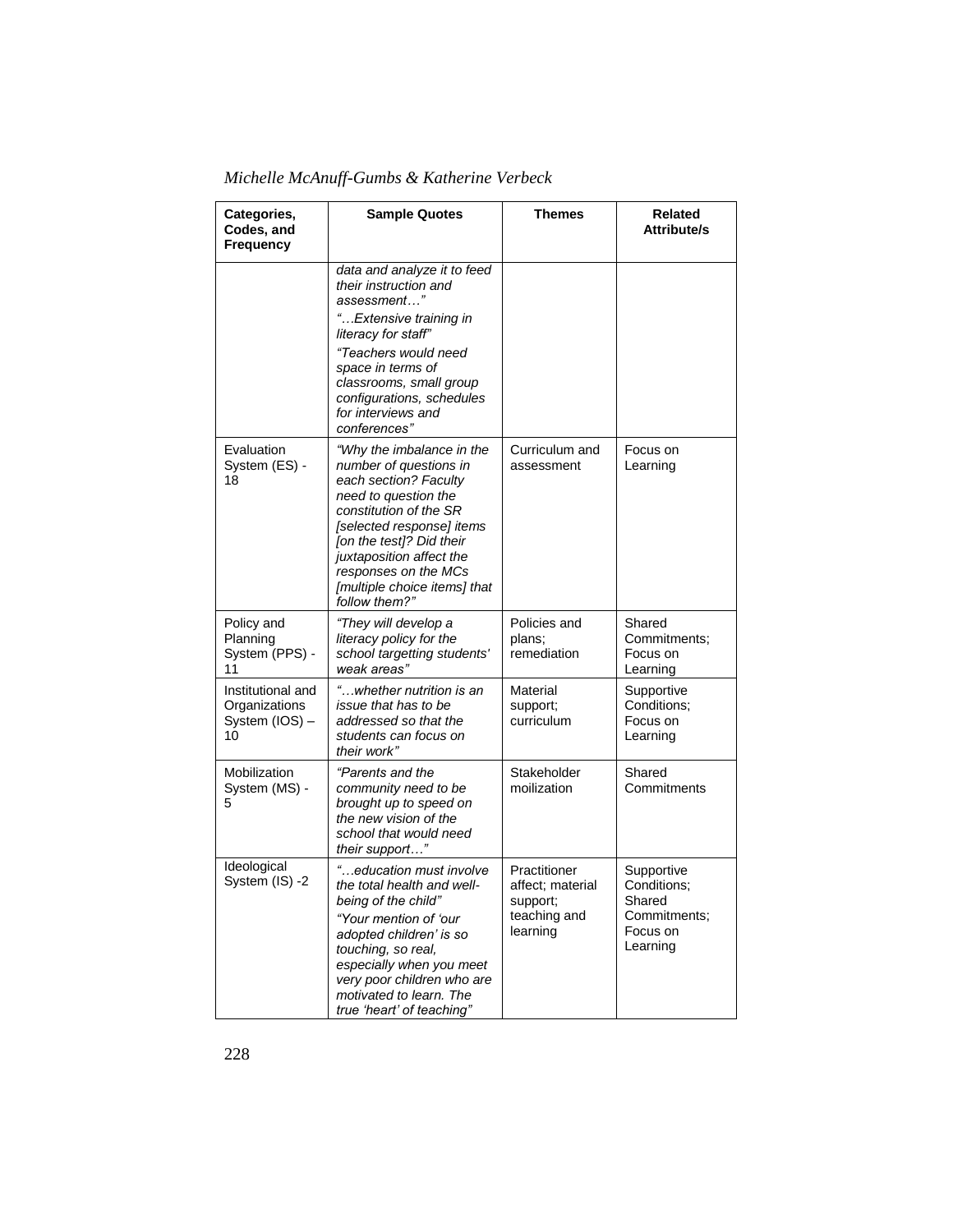Hence, the researchers returned to the first two forums to search for references to coaching processes in those conversations. The results of this process are presented in Figure 3. Together, activities in the three forums covered the different phases of implementation of PLCs, suggesting that initial selection of only three forums was justified.



*Figure 3.* Focus on changing teacher thinking and expertise in the three forums.

| Categories,<br>Codes, and<br><b>Frequencies</b> | <b>Sample Quotes</b>                                                                                                                                                                                                                                                                                                                                                                                                                                                                                                                                                                                                                                                                                                                                                                                                                             | <b>Themes</b>                                                                                                                                                                                                                                                                                    | <b>Related</b><br>Attribute/s                                                                                                        |
|-------------------------------------------------|--------------------------------------------------------------------------------------------------------------------------------------------------------------------------------------------------------------------------------------------------------------------------------------------------------------------------------------------------------------------------------------------------------------------------------------------------------------------------------------------------------------------------------------------------------------------------------------------------------------------------------------------------------------------------------------------------------------------------------------------------------------------------------------------------------------------------------------------------|--------------------------------------------------------------------------------------------------------------------------------------------------------------------------------------------------------------------------------------------------------------------------------------------------|--------------------------------------------------------------------------------------------------------------------------------------|
| Understanding<br><b>States of Mind</b><br>(USM) | "adversity inspires creativity and<br>encourages alternative<br>perspectives"<br>"Teachers are generally skeptical<br>about others occupying their<br>classroom space"<br>"intrusion on their privacy which<br>can be rather intimidating  reason<br>for the trepidation which is hidden<br>behind the new teachers apparent<br>over confidence"<br>"this depends on the maturity of<br>the teacher and his ability to take<br>constructive criticisms"<br>"it is very important that the<br>teacher is not offended. Young<br>vibrant male teachers are<br>desperately needed in the<br>education system"<br>" he is confident in his ability and<br>truly feels that he is doing what is<br>needed"<br>"Many teachers teach the way they<br>were taught. It may not be the<br>contemporary way or the way that<br>is needed in that situation. | Specialist's affect<br>and mindset<br>Tradition and<br>isolated practice<br>Teacher affect<br>and reaction<br>Teacher maturity<br>Awareness of<br>practice<br><b>Fffective</b><br>communication<br>Professional<br>learning climate<br>Taking<br>risks/coaching in<br>groups; group as<br>buffer | Supportive<br>Conditions<br>(Collective)<br>Inquiry -<br>teacher<br>affect/<br>perceptions<br>Continuous<br>Professional<br>Learning |

| Table 5. Distribution of Comments in the Dominant Category in Forum 3 |  |  |
|-----------------------------------------------------------------------|--|--|
|-----------------------------------------------------------------------|--|--|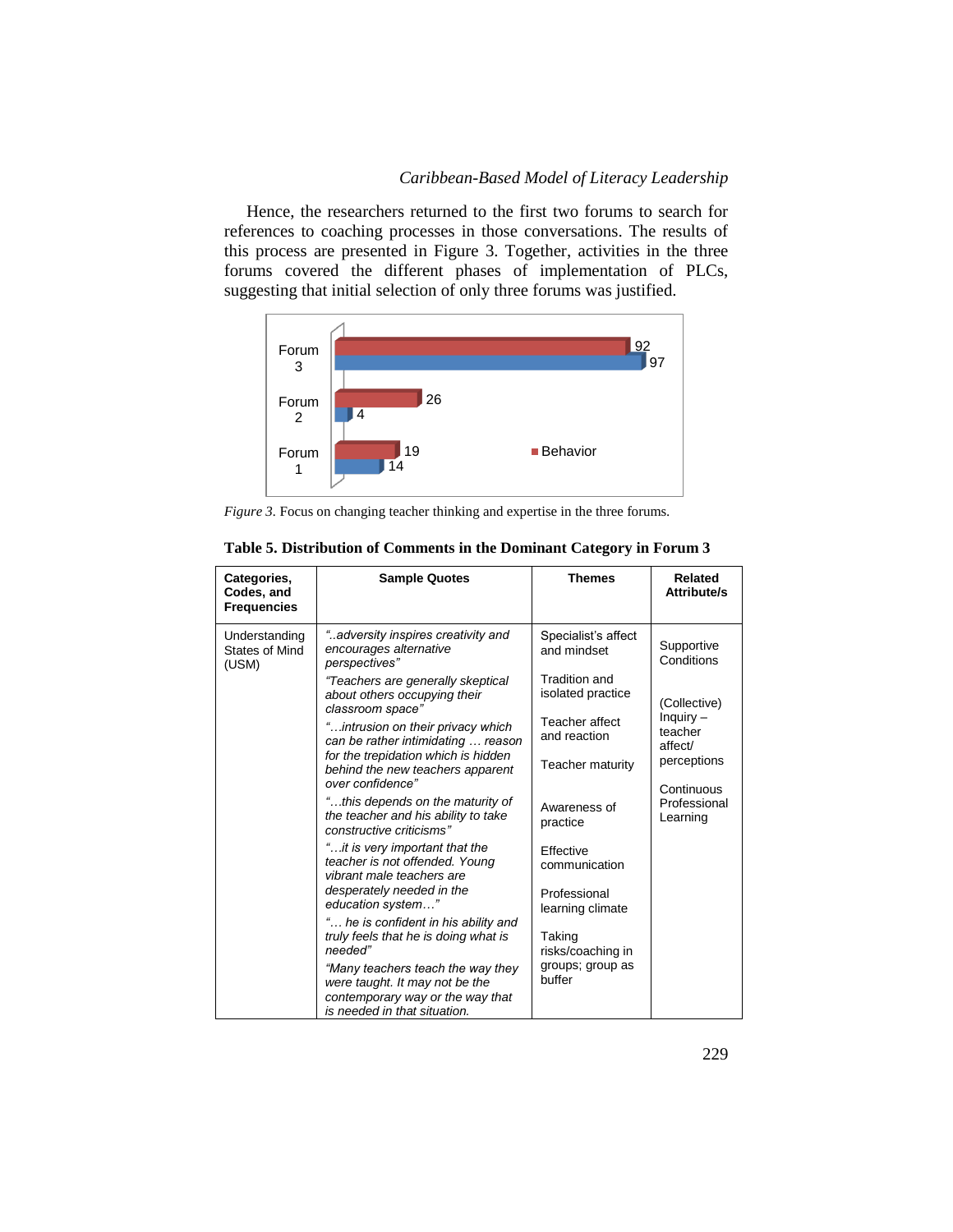| Categories,<br>Codes, and<br><b>Frequencies</b> | <b>Sample Quotes</b>                                                                                                                                                                                                                                                                                                                                                                                                                                                                                                                                                                                                                                                                                                                                                                                                                                                                                                                                                                                                                                                                                                                                     | Themes                                                                                                                                                                                                                                                                                                                                                                                    | Related<br><b>Attribute/s</b>                                                        |
|-------------------------------------------------|----------------------------------------------------------------------------------------------------------------------------------------------------------------------------------------------------------------------------------------------------------------------------------------------------------------------------------------------------------------------------------------------------------------------------------------------------------------------------------------------------------------------------------------------------------------------------------------------------------------------------------------------------------------------------------------------------------------------------------------------------------------------------------------------------------------------------------------------------------------------------------------------------------------------------------------------------------------------------------------------------------------------------------------------------------------------------------------------------------------------------------------------------------|-------------------------------------------------------------------------------------------------------------------------------------------------------------------------------------------------------------------------------------------------------------------------------------------------------------------------------------------------------------------------------------------|--------------------------------------------------------------------------------------|
|                                                 | However, that is what they know;<br>he doesn't know that he doesn't<br>know"<br>"reading specialists should be<br>tactful"<br>"I would commend him for what he<br>has been doing well, point out<br>obvious strength and seek<br>engage him in conversations "<br>"using the 'sandwich method""<br>"making him comfortable with<br>having me around; I will then listen<br>to his feedback"<br>"assist members of staff without<br>singling out any one person;<br>encourage him to assess his<br>methods against current research"                                                                                                                                                                                                                                                                                                                                                                                                                                                                                                                                                                                                                      |                                                                                                                                                                                                                                                                                                                                                                                           |                                                                                      |
| Collective<br>Professional<br>Learning<br>(CPL) | "New teachers, like all learners,<br>need different kinds of support at<br>different times in their professional<br>development. As professionals,<br>reading specialists must recognize<br>the novice's changing competence<br>and adjust coaching strategies<br>along a continuum of support"<br>"the teacher thinks that he is<br>doing a good job. There will be a lot<br>of distrust and discontent if the<br>reading specialist should approach<br>him on a one to one basis"<br>"the teacher thinks that he is doing<br>a good job. There will be a lot of<br>distrust and discontent if the<br>reading specialist should approach<br>him on a one to one basis"<br>"he may feel more comfortable to<br>share ideas and get feedback from<br>his peers"<br>"providing content information<br>through literacy content<br>presentations"<br>"Study groups will be established"<br>"encourage him to subscribe to a<br>reputable educational journal"<br>"provide the teacher with the<br>opportunity to observe a particular<br>teaching method"<br>"co-planning in which the teacher<br>will be paired with a teacher at the<br>same grade level" | Building and<br>maintaining trust<br>Perception of<br>practice -<br>disequilibrium<br>(efficacy,<br>flexibility,<br>craftsmanship,<br>collaboration and<br>interdependence)<br>Continuum of<br>teacher change<br>Group as tool for<br>promoting trust<br>and risk taking<br><b>Building</b><br>knowledge/<br>awareness<br>Peer coaching<br>Awareness;<br>autonomous<br>change in practice | Supportive<br>Conditions<br>Continuous/<br>Collaborative<br>Professional<br>Learning |

*Michelle McAnuff-Gumbs & Katherine Verbeck*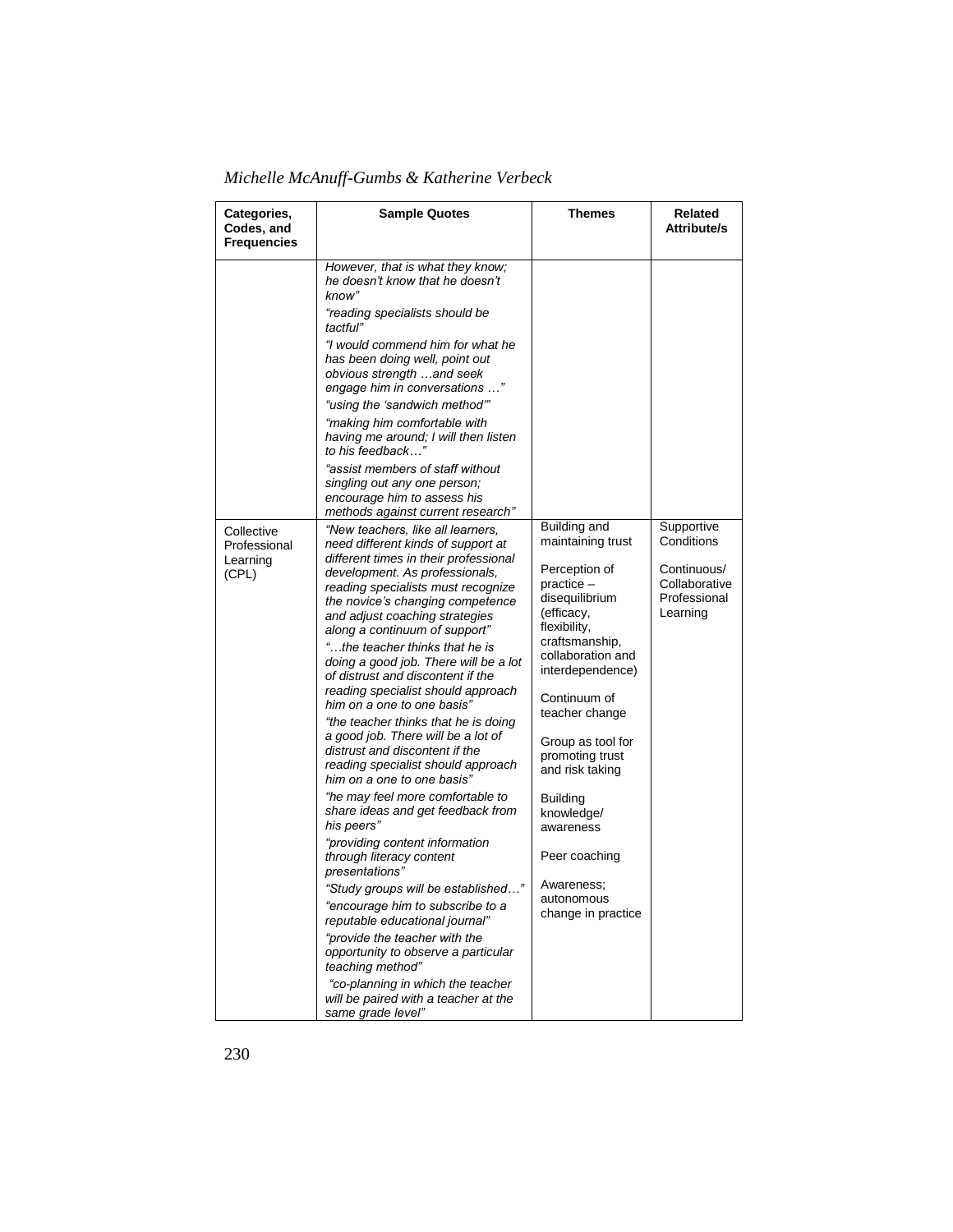| Categories,<br>Codes, and<br><b>Frequencies</b> | <b>Sample Quotes</b>                                                                                                                                                                                                                                                                                                                                                                                                                                                                                                                                                                                                                                                                                     | <b>Themes</b> | <b>Related</b><br><b>Attribute/s</b> |
|-------------------------------------------------|----------------------------------------------------------------------------------------------------------------------------------------------------------------------------------------------------------------------------------------------------------------------------------------------------------------------------------------------------------------------------------------------------------------------------------------------------------------------------------------------------------------------------------------------------------------------------------------------------------------------------------------------------------------------------------------------------------|---------------|--------------------------------------|
|                                                 | "plan a lesson together and share<br>responsibility; I may also us[e] peer<br>coaching"<br>"glean ideas from his peers"<br>"teacher gets the opportunity to<br>observe other people doing<br>demonstration lessons that portray<br>good comprehension strategies<br>"he will begin to recognize his<br>weakness and be willing to address<br>it"<br>"the teacher would learn and<br>develop his craft and appreciate my<br>non-threatening assistance"<br>"New ideas, theories and methods<br>are constantly being created as<br>students and the needs of world<br>continue to evolve. Once, my<br>teacher accepts this and opens his<br>mind to a lifetime of learning, he will<br>well be on his way" |               |                                      |

*Caribbean-Based Model of Literacy Leadership*

#### **Research Question 3**

What model of literacy leadership interaction can observation of *candidates' problem-based conversations reveal?* 

Hammersley and Atkinson (1995) see model generation as a logical step evolving from macro- and micro-analysis of qualitative data. The writers believe that the progressive searching and focusing done in analysis of the data tend to naturally evolve "from concerns with describing social events and processes to developing and testing explanations," as features of the phenomenon under study start to collect under larger categories (pp. 175–76). The reflexive/iterative process and focused scrutiny conducted on forum data yielded useful insights, which prompted generation of a tentative model of PLC interaction. Importantly, the semi-structure matrix used to analyse the qualitative data proved vital for producing a clear analytical picture; what Strauss and Corbin (1998) in discussing grounded theorizing refer to as "detecting the interplay between conditions, the responses of actors, and the consequences," an essential step in evolving our tentative model (p. 193).

Bolam et al. (2005) had referred to the PLC as "a complex metaphor, one that is multi-dimensional" and needs to be "unpacked" in terms of its characteristics and processes (p. 154). Some of the breakdown of PLC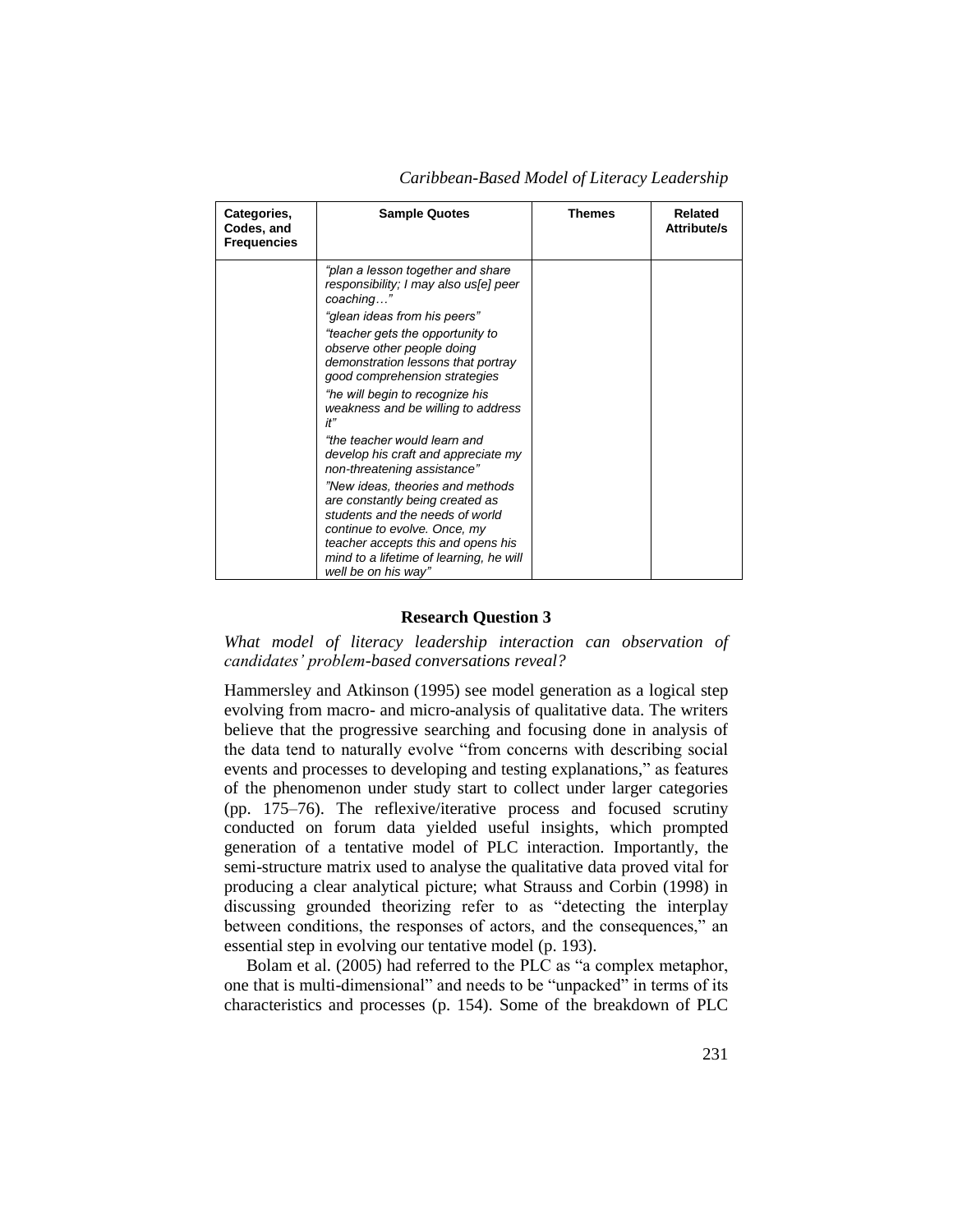models (macro conditions) into subsidiary elements (micro conditions) facilitated researchers in the study in conducting the kind of unpacking of PLC processes that Bolam and colleagues deem essential. On the surface, data patterns for processes in Forums 1 and 2 appeared similar actually mirror images of each other (see Figure 2). Only an unpacking of constituent elements (sub-conditions under systems thinking) could have exposed the fact that the focus of systems thinking in Forum 1 was on leadership ideology, visions, and supports; while the focus in Forum 2 was on training and supporting teachers to advance student learning. In Forum 3, the unpacking of CPL revealed an emphasis on teacher mental image of his own practice, and how that might conflict with the organization's mental image, suggesting possible reasons for resistance to change and impasses in change effort.

Additionally, only this type of unpacking would have revealed that training was needed at three key levels if a PLC leadership frame is to be sustainable: teacher core leadership training (ideology, visions, and supports); training for instructional and assessment improvement; and training in collegial coaching. Findings from iterations are consistent with initial findings regarding a focus on leadership visions, ideology, and supports in Forum 1 and on student learning in Forum 2 (see Figures 4a and 4b). Much of the consideration of teacher perspectives occurs in Forum 3, as was illustrated earlier. The results of iterative analysis for focus on Forums 1 and 2 are presented in Figures 4a and 4b.



*Figure 4a.* Focus on 1eadership structures and supports in the three forums.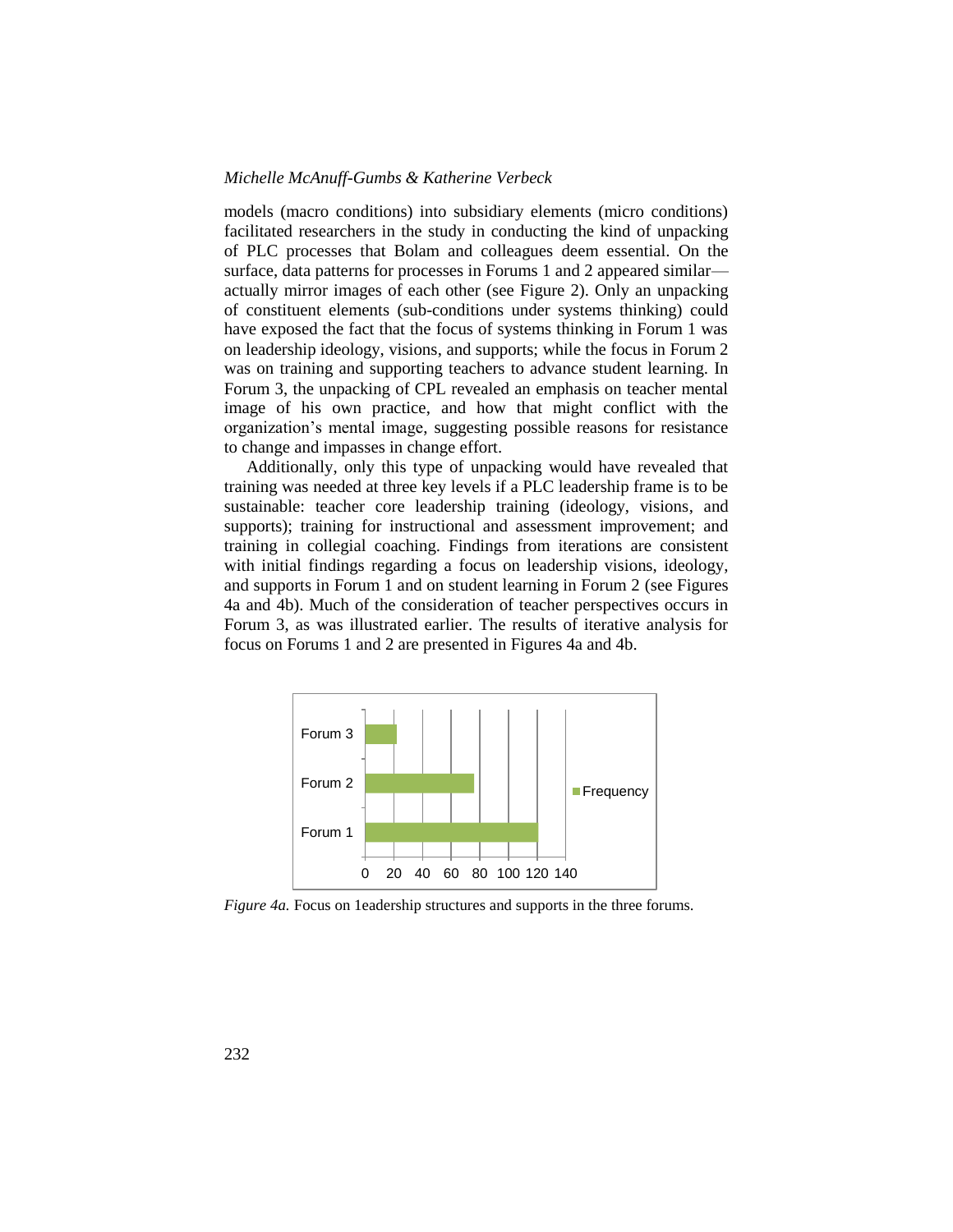

*Caribbean-Based Model of Literacy Leadership*

*Figure 4b.* Focus on learning in the three forums.

No single model of leadership processes explored in the study appeared to adequately account sufficiently for the patterns and connections emerging from forum data, and several models had to be combined in processing the data. An exhaustive review of the research revealed that, although several models exist that cover some elements of the emerging model, no existing model adequately accounted for all elements and connections evident in the data after our systematic unpacking was done. The researchers therefore proceeded to derive a tentative model of leadership processes which, while it contained and reinforced elements of existing models, has its own unique characteristics as arising from interactions among Caribbean literacy professionals. Noteworthy is the fact that although all models of processes used to form the framework for data analysis were represented in each of the forums, some processes took primacy while others were overshadowed. This suggests that no one model could adequately account for all the processes needed in a literacy-focused school preparing for success. Leadership vision, plans, and support is only adequately addressed in Forum 1; teaching-learning and a focus on learning only in Forum 2; and the honing of teacher thinking and practice in Forum 3 only. Clearly, there are connections across the problemsolving contexts as indicated by the fact that all processes were invoked. Still, to cover blind spots in one setting and to ensure due attention to all macro- and micro-conditions influencing school climate and success in promoting student learning, a multilevel model of literacy leadership under the PLC approach must be derived. The model presented in Figure 5 captures this possibility.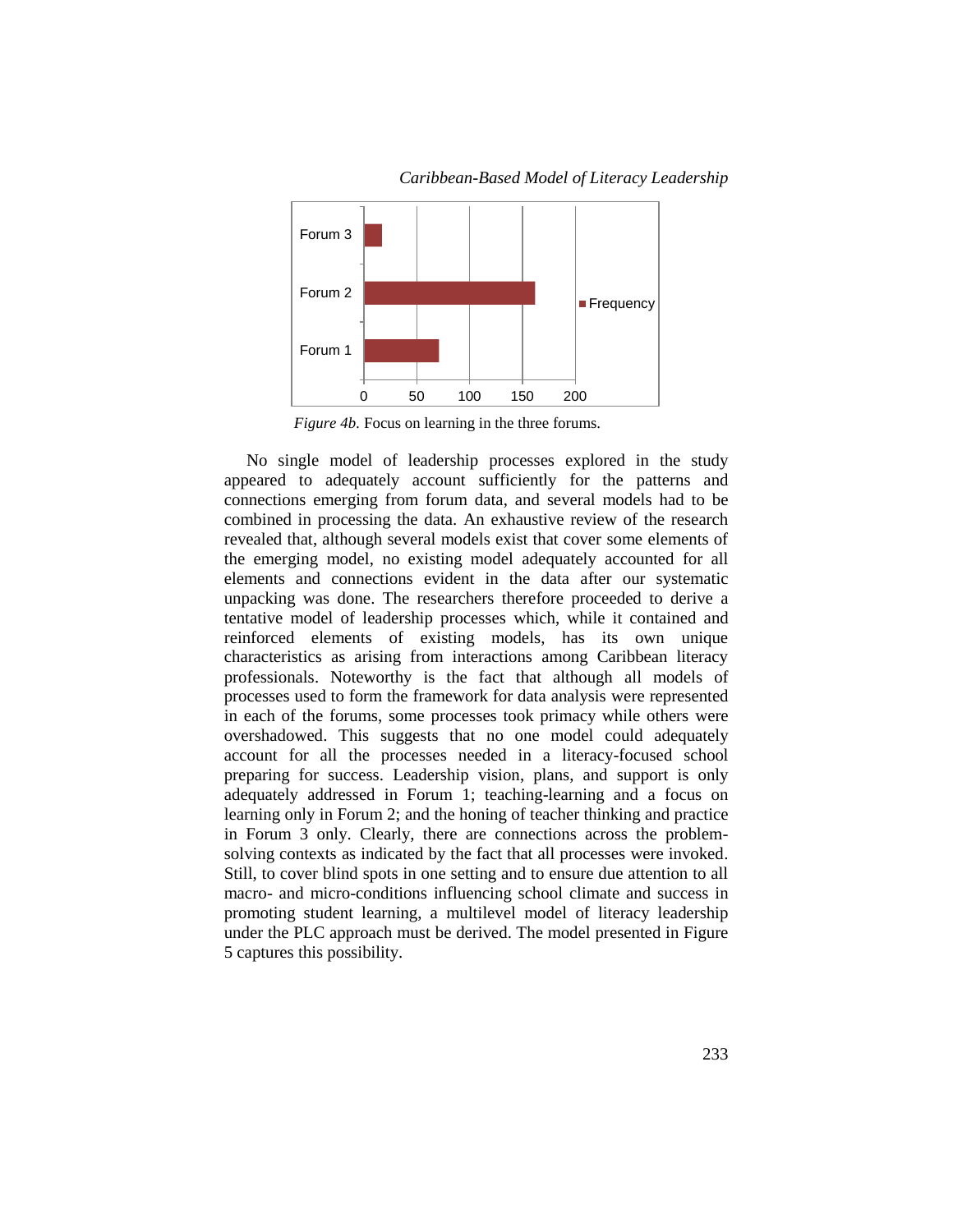*Michelle McAnuff-Gumbs & Katherine Verbeck*



*Figure 5*. Multi-level (3x3x3) Caribbean Literacy Leadership Model.

Note that evidence from the factor analysis (and from the inter-item correlations for the reliability analysis) done on survey categories (key attributes of PLCs and the processes involved in instituting these, and depicted in Figure 5 as outcomes of multiple processes) does support some level of separation of collaborative/collective inquiry (and, after close scrutiny, continuous professional learning) from the other attributes, even though they all fall within one larger framework of attributes that cohere to create literacy-focused schools that acknowledge their wider settings and work to improve student outcomes.

## **Conclusion and Recommendations**

The following insights and suggestions are directly linked to findings from the analysis and, by inference, to the model presented. The model presents the socio-historical context as *buffers* for a literacy leadership infrastructure, depicted as a 3x3x3 *internal structure* that operates to produce the five attributes of effective literacy-focused schools and, ultimately, to improved student *outcomes*. We link our findings to that 3x3x3 internal structure as we present conclusions from the research as well as recommendations targeted at course designers, teacher educators, school leadership teams, and policymakers.

To achieve the Gold Standard in honing the literacy leadership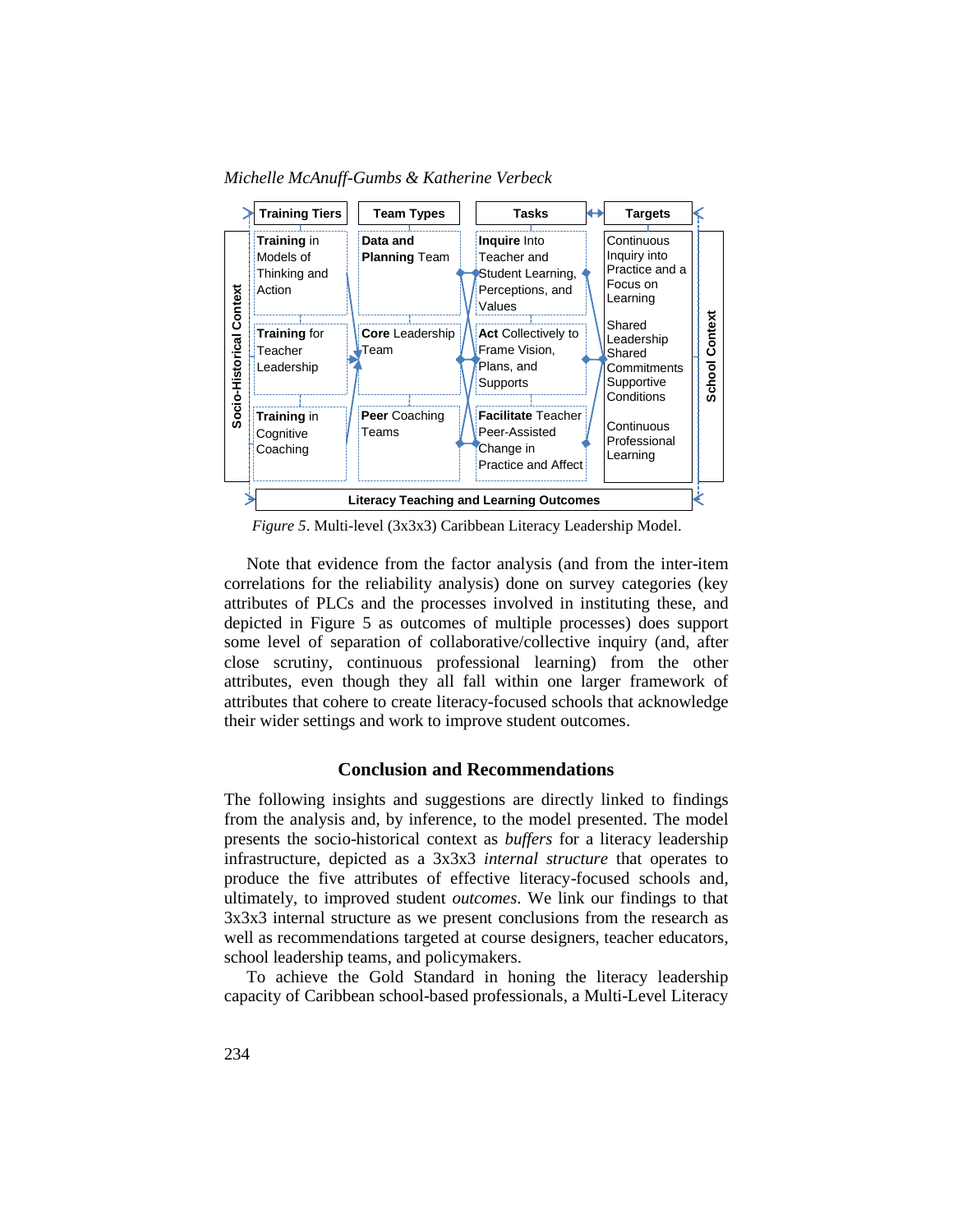Leadership Model that features the following dimensions seems most appropriate:

- 1. **Training:** Because our findings suggest that training is necessary for successful implementation of a viable leadership structure, we recommend training that:
	- a. clarifies the requirements of system, instrumental, and transformative thinking that should inform data and planning teams;
	- b. hones leadership visions in a manner that foregrounds democratic participation of practitioners holding different perspectives, and who come from different contexts; and
	- c. communicates a need to understand and shape teacher thinking as well as their instructional practice.

These three training dimensions will then scaffold the interactive processes engaged in by three teams that operate together to influence outcomes.

- 2. **Teams:** Teams operate on at least three levels in a somewhat funnel (fanned out) structure. There is:
	- a. a core leadership team that links what is done in literacy to the overall school mission;
	- b. a data and planning team that examines literacy/academic outcomes and sets priorities; and
	- c. teacher teams that work on improving classroom practices.

Presence of administrators (the principal and reading specialist) on all teams prevents the silo effect, where teams work in isolation. Our findings as well as the research indicate that, in ensuring linkages across teams, the principal and reading specialist should be on all three teams, and that there should be a shared vision and mission that binds all teams. Our findings suggest, additionally, that having faculty and administrators from other contexts enriches a team. Also, having different levels of teams operating in tandem may offset sustainability issues and issues related to narrow foci over the life cycle of an initiative. It is clear from our findings that different teams convene for different reasons and tend to focus on different processes, although, together, their actions represent a complete effort at transformation.

3. **Tasks and Targets:** At the outset of a project it is essential to emphasize the end goal—establishment of a supportive context that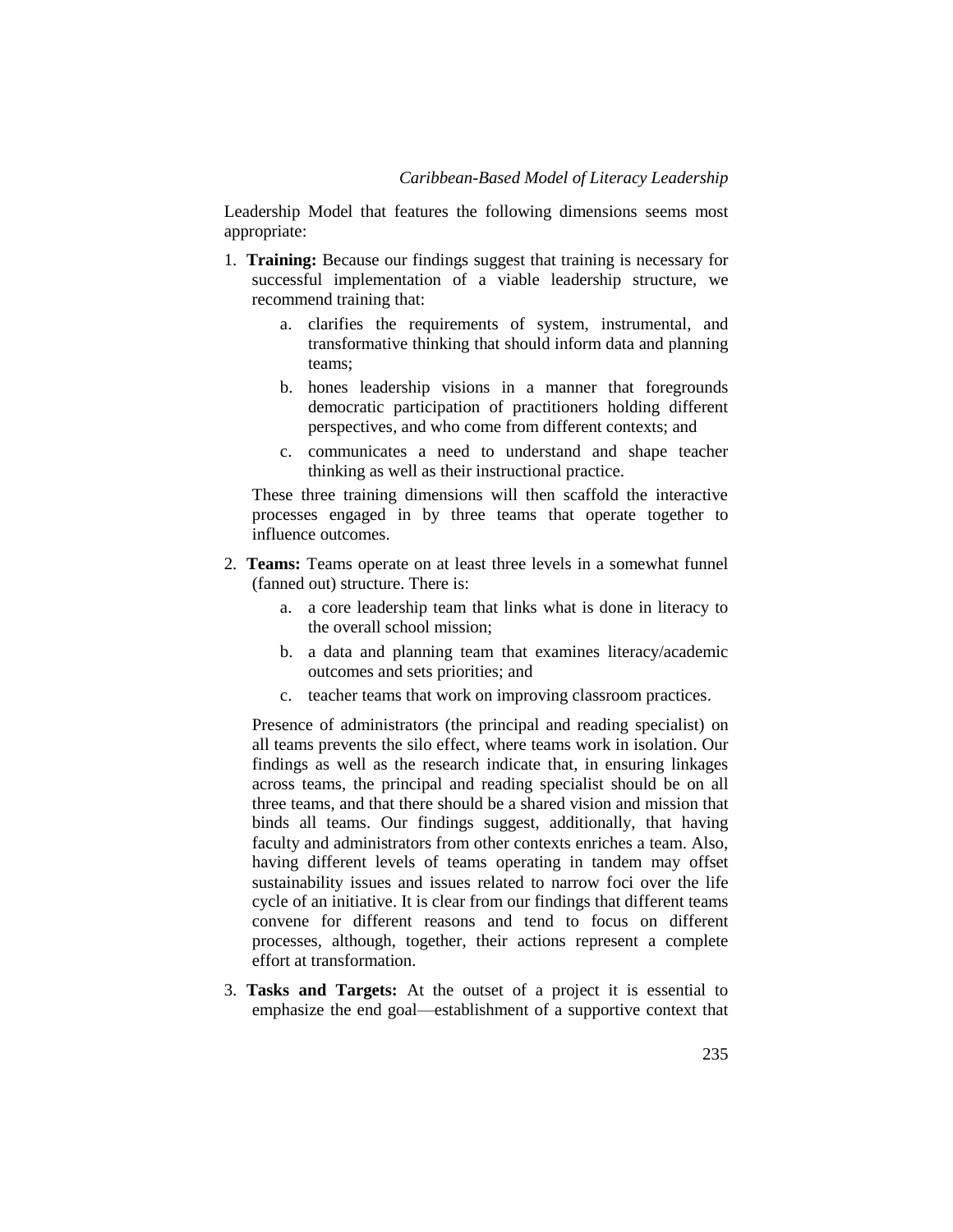features the five core attributes of successful literacy-focused schools and, ultimately, improved student literacy and academic outcomes. Tasks cover levels of thinking and levels of action (presented in other models as phases of PLC implementation). The research and our findings suggest three critical tasks at which teams work as being linked with levels of thinking and team action:

- 1. Inquiring into outcomes, values, perceptions, and practice
- 2. Framing and honouring evidence-based statements of commitment regarding improved teaching and learning
- 3. Assisting teachers (through positive measures) in changing thinking and practice and, ultimately, student outcomes. Our findings indicate that coaching which addresses teacher thinking and action is necessary, and that efforts to change practice must be linked to leadership and student learning by a coherent vision and by the involvement of classroom teachers in literacy leadership

The complex network of interactions between teams and tasks depicted above reflect what Strauss and Corbin (1998) refer to as "multiple and diverse patterns of connectivity and discernible of actions/interactions over time," often evident in pictures emerging from qualitative data. For us, these represent the fact that even though key foci were evident in team interaction, teams engaged in all macro processes at all time, even when specific micro processes were not invoked (p. 188).

The components of PLC emerging from the survey data match well with the findings unearthed from the conversations, suggesting that conversations among Caribbean professionals guided by the research on effective literacy leadership could expose a research-based framework of interaction that matches well with the research, if not with current models.

## **Final Words**

Our exploration of the quality of instruction in the online course *Leadership in Literacy Instruction* opens up our practice as text, and focused more on what candidates can do. The study was necessary to advance thinking on how we train literacy leaders in the Caribbean. Measuring what we do against what works and linking with what schools need is crucial if universities and colleges are to produce competent literacy leaders. We encourage further exploration of the model we present which, while informed by interaction from trained teachers from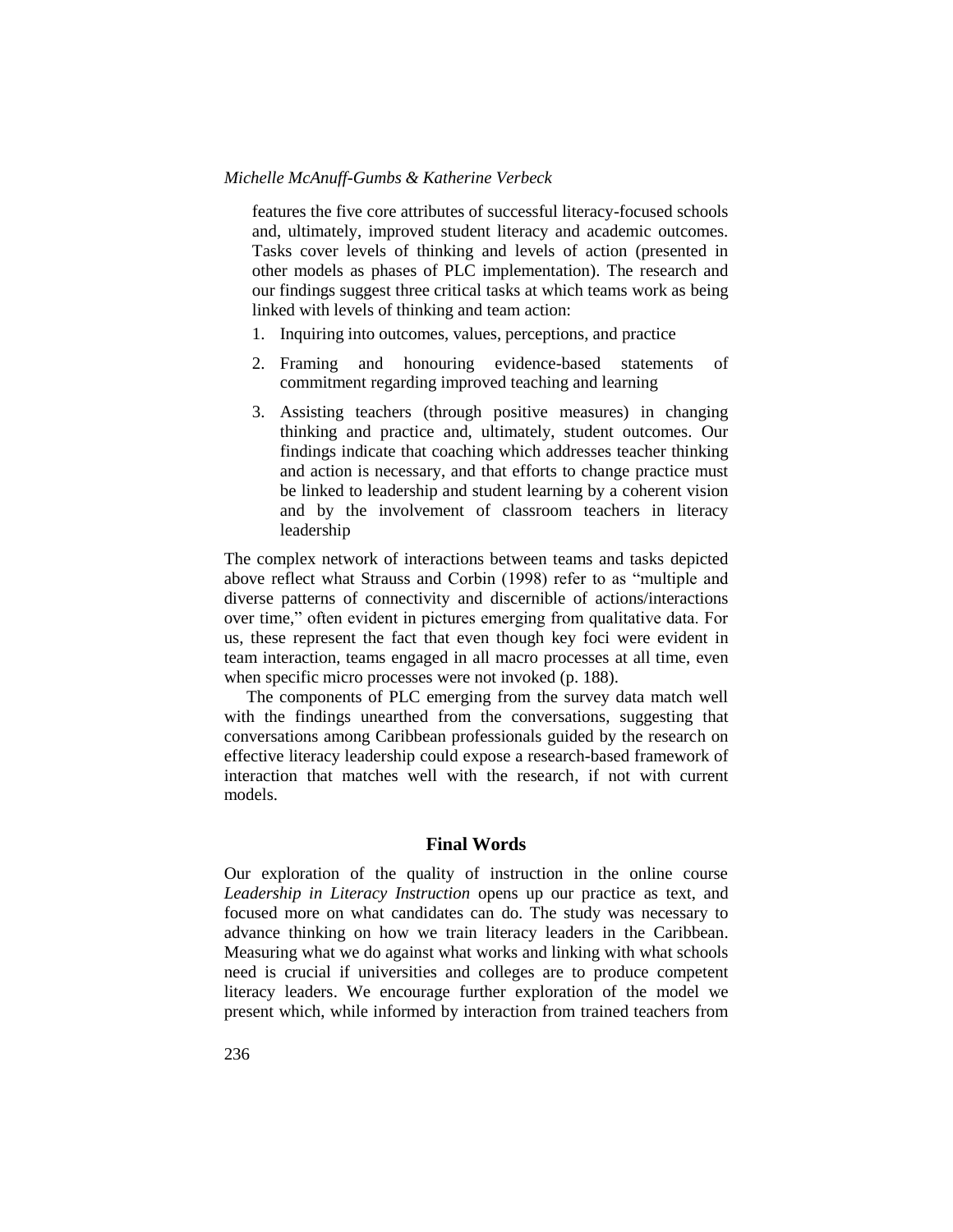at least 10 countries, could benefit from support from further schoolembedded inferential research.

#### **References**

- Alberta InPraxis Group. (2006). *Professional learning communities: An exploration*. Retrieved from http://education.alberta.ca/media/618576/prof\_ l**e**arng\_communities\_2006.pdf
- Andrews, D., & Lewis, M. (2002). The experience of a professional community: Teachers developing a new image of themselves and their workplace. *Educational Research, 44*(3), 237–254.
- Annenberg Institute for School Reform. (2004). *Professional learning communities: Professional development strategies that improve instruction*. Retrieved from http://www.annenberginstitute.org/pdf/proflearning.pdf
- Antoniou, P., & Kyriakides, L. (2011). The impact of a dynamic approach to professional development on teacher instruction and student learning: Results from an experimental study. *School Effectiveness and School Improvement, 22*(3), 291–311.
- Berry, B., Johnson, D., & Montgomery, D. (2005). The power of teacher leadership. *Educational Leadership*, *62*(5), 56–60.
- Bhola, H. S. (2006). *Approaches to monitoring and evaluation in literacy programmes*. Retrieved from http://unesdoc.unesco.org/images/0014/001459/ 145947e.pdf
- Biancarosa, G., Bryk, A. S., & Dexter, E. R. (2010). Assessing the value-added effects of literacy collaborative professional development on student learning. *Elementary School Journal, 111*(1), 7–34.
- Birenbaum, M., Kimron, H., Shilton, H., & Shahaf-Barzilay, R. (2009). Cycles of inquiry: Formative assessment in service of learning in classrooms and in school-based professional communities. *Studies in Educational Evaluation, 35*(4), 130–149.
- Bolam, R., McMahon, A., Stoll, L., Thomas, S., Wallace, M., Greenwood, A., … Smith, M. (2005). *Creating and sustaining effective professional learning communities*. Retrieved from http://www.mpn.gov.rs/resursi/dokumenti/ dok267-eng-DfES\_professional\_learning\_communities.pdf
- Bottoms, G., & Schmidt-Davis, J. (2010). *The three essentials: Improving schools requires district vision, district and state support, and principal leadership*. Atlanta, GA: Southern Regional Education Board.
- Castle, S., Arends, R. I., & Rockwood, K. D. (2008). Student learning in a professional development school and a control school. *Professional Educator, 32*(1), 1–15.
- Costa, A. L., & Garmston, R. J. (2002). *Cognitive coaching: A foundation for renaissance schools*. Norwood, MA: Christopher-Gordon Publishers.
- Darlington-Hammond, L., & Loewenberg-Ball, D. (1998). *Teaching for high standards: What policy makers need to know and be able to do*. Retrieved from http://www.nctaf.org/documents/teaching-high-standards.pdf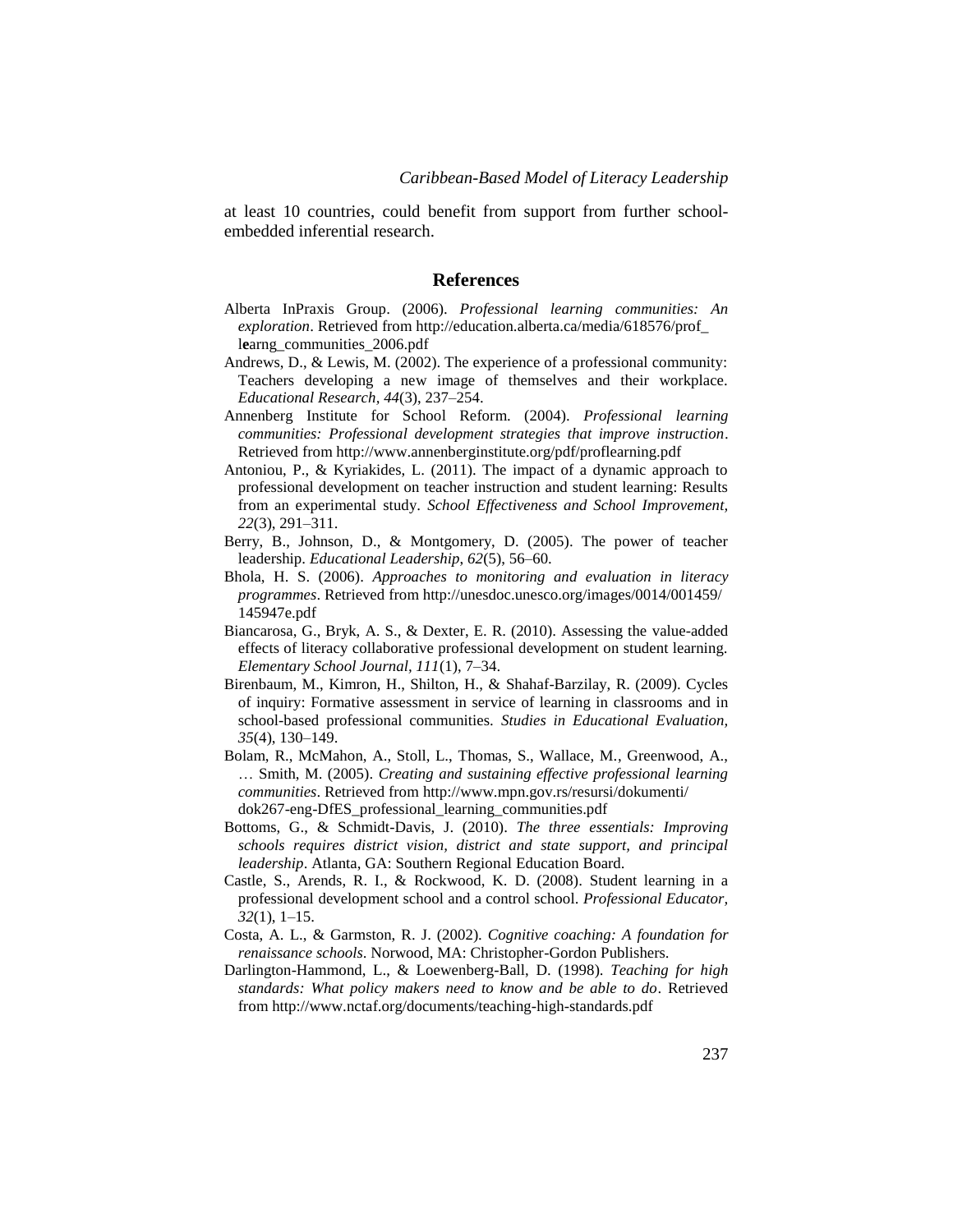- DeVellis, R. F. (1991). *Scale development: Theory and applications* (Applied Social Research Methods Series, Vol. 26). Newbury Park, CA: Sage.
- DuFour, R., & Jolly, A. (2007, November 19). Building professional learning communities: Chat. Retrieved from http://www.edweek.org/chat/2007/11/19/ transcript\_11\_19\_2007.html
- Dunne, F., Nave, B., & Lewis, A. (2000). *Critical friends: Teachers helping teachers to improve student learning* (CEDR Research Bulletin No. 28). Bloomington, IN: Phi Delta Kappa Center for Evaluation, Development and Research.
- Dye, R., Helwig, J., Lambert, C., & Marshall, E. (2008). *Evaluation of the Expanding Education Horizons Project*. Retrieved from http://pdf.usaid.gov/ pdf\_docs/PDACN844.pdf
- Elo, S., & Kyngas, H. (2007). The qualitative content analysis process*. Journal of Advanced Nursing, 62*(1), 107–115.
- Englert, C. S., & Tarrant, K. L. (1995). Creating collaborative cultures for educational change. *Remedial and Special Education, 16*(6), 325–336, 353.
- Feger, S., & Arruda, E. (2008). *Professional learning communities: Key themes from the literature*. Retrieved from http://www.lab.brown.edu/pubs/pd/ PBS\_PLC\_Lit\_Review.pdf
- Fullan, M. (2006, November). Leading professional learning. *School Administrator.* Retrieved from http://www.michaelfullan.ca/Articles\_06/ Articles\_06b.pdf
- Friere, P., & Macedo, D. (1987). *Literacy: Reading the word and the world.* Westport, CT: Bergin & Garvey.
- George, D., & Mallery, P. (2012). *IBM SPSS statistics 19 step by step: A simple*  guide and reference (12<sup>th</sup> ed.). Boston, MA: Pearson.
- Giles, C., & Hargreaves, A. (2006). The sustainability of innovative schools as learning organizations and professional learning communities during standardized reform. *Educational Administration Quarterly, 42*(1), 124–156.
- Green, R. L., & Etheridge, C. P. (2001). Collaborating to establish standards and accountability: Lesson learned about systemic change. *Education, 121*(4), 821–829.
- Hallinger, P., & Heck, R. H. (2010). Leadership for learning: Does collaborative leadership make a difference in school improvement? *Educational Management Administration & Leadership, 38*(6), 654–678.
- Hammersley, M., & Atkinson, P. (1995). *Ethnography: Principles in practice*  $(2<sup>nd</sup>$  ed.). London, UK: Routledge.
- Hanley, P., Maringe, F., & Ratcliffe, M. (2008). Evaluation of professional development: Deploying a process-focused model. *International Journal of Science Education, 30*(5), 711–725.
- Helm, C. (2007). Teacher dispositions affecting self-esteem and student performance. *Clearing House, 80*(3), 109–110.
- Hillard, K., Davies, R., & Griffith, S. (2009). *Caribbean Center of Excellence for Teacher Training (C-CETT): Annual performance report*. Retrieved from http://www.caribcett.org.jm/Text%20Files/Annual%20Reports/ANNUAL%2 0REPORT%20CCETT%202008%202009%20PDF.pdf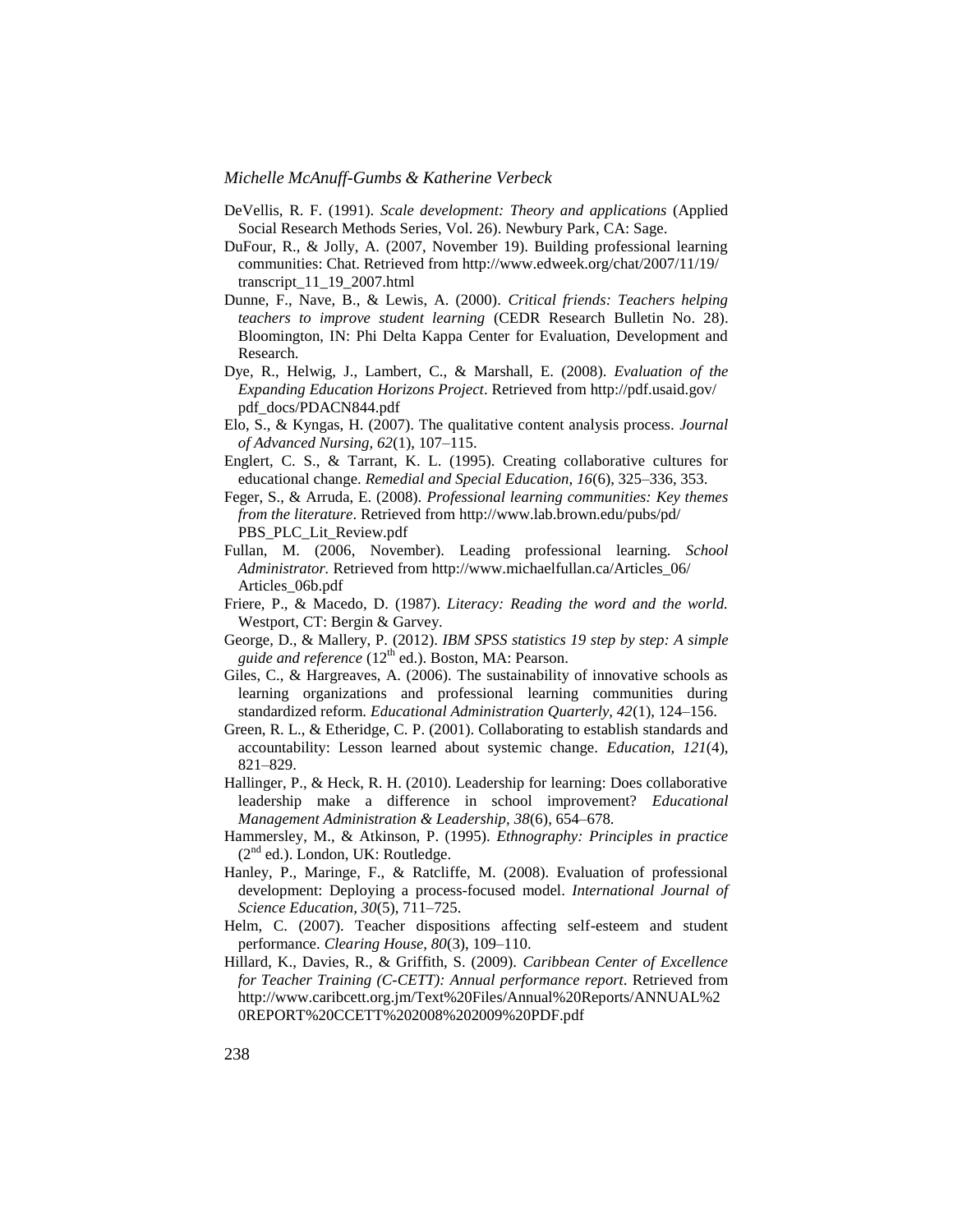- Hollins, E. R., McIntyre, L. R., DeBose, C., Hollins, K. S., & Towner, A. (2004). Promoting a self-sustaining learning community: Investigating an internal model for teacher development. *International Journal of Qualitative Studies in Education, 17*(2), 247–264.
- Honig, M. I., Copland, M. A., Rainey, L., Lorton, J. A., & Newton, M. (2010). *Central Office transformation for district-wide teaching and learning improvement*. Seattle WA: Center for the Study of Teaching and Policy, University of Washington.
- Hord, S. (1997). Professional learning communities: What are they and why are they important? *Issues About Change, 6*(1). Retrieved from http://www.sedl.org/change/issues/issues61.html
- Huffman, H. B., & Hipp, K. K. (2003). Responding to the challenge. In J. B. Huffman & K. K. Hipp (Eds.), *Reculturing schools as professional learning communities* (pp. 109–120). Lanham, MD: Rowman & Littlefield.
- Hurd, J., & Licciardo-Muso, L. (2005). Lesson study: Teacher-led professional development in literacy instruction. *Language Arts, 82*(5), 388–395.
- International Reading Association. (2010). *Standards for reading professionals*. Retrieved from http://www.reading.org/General/CurrentResearch/Standards/ ProfessionalStandards2010/ProfessionalStandards2010\_Introduction.aspx
- Kern, D. (2009). Reading teachers as leaders: The promise of literacy coaching. *New England Reading Association Journal, 45*(1), 88–90.
- Knapp, M. S., Copland, M. A., Honig, M. I., Plecki, M. L., & Portin, B. S. (2010). *Learning-focused leadership and leadership support: Meaning and practice in urban systems*. Seattle, WA: Center for the Study of Teaching and Policy, University of Washington. Retrieved from http://www.wallacefoundation.org/knowledge-center/school-leadership/keyresearch/Documents/Focused-Leadership-and-Support-in-Urban-Systems.pdf
- Kruse, S., Louis, K. S., & Bryk, A. (1994). Building professional community in schools. *Issues in Restructuring Schools, 6,* 3–6. Retrieved from http://www.wcer.wisc.edu/archive/cors/Issues\_in\_Restructuring\_Schools/ISS UES\_NO\_6\_SPRING\_1994.pdf
- Kwakman, K. (2003). Factors affecting teachers' participation in professional learning activities. *Teaching and Teacher Education, 19*(2), 149–170.
- Leech, N. L., & Onwuegbuzie, A. J. (2008). Qualitative data analysis: A compendium of techniques and a framework for selection for school psychology research and beyond. *School Psychology Quarterly, 23*(4), 587– 604.
- Leithwood, K., Steinbach, R., & Ryan, S. (1997). Leadership and team learning in secondary schools. *School Leadership and Management, 17*(3), 303–326.
- Little, J. W., Gearhart, M., Curry, M., & Kafka, J. (2003). 'Looking at student work' for teacher learning, teacher community and school reform. *Phi Delta Kappan, 85*(3), 184–192. Retrieved from http://olms.cte.jhu.edu/olms/data/ resource/5016/LASW%20Article.pdf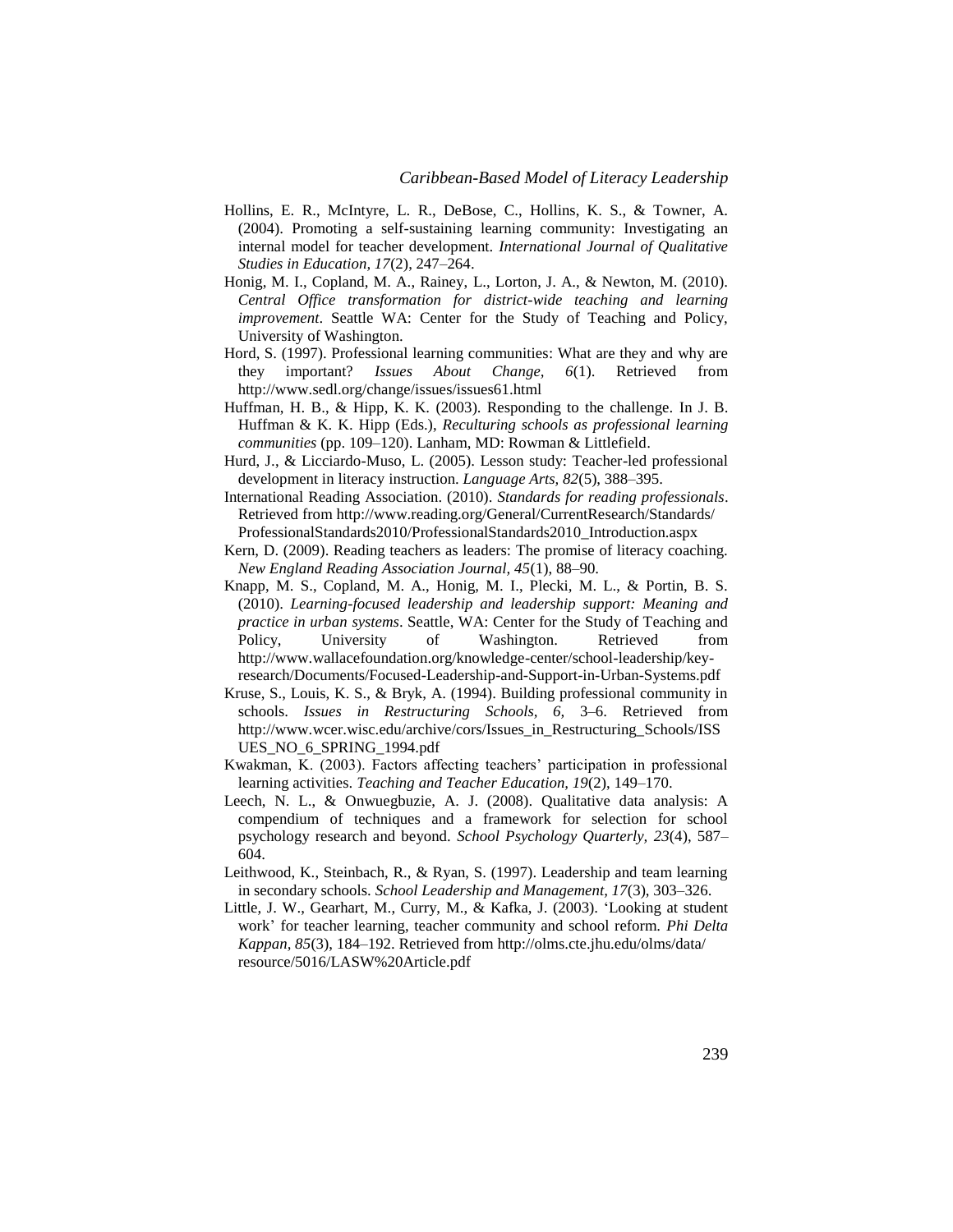- Louis, K. S., Leithwood, K., Wahlstrom, K. L., & Anderson, S. E. (2010). *Investigating the links to improved student learning: Final report of research findings* (Learning from Leadership Project). St. Paul, MN: Center for Applied Research and Educational Improvement, University of Minnesota. Retrieved from http://www.wallacefoundation.org/knowledge-center/schoolleadership/key-research/Documents/Investigating-the-Links-to-Improved-Student-Learning.pdf
- Louis, K., & Marks, H. (1998). Does professional learning community affect the classroom? Teachers' work and student experiences in restructuring schools? *American Journal of Education, 106*(4), 532–575.
- Marsh, J. A., Sloan McCombs, J., & Martorell, F. (2010). How instructional coaches support data-driven decision making. *Educational Policy, 24*(6), 872– 907.
- Maxwell, J. A. (2008). Designing a qualitative study. In M. L. Bickman & M. D. Rog (Eds.), *Handbook of applied social research methods* (2nd ed., pp. 214– 253). Thousand Oaks, CA: Sage.
- McAnuff-Gumbs, M., & Verbeck, K. (in press). Toward a multi-level model of professional learning communities to guide the training and practice of literacy coaches. In H. Yang & S. Wang (Eds.), *Cases on online learning communities and beyond: Investigations and applications.* Hershey, PA: IGI Global Publishing.
- Muijs, D., & Harris, A. (2006). Teacher led school improvement: Teacher leadership in the UK. *Teaching and Teacher Education, 22*(8), 961–972.
- Murphy, J. (2004) *Leadership for literacy: Research-based practice*, *PreK-3*. Thousand Oaks, CA: Corwin Press.
- Murphy, J. (2007). Questioning the core of university-based programs for preparing school leaders. *Phi Delta Kappan, 88*(8), 582–585.
- Onwuegbuzie, A. J., & Leech, N. L. (2007). Sampling designs in qualitative research: Making the sampling process more public. *Qualitative Report, 12*(2), 238–254.
- Owen, S. (2005). The power of collegiality in school-based professional development. *Australian Journal of Teacher Education,* 30(1), 1–12. Retrieved from http://ro.ecu.edu.au/cgi/viewcontent.cgi?article=1391&context  $=$ ajte
- Phillips, J. (2003). Powerful learning: Creating learning communities in urban school reform. *Journal of Curriculum and Supervision, 18*(3), 240–258.
- Powell, R., & Rightmyer, E. C. (2011). *Literacy for all students: An instructional framework for closing the gap.* New York, NY: Routledge.
- Richardson, J. (2005). Transform your group into a team. *Tools for Schools, 9*(2), 1–8.
- Robinson, V., Hohepa, M., & Lloyd, C. (2009). *School leadership and student outcomes: Identifying what works and why – Best evidence synthesis iteration [BES]*. Wellington, New Zealand: Ministry of Education.
- Rosemary, C. A, Roskos, K. A, & Landreth, L. K. (2007). *Designing professional development in literacy: A framework for effective instruction*. New York, NY: Guilford Press.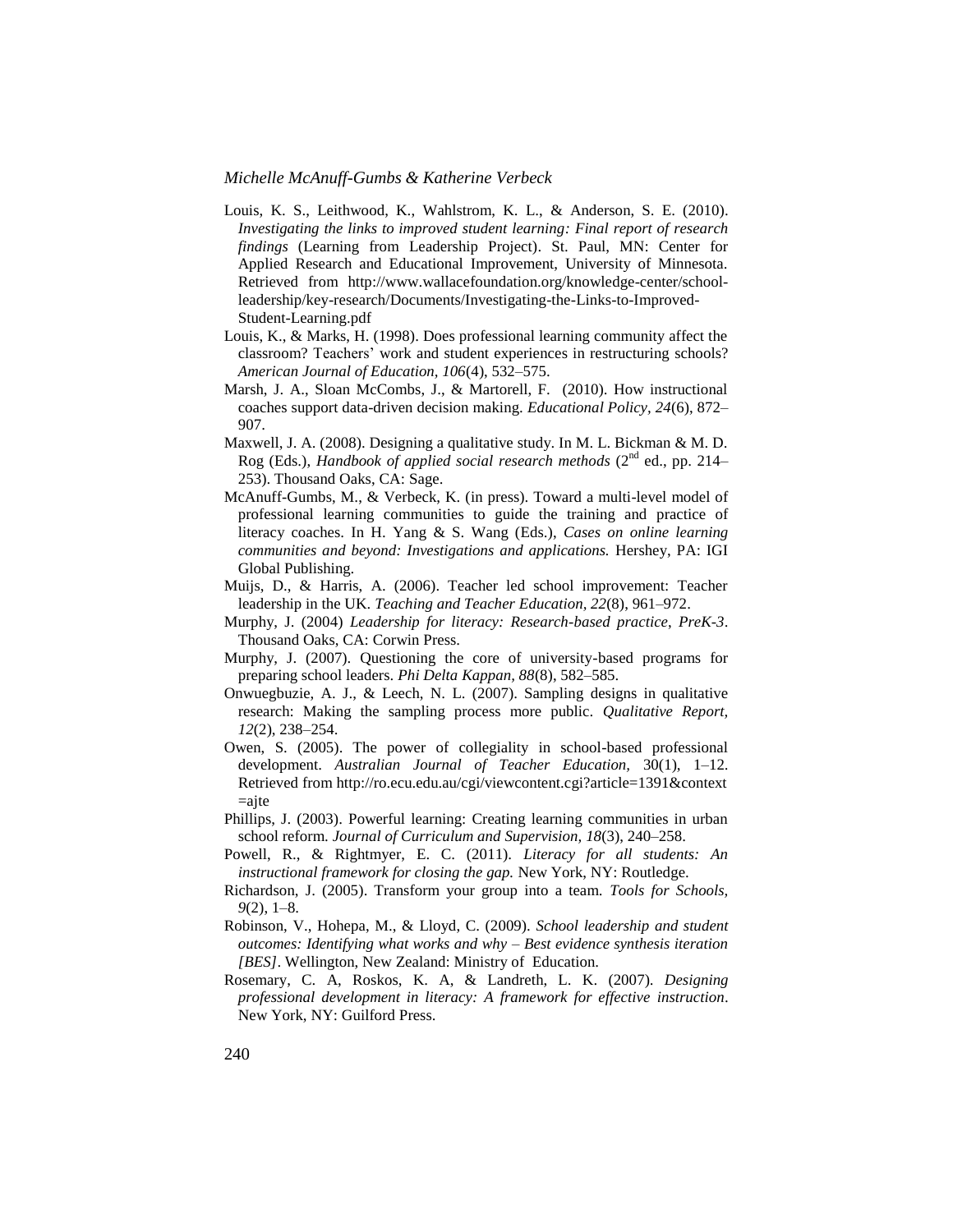- Senge, P. (1990). *The fifth discipline: The art and practice of the learning organization.* New York, NY: Currency.
- Servage, L. (2008). Critical and transformative practices in professional learning communities. *Teacher Education Quarterly, 35*(1), 63–77. Retrieved from http://www.teqjournal.org/backvols/2008/35\_1/10servage.pdf
- Spanneut, G. (2010, Spring). Professional learning communities, principals, and collegial conversations (In My View). *Kappa Delta Phi Record*, 100–103. Retrieved from http://www.kdp.org/publications/pdf/record/spring10/Record\_ Sp10\_Spanneut.pdf
- Stoll, L., Bolam, R., McMahon, A., Wallace, M., & Thomas, S. (2006). Professional learning communities: A review of the literature. *Journal of Educational Change, 7*(4), 221–258.
- Strahan, D. (2003). Promoting a collaborative professional culture in three elementary schools that have beaten the odds. *Elementary School Journal, 104*(2), 127–146.
- Strauss, A., & Corbin, J. (1998). *The basics of qualitative research: Techniques*  and procedures for developing grounded theory  $(2^{nd}$  ed.). Thousand Oaks, CA: Sage.
- Supovitz, J. A., & Christman, J. B. (2003, November). *Developing communities of instructional practice: Lessons from Cincinnati and Philadelphia* (CPRE Policy Briefs RB-39). Philadelphia, PA: Graduate School of Education, University of Pennsylvania.
- Talbert, J. E. (2010). Professional learning communities at the crossroads: How systems hinder or engender change. In M. Fullan, A Hargreaves, & A. Lieberman (Eds.), *Second international handbook of educational* change (pp. 555–571). Dordrecht, Netherlands: Springer. Retrieved from http://www.stanford.edu/group/suse-crc/cgi-bin/drupal/sites/default/files/PLCchapter-Talbert-2010.pdf
- Vernon-Dotson, L. J., & Floyd, L. O. (2012). Building leadership capacity via school partnerships and teacher teams. *Clearing House, 85*(1), 38–49.
- Walker, B. J. (2008, August). Literacy leadership and literacy coaches. *Reading Today, 6*(1), 18. Retrieved fromhttp://www.reading.org/General/Publications/ ReadingToday/RTY-0808-leadership.aspx
- Wallace Foundation. (2012). *The school principal as leader: Guiding schools to better teaching and learning*. New York, NY: Author. Retrieved form http://www.wallacefoundation.org/knowledge-center/school-leadership/ effective-principal-leadership/Documents/The-School-Principal-as-Leader-Guiding-Schools-to-Better-Teaching-and-Learning.pdf